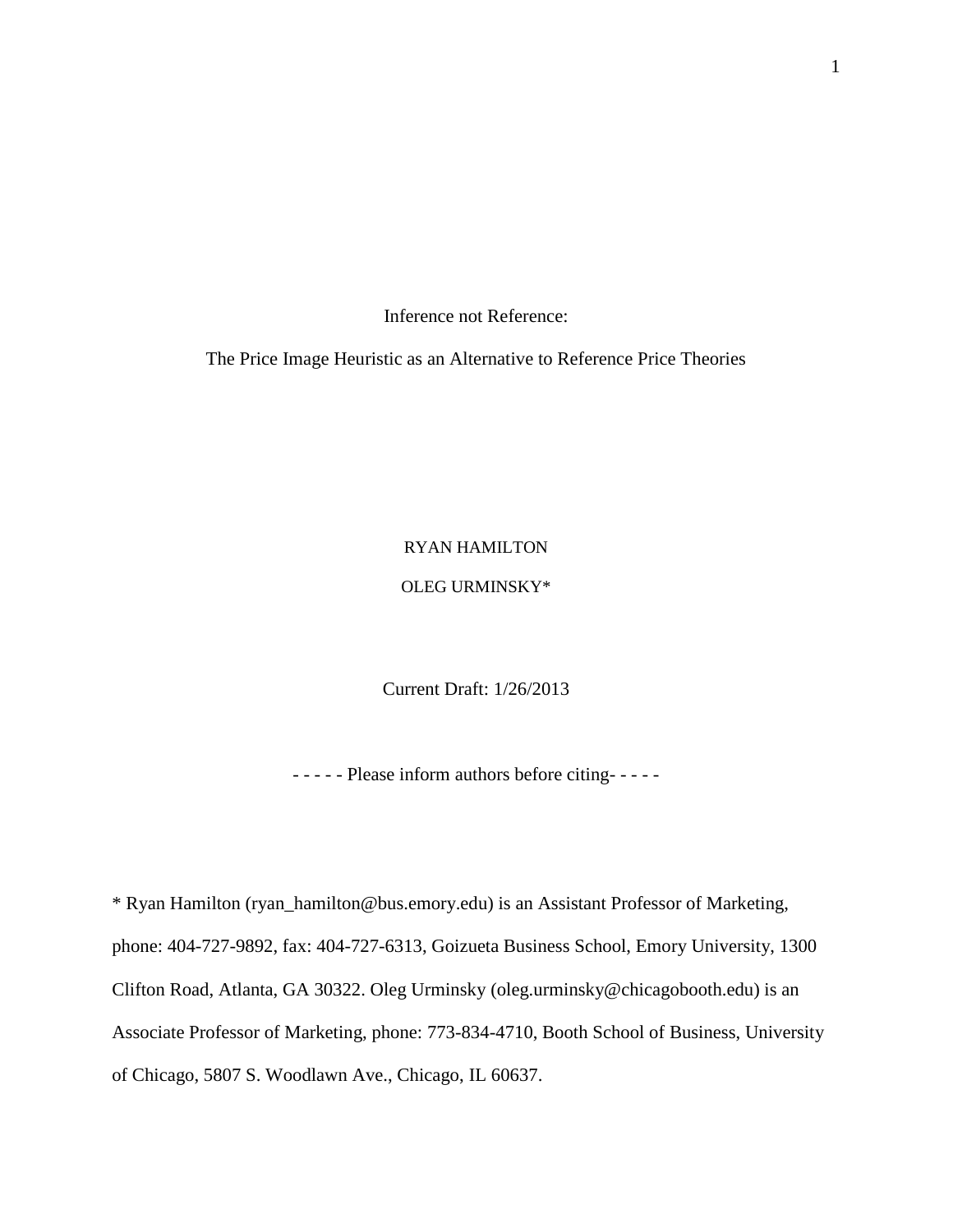Reference price theories have dominated research into how consumers evaluate prices and make price-based choices. Given the widespread acceptance of reference price theories, it is notable that so little consideration has been given to what happens when the central assumption of these theories is violated: how do consumers evaluate prices when they do not have stable, well-defined reference prices? The authors propose an alternative to reference price theories, in which consumers instead use a general cue, specifically, a retailer's price image, or overall reputation for charging high or low prices, as a top-down inferential heuristic. This alternative account predicts a pattern of price perceptions, price estimates, and choices that cannot be accounted for using prevailing reference price theories. In each of the domains, reference price theories either predict no differences based on retailer price images or predict the *opposite* of the reported findings. These predictions are tested against those of prevailing reference price accounts in a series of nine empirical studies that offer converging evidence in support of the proposed theory.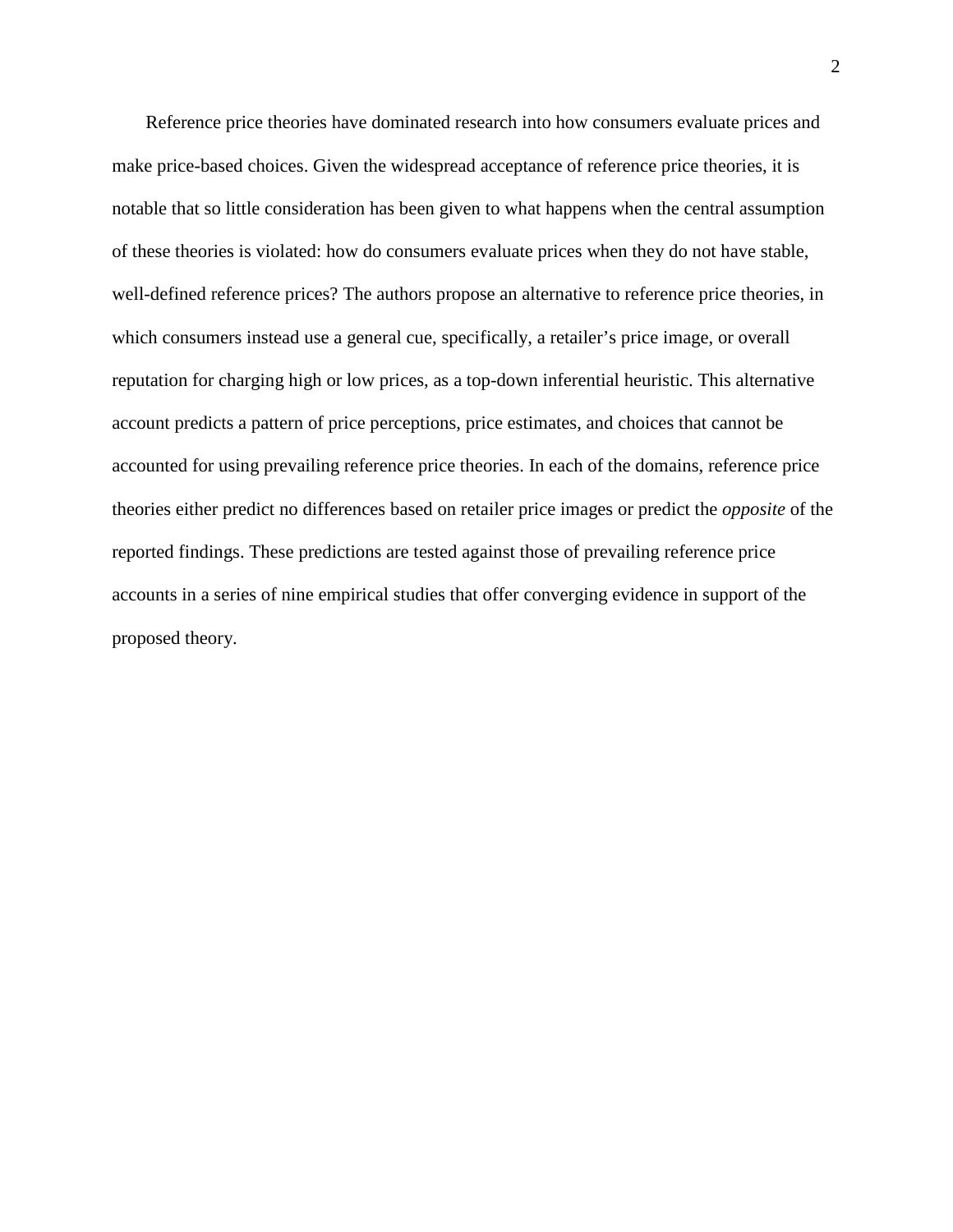Imagine a consumer standing in a store, considering the price of a particular bottle of wine. How does the consumer go about evaluating this price? The overwhelming consensus of previous research is that consumers evaluate prices by comparing them to a reference price, frequently an internalized summary of experience with past prices (for a recent review see [Mazumdar, Raj and](#page-45-0)  Sinha 2005). Reference price theories have dominated research on consumer price evaluations for several decades—and for good reason. Statistical models that include a reference price have generally been found to predict brand choice [\(Winer 1986;](#page-47-0) though see [Bell and Lattin 1998\)](#page-43-0), purchase quantity [\(Krishnamurthi, Mazumdar and Raj 1992\)](#page-45-1), and purchase timing [\(Bell and](#page-43-1)  Bucklin 1999) better than models that don't include a reference price factor. Furthermore, reference price theories have the advantage of being well-grounded in more general psychological theories that explain how people evaluate stimuli of all kinds [\(Helson 1964;](#page-44-0) [Kahneman and Tversky 1979;](#page-44-1) [Volkmann 1951\)](#page-47-1).

While reference price theories differ in their particulars, they all share the foundational assumption that consumers have access to (or can easily construct) a reference price upon which to base their evaluations. Thus, the wine consumer in our example would retrieve or construct a reference price relevant to the specific bottle of wine, updated to account for the latest information, and should compare the shelf price to this reference point. However, the sheer volume of choice options available to consumers should call into question this "bottom-up" assumption that consumers can access relevant, up-to-date, well-defined, product-specific reference prices for all the individual items they consider purchasing. In fact, some prior research has shown that consumers often engage in very shallow processing when shopping [\(Hoyer 1984\)](#page-44-2), inconsistent with diligently maintaining reference prices, and frequently evince poor price knowledge [\(Dickson](#page-44-3)  and Sawyer 1990). A meta-analysis of 297 studies found an average 14% absolute error in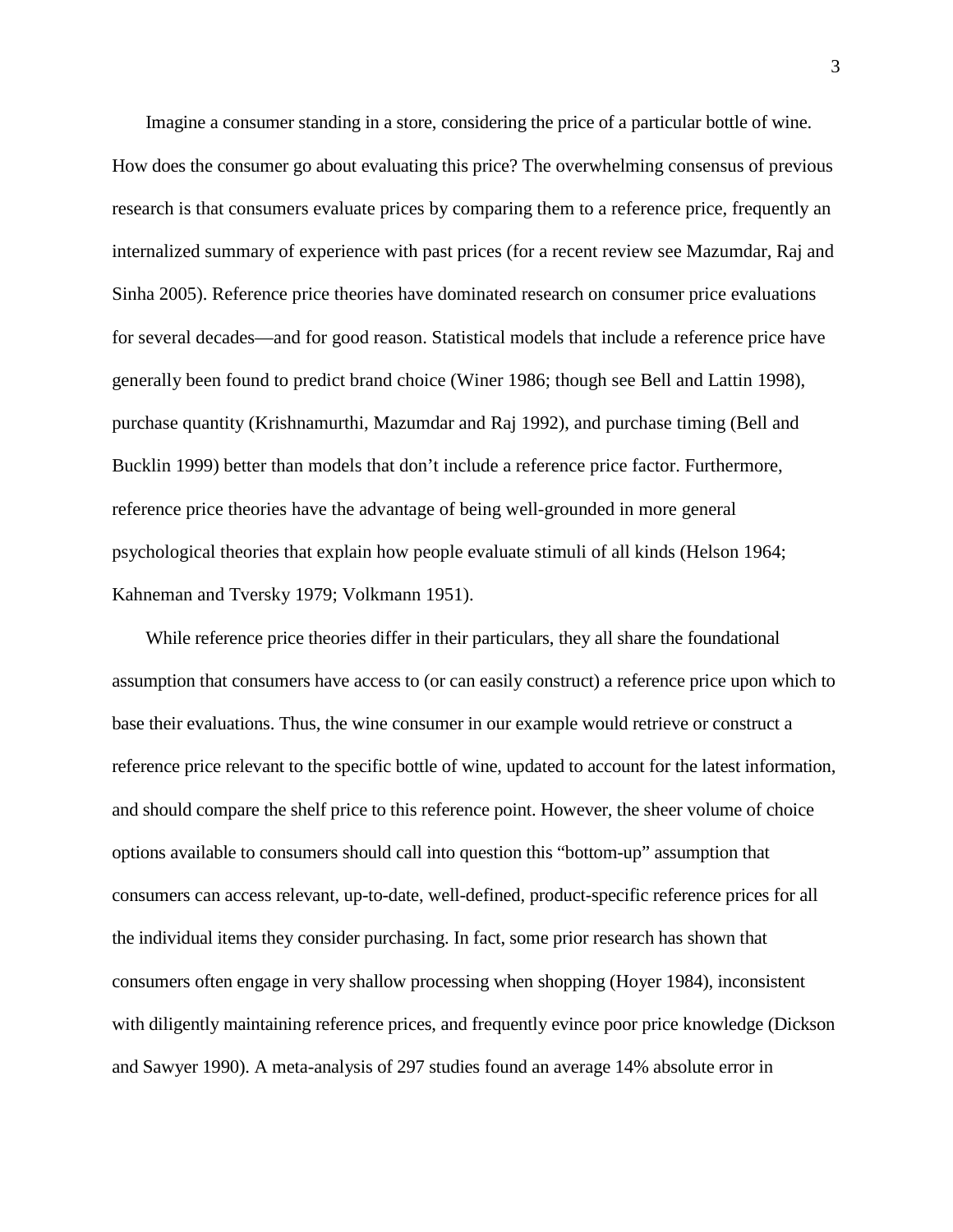consumers' price estimates, increasing over the last 40 years (Estelami, Lehmann and Holden 2001).

So, what happens when the wine-buying consumer in our illustration has no well-defined reference point against which to evaluate? Given the informational and computational cost of maintaining and updating reference prices, even just for commonly purchased household items, we propose that consumers will frequently consider purchases without having well-defined reference prices to compare them to. In these cases, consumers may instead use a top-down approach, relying on category-specific cues, such as the retailer's general reputation for high or low prices, or *price image*, as a heuristic. This cue-based heuristic would substitute for the widely studied evaluation process that consumers use when they do have well-defined reference prices, yielding outcomes that may diverge dramatically from the predictions of prevailing reference price theories.

In this paper, we articulate a cue-based inference theory of price evaluations, focusing on consumers' reliance on price image. This kind of inferential approach could be interpreted as consumers simply incorporating relevant store-level information to potentially improve their judgments. However, our proposed cue-based heuristic is distinct from a simple Bayesian learning approach, and we will show that it leads to decision biases, very different from those attributable to reference price models. We contrast the predictions of our top-down model with the predictions of bottom-up reference price models in four domains: subjective evaluations of known prices (Experiments 1-4), estimates of unknown prices (Experiment 5), choices among products (Experiments 6-7), and the persistence of price image beliefs (Experiments 8-9).

#### **INDUCTIVE REASONING USING RETAILER PRICE IMAGE**

The reasoning processes that give rise to judgments and evaluations have been widely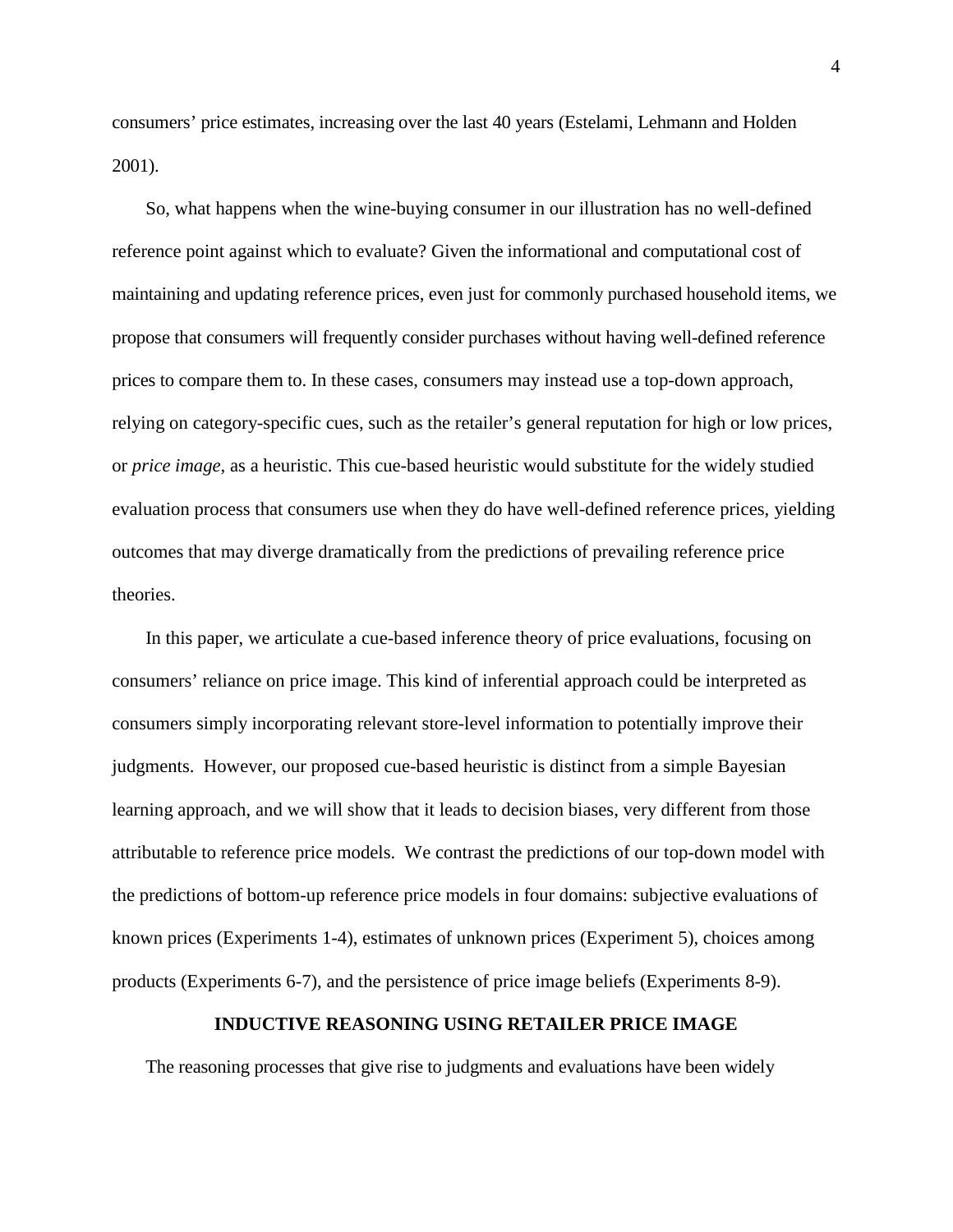debated. One view is that when consumers evaluate a stimulus, they aggregate their judgments of the item's components to form a holistic judgment of the option. This bottom-up approach is commonly reflected in the assumptions of conjoint analysis, in which choices or evaluations are understood to be the sum of the utilities of individual features or aspects (e.g., Luce and Tukey 1964). Reference price theories are largely consistent with this bottom-up view, such that reference prices are generally assumed to be some integration of prior prices (Winer 1986). Some papers have extended this framework to account for broader factors, such as the type of store, but have largely done so by assuming that these factors also contribute to a consumer's reference price. For example, Thaler's (1985) Transaction Utility Theory suggests that consumers adjust an existing reference price by incorporating information about the store into the reference price (e.g., adjusting a reference price up when buying a beer from a fancy hotel bar).

The difficulty for consumers in implementing this kind of bottom-up approach is that it requires both ready access to substantial information as well as the cognitive resources to integrate and incorporate the information. As an alternative, top-down heuristics have been documented in a wide range of contexts. For example, Nisbett and Wilson (1977) experimentally manipulated global evaluations of a person and found that participants' evaluations of unrelated attributes were affected, resulting in a halo effect. Meyers-Levy and Sternthal (1993) argue that this kind of assimilation of a target evaluation to a cue is the norm, occurring unless there is both low overlap between the target and cue and high levels of cognitive resources available to the consumer making the evaluation.

How might consumers implement a top-down approach in making price inferences? A large literature on category-based induction has studied how people ascribe the believed general properties of categories to individual instances (see Heit 2000 for a review). The strength of these inductive inferences depend on the similarity of the target instance to the category (Rips 1975), the specificity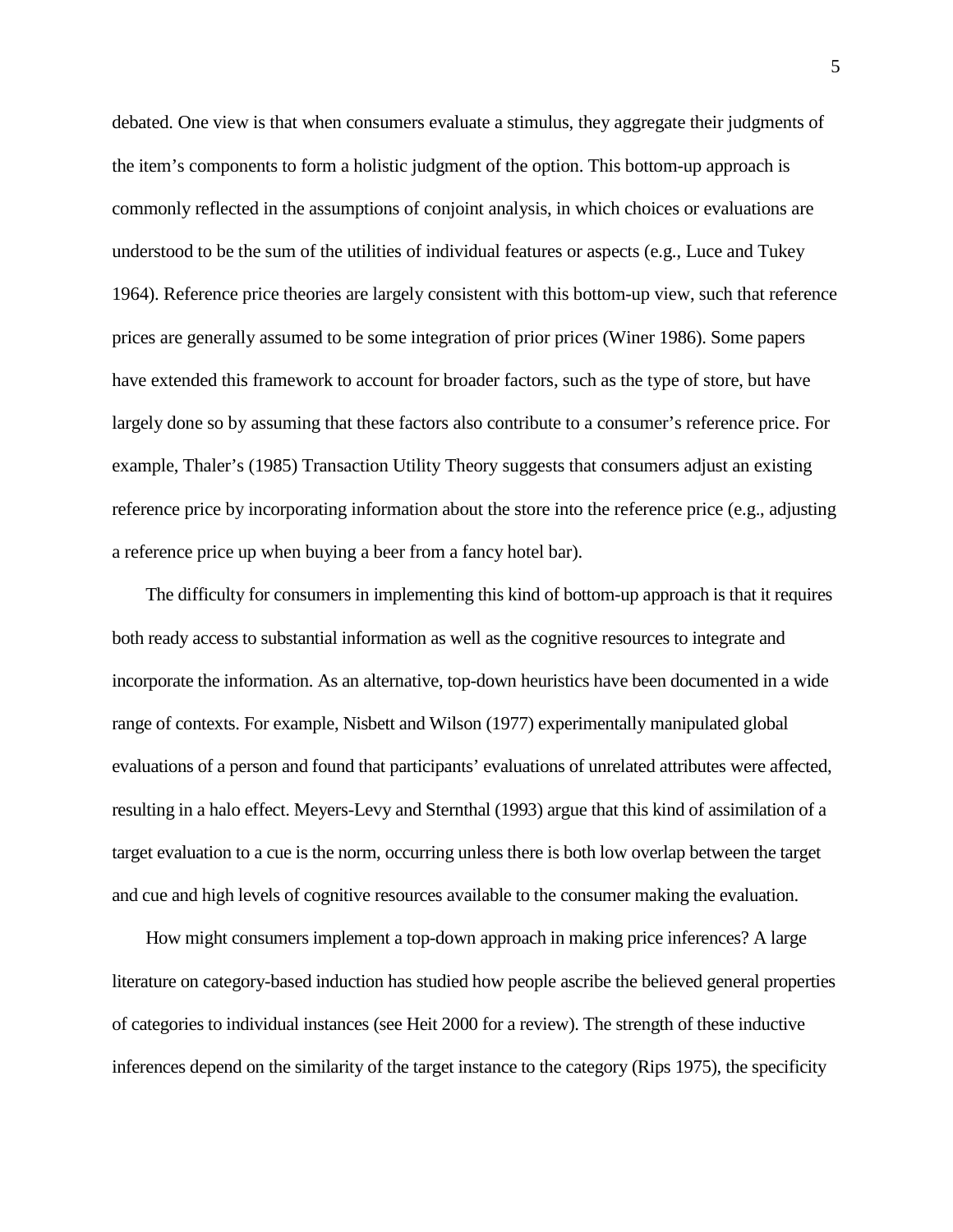of the target (Osherson et al 1990), the logical or causal relationships within the category for the relevant property (Rehder and Hastie 2004), as well as other factors, such as category knowledge (Medin et al 1997). For example, induction of category properties to individual stimuli among nonexperts has been found to occur more readily from definitional (or taxonomic) categories than from categories based on other kinds of relations (Shafto and Coley 2003).

Extending the notion of category-based induction to price inferences suggests that the estimated price for a product may be broadly affected by perceptions of prices in categories relevant to the product. Consumers may therefore infer that a product is expensive when it is closely linked to an expensive-seeming category. In this context, the store in which a product is sold serves as a salient category that consumers may use when making heuristic price judgments. While the store-defined category does not necessarily facilitate inferences about incidental product attributes (e.g., color or size), stores do frequently set prices according to clear, coherent, storespecific strategies (e.g., low price leader or prestige pricing). The price perception of the category (store) therefore often provides a logical, relevant, and salient basis for judging product prices. Thus, we focus on the category-level judgment of price at the store level—the *retailer price image* of the store—as a basis for top-down inferences about specific products' prices.

Consistent with prior literature, we define price image as a consumer's qualitative impression of the relative price level of the items sold at a retailer [\(Brown 1969;](#page-43-2) [Van Heerde, Gijsbrechts and](#page-47-2)  Pauwels 2008). Price image has several specific properties that collectively distinguish it from related constructs: 1) Price image is an aggregate category-level cue and not a numerical estimate; 2) Price image is sensitive to the context in which judgments are made; 3) Price image need not be strictly determined by the quality of goods sold; and 4) Price image need not be an accurate representation of actual prices.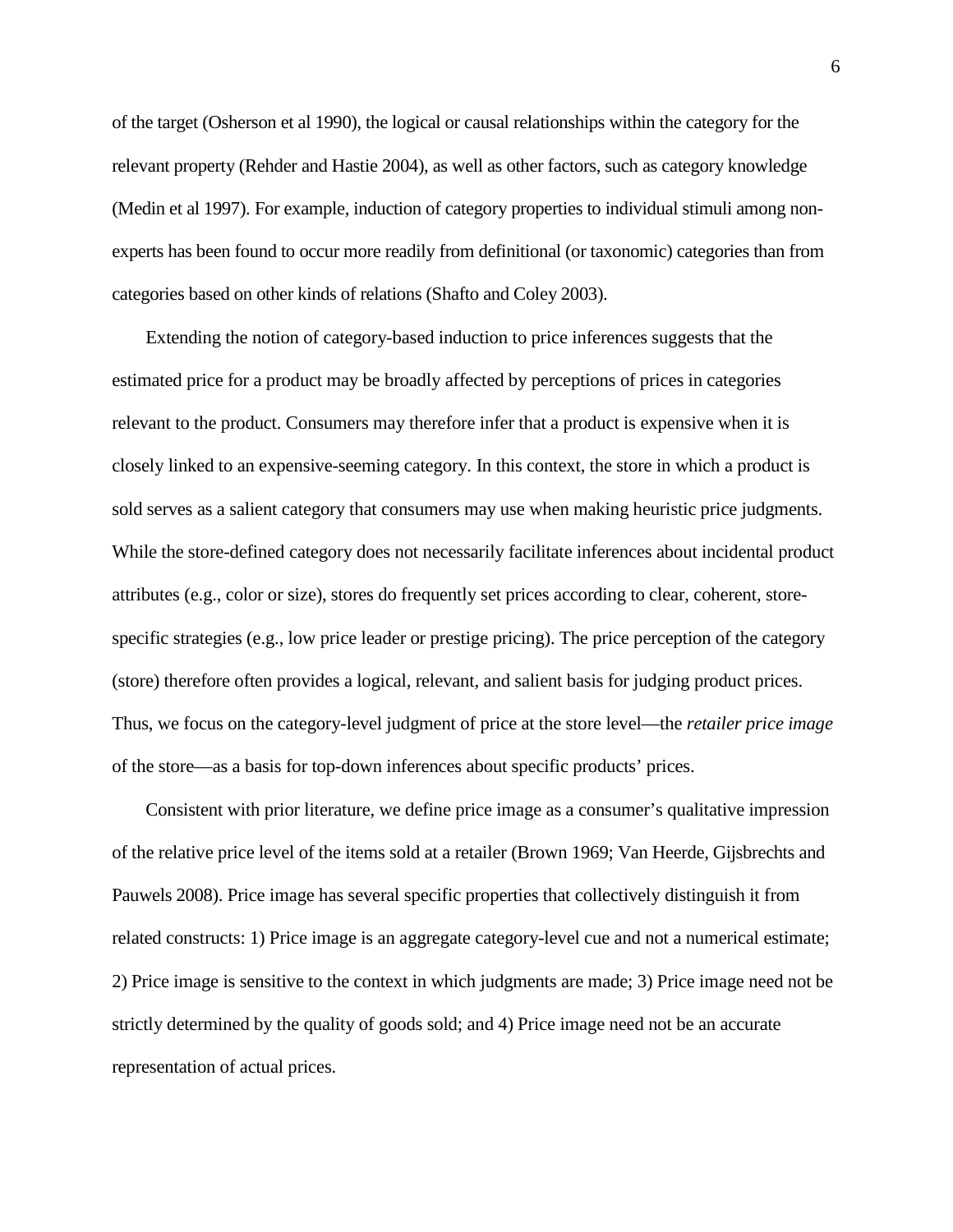First, price image differs from reference prices in the level and specificity of its conceptual representation. Reference prices have been operationalized in different ways by different authors, including an adaptation-level [\(Kalyanaram and Winer 1995\)](#page-44-4), an expectation [\(Monroe 1973\)](#page-45-2), competitors' prices [\(Bolton, Warlop and Alba 2003\)](#page-43-3), average market prices [\(Urbany and Dickson](#page-46-0)  1991), the last price encountered (Mayhew and Winer 1992), cost of goods sold [\(Bolton, et al.](#page-43-3)  2003) and as an amount judged to be fair or equitable [\(Xia, Monroe and Cox 2004\)](#page-47-3). These diverse reference price theories are similar in defining a reference price as a bottom-up numerical price estimate of some kind, either a point (e.g., [Briesch, Krishnamurthi, Mazumdar and Raj 1997\)](#page-43-4) or a range [\(Janiszewski and Lichtenstein 1999\)](#page-44-5).

In contrast, a price image is a top-down evaluation of a retailer as a category, and is not generally maintained in the consumers' mind as a numerical price estimate. For example, a consumer may have the opinion that prices at Walmart are low relative to other stores that sell comparable merchandise, without necessarily having specific price expectations for any of the products at Walmart or at competing stores. Thus, although a price image may influence specific reference prices, price image itself is a generalized, qualitative belief rather than a numerical price expectation. Relying on price image therefore requires consumers to store much less information in memory than does reasoning with references prices (i.e., only a store-level judgment, from which inductive inferences are made, rather than separate reference prices for each product in the store).

Second, unlike reference prices, price image represents a *relative* evaluation of prices at a given retailer, as compared to the perceived price levels of a salient set of competing retailers. Thus, a traditional grocery store may be evaluated both as having a high price image when compared to discount grocers, and as having a low price image compared to convenience stores. People with similar information may differ in their perceived price image of a retailer, depending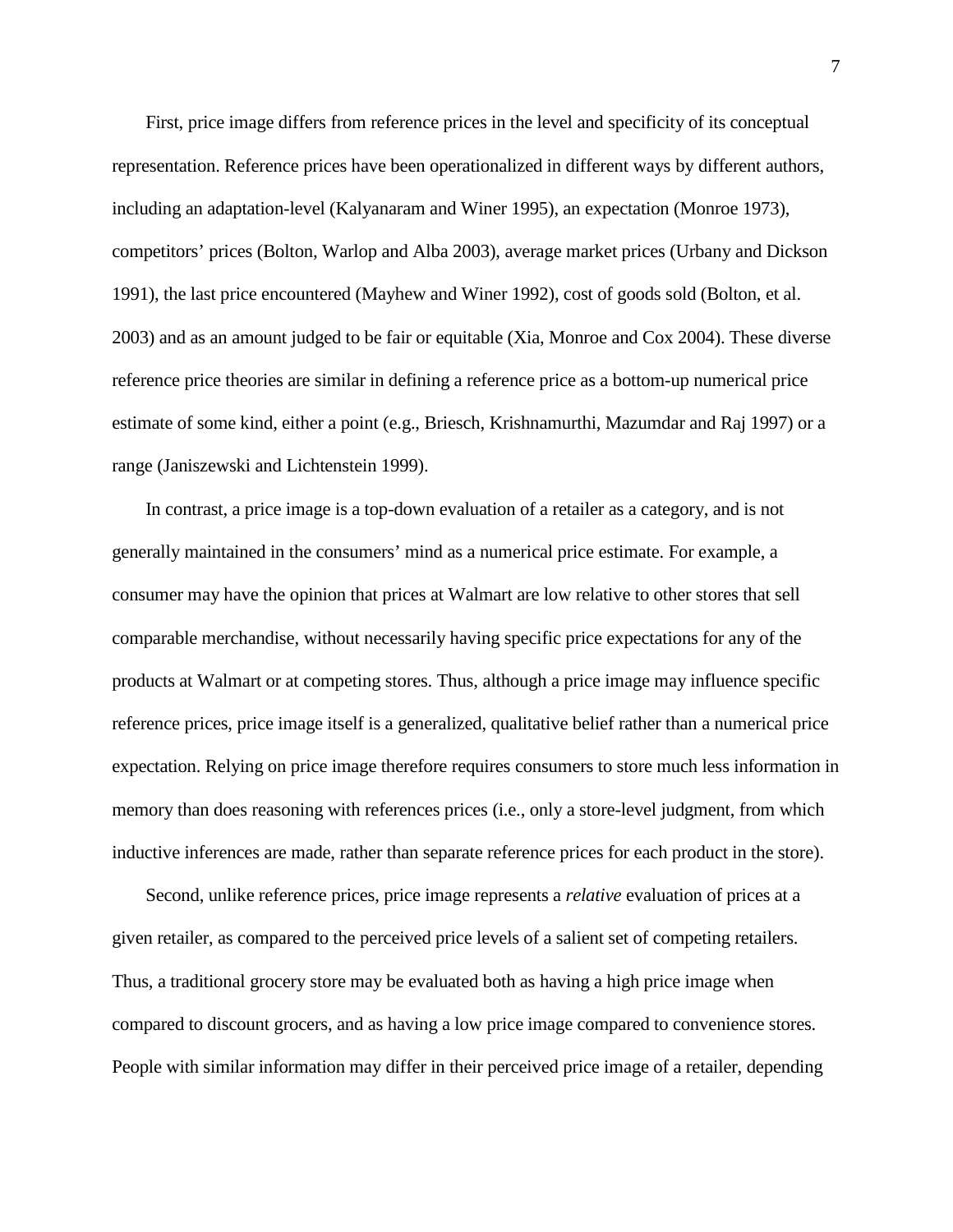on which comparisons come to mind.

Third, price image is multiply determined and is not necessarily a function of the quality of the merchandise sold. Although some higher price image retailers carry higher quality goods (e.g., clothing at Nordstrom vs. Old Navy; jewelry at Tiffany vs. Target), other high price image stores carry merchandise that is identical to that found in lower price-image stores (e.g., DVDs at Suncoast vs. Walmart; milk at 7-11 vs. Food-4-Less), but may compensate by offering better service, more convenience or a more pleasant shopping environment. When competition is limited, high price image retailers may even have a reputation for charging high prices for low quality and poor service. As a result, while consumers' beliefs about the quality differences across retailers may contribute to price image formation, quality beliefs will not, by themselves, determine differences in price image.

Fourth, price image need not comprehensively represent actual prices. Stores often carry large and diverse inventories that only partially overlap with competitors [\(Stassen, Mittelstaedt and](#page-46-1)  Mittelstaedt 1999), making a large-scale price comparison across retailers effectively impossible for ordinary consumers. Research on induction has shown that people make stronger inferences about properties of categories from individual category elements that are seen as high in typicality, even those that are not necessarily more diagnostic (Rips 1975, Osherson et al 1990). Thus, instead of direct price comparisons, consumers may use the non-representative prices of advertised "lossleader" items (Simester 1995), along with environmental cues like store décor and layout [\(Brown](#page-43-5)  and Oxenfeldt 1972), and store policies such as price match guarantees [\(Srivastava and Lurie](#page-46-2)  2001) to inform a price image. Thus, the process of price image formation may sometimes yield price images that are only weakly related to actual prices. Empirically, consumers' price image impressions have been shown to sometimes bear little resemblance to price reality (Brown [1969\)](#page-43-2).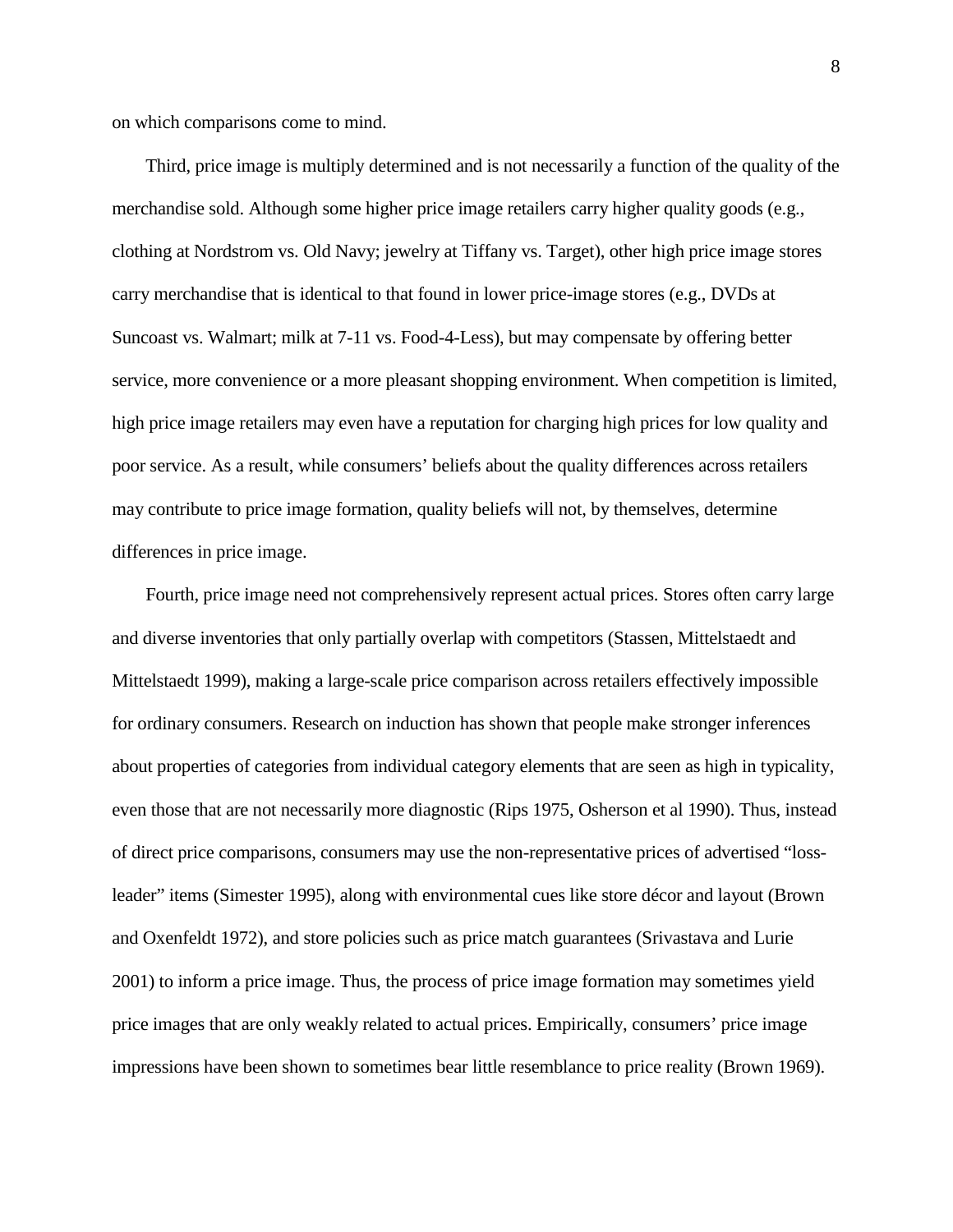In the following sections, we document four domains in which the price image account we propose makes different predictions about consumer behavior than do standard reference price theories. In each domain, we explain the differences between these two accounts and then present experimental evidence in support of consumers' use of price image as an alternative to reference price comparisons. We begin with a discussion of how consumers evaluate individual prices.

#### **PRICE IMAGE AND PRICE EVALUATIONS**

We propose that when consumers evaluate a specific price but do not have an applicable reference price, they may instead use the price image of the retailer as an inferential cue. Specifically, they may reason that since prices at this store tend to generally be high (or low), this particular price is also likely to be high (or low). The global evaluation of the price level of a retailer—the price image—would then result in directionally consistent evaluations of individual prices: perceiving prices as high at a high price image store and as low at a low price image store [\(Nystrom, Tamsons and Thams 1975\)](#page-45-3).

Returning to the example of the wine-buying customer mentioned in the introduction, we propose that she would evaluate a particular price as *less expensive* if she encountered it in a discount wine store (low price image) than if she were to find the same price in a specialty wine store (high price image). This prediction represents a clear contrast with reference-price theories. Most reference price models make no accommodation for the influence of store level effects. This is true for both internal reference price theories, which define reference prices as a function of previous exposure to individual prices [\(Bell and Bucklin 1999;](#page-43-1) [Kalyanaram and Winer 1995;](#page-44-4) [Mazumdar, et al. 2005;](#page-45-0) [Monroe 1973;](#page-45-2) [Winer 1986\)](#page-47-0), and external reference price theories, which are based on contemporaneous exposure to individual prices [\(Biswas and Blair 1991;](#page-43-6) [Mayhew and](#page-45-4)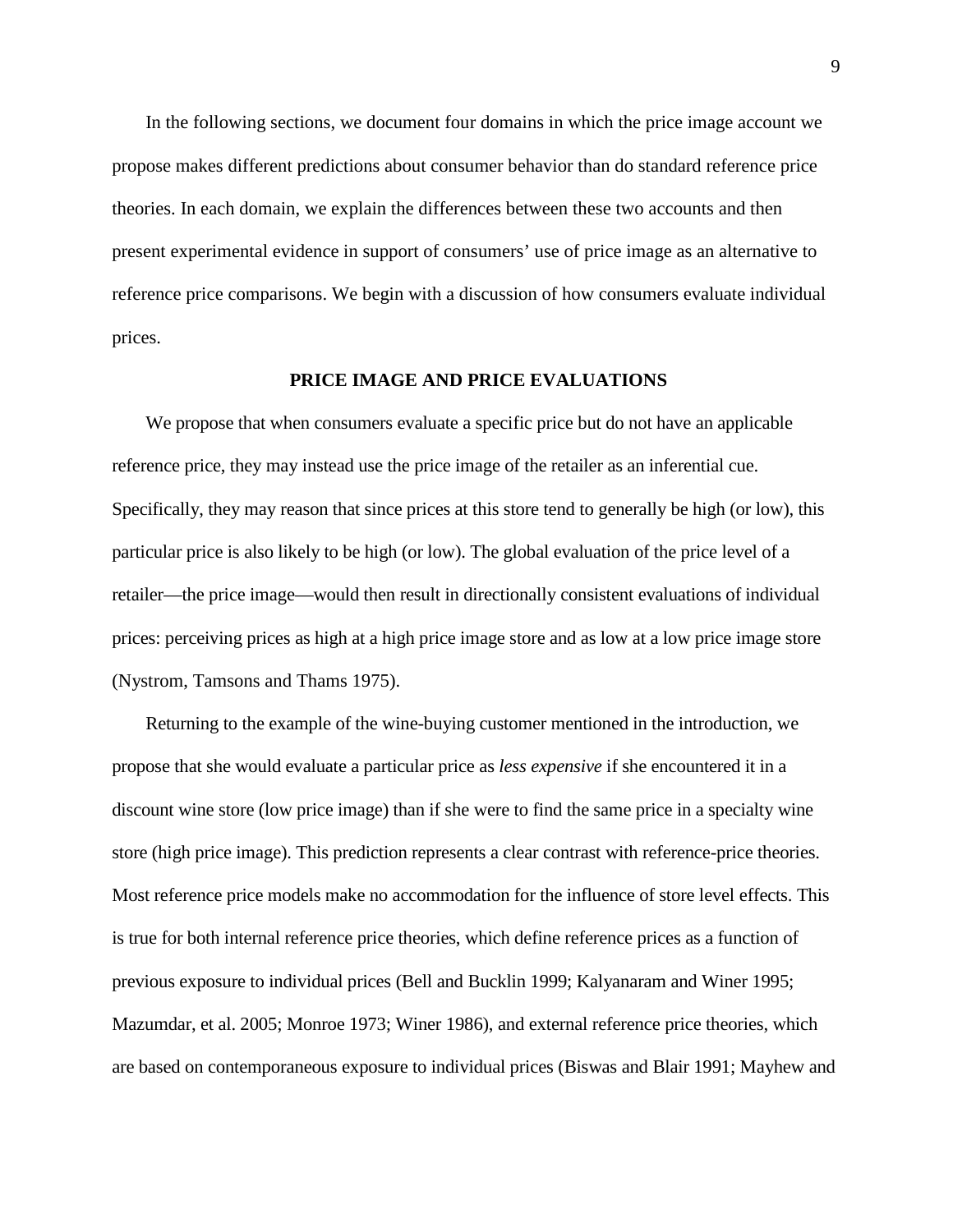Winer 1992; [Simonson, Nowlis and Lemon 1993\)](#page-46-3). As a result, most theories would predict that for a given internal reference price or set of external reference prices, a particular price would be evaluated as equally cheap or expensive whether it was seen at Walmart or Nieman Marcus.

A few reference price theories do allow for store-level effects on price evaluations. These theories start with the premise that consumers have a well-defined reference price, which is then adjusted based on the particulars of each store: raising the reference prices for stores with a high price image and lowering the reference prices for stores with a low price image [\(Biswas and](#page-43-6)  Blair 1991; [Thaler 1985\)](#page-46-4). As a consequence of these store-specific reference prices, a given price would be evaluated as *lower* at a high price image store than at a low price image store. For example, Mazmudar, Raj and Sinha (2005) predict that "the same price of a bottle of wine could be judged more favorably if it is sold in a specialty wine store [high price image] than if it is sold in a discount wine store [low price image]" (p. 87). Theories based on store-specific adjustments to stable reference prices therefore predict exactly the *opposite* of what we predict based on consumers using price image as a substitute for reference price comparisons.

Although our prediction that a high (or low) price image will lead to a higher (or lower) evaluation of a given price is inconsistent with reference price theories, it is consonant with other top-down processes such as the halo effect [\(Nisbett and Wilson 1977\)](#page-45-5) and cue assimilation. In the marketing literature, it has been shown that consumers often use an overall positive/negative impression of a brand to infer that unobservable or missing information is also positive/negative [\(Dick, Chakravarti and Biehal 1990\)](#page-44-6). Likewise, consumers' overall impressions of a store have been found to have a directionally consistent influence on quality perceptions [\(Wheatley and Chiu](#page-47-4)  1977) and the believability of advertised prices [\(Berkowitz and Walton 1980;](#page-43-7) [Fry and Gordon](#page-44-7)  1974).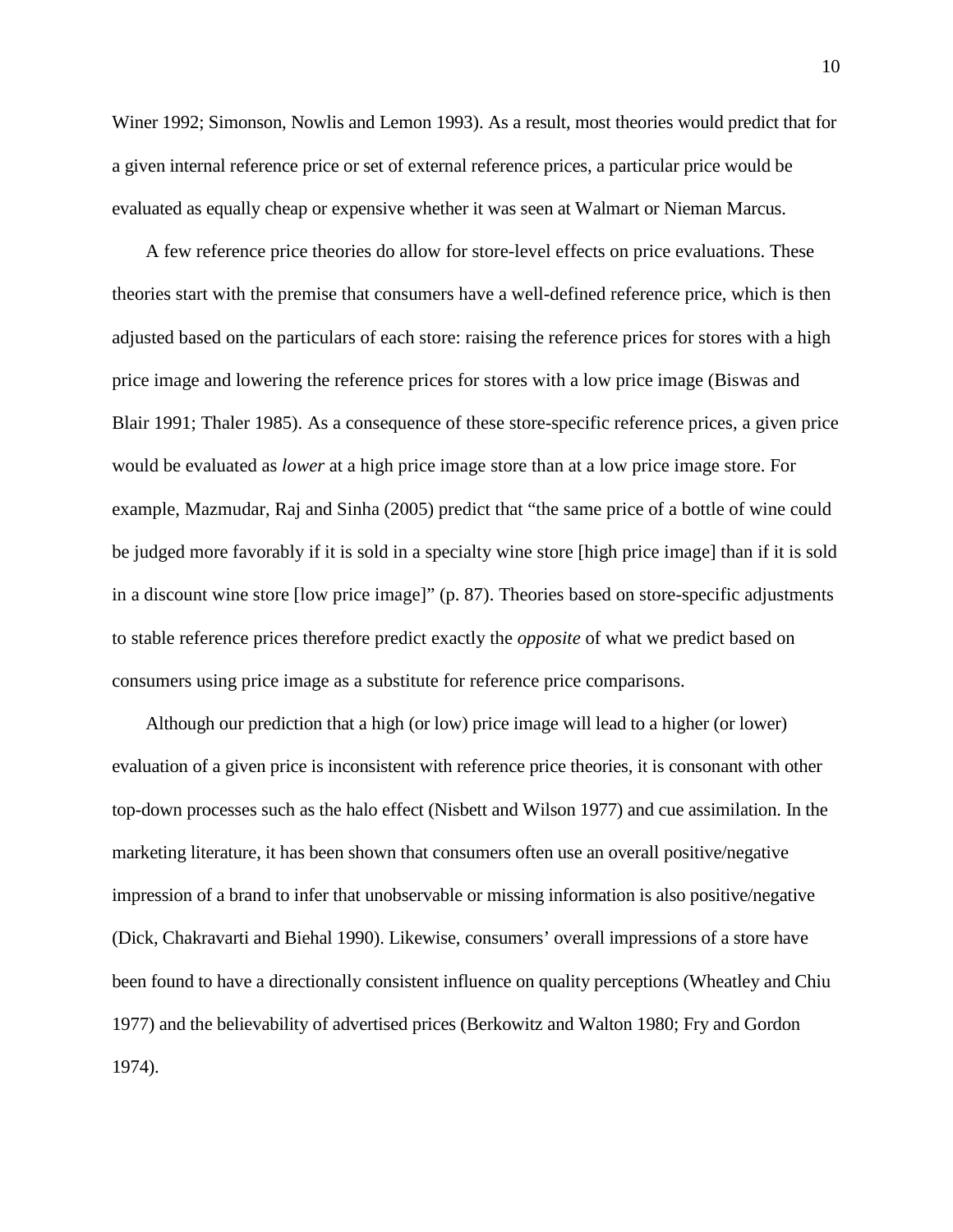We tested our prediction in four experiments. In the first experiment, we asked participants to evaluate the price of a single item, sold either at a store with a high price image or at a store with a low price image. In the second experiment, we held the store constant and manipulated relative price image by asking participants to think of similar stores with either higher or lower price levels. Both experiments also measured participants' price image ratings to allow us to test whether storelevel, subjective evaluations of aggregate price level (e.g., price image) mediated the influence of our manipulations on price evaluations. These experiments present a direct test of our proposal that consumers will evaluate prices as consistent with the price image (e.g, less favorably at a high price image store). In contrast, reference price models predict that the same price will be evaluated equally or more favorably at a high price image store than at a low price image store (Mazmudar, Raj and Sinha 2005). Two additional experiments examine a proposed boundary condition on this effect, namely, that price image influences price evaluations only when consumers do not have well defined reference prices.

# **EXPERIMENT 1: THE SAME PRICE IS EVALUATED AS LOWER AT A LOW PRICE IMAGE STORE THAN AT A HIGH PRICE IMAGE STORE**

### *Method*

Ninety-eight adults from an online subject pool were randomly assigned to two conditions. Participants were asked to imagine they were buying a two-pack of pens from either Hudson News, described as a national newsstand chain found in many airport terminals (high price image) or from Walmart (low price image). In both conditions, participants were shown a picture of a Pilot Precise Needle Gel Ink Retractable Pen priced at \$2.89 for a two-pack. They were given the brand name and several bullet-points of information about the product, of the type that would be found on the packaging. Participants rated the price of these pens on a scale anchored by  $1 = \text{very low}$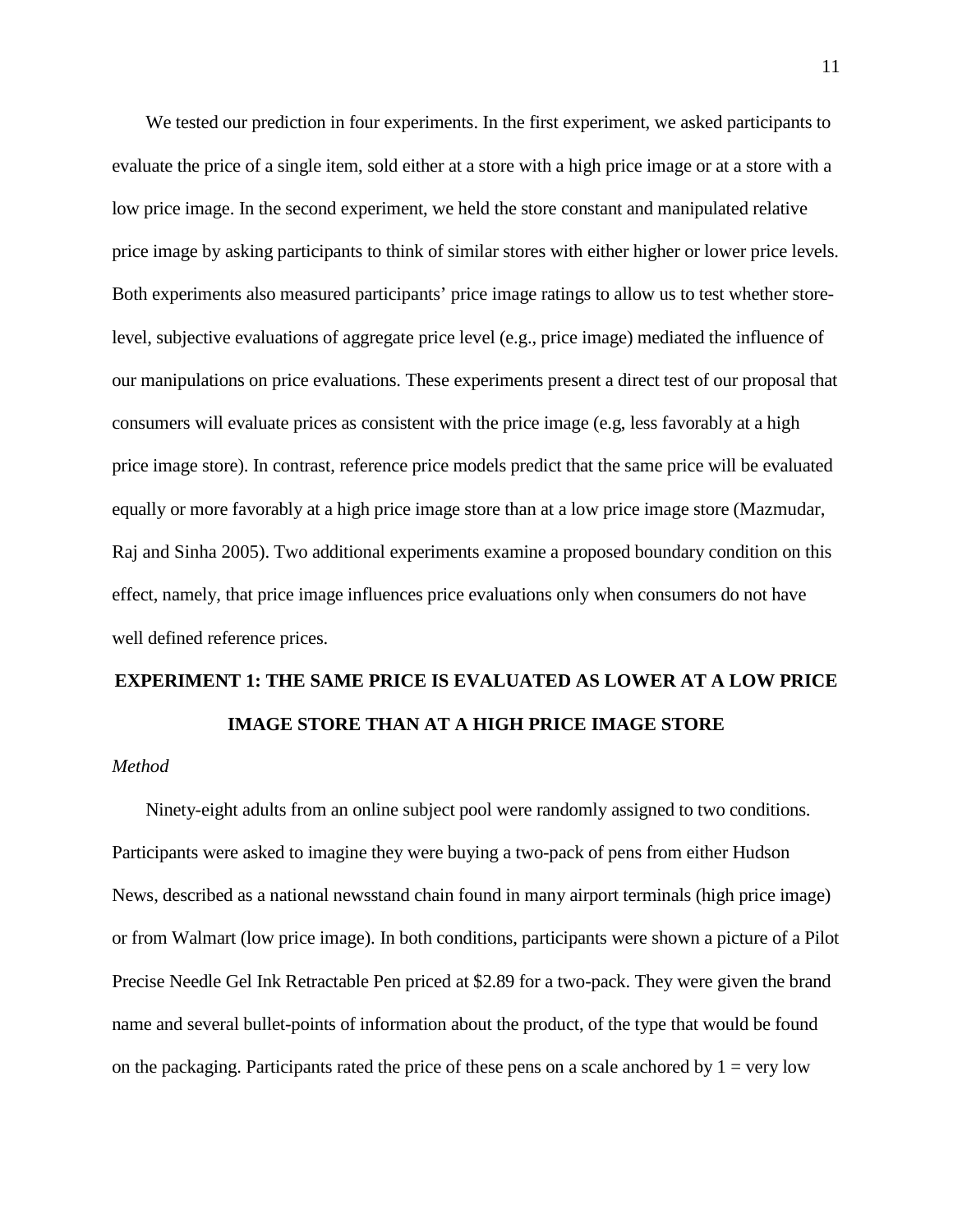and 7 = very high. On a separate page, they also rated the price image of either Hudson News or Walmart by indicating whether, in general, they considered the prices at that store to be low or high, using the same seven-point scale. They could also check a box indicating that they were completely unfamiliar with the prices at the store, even by reputation. The order of evaluating the price of the pens and rating the price image of the retailer was counterbalanced across participants. *Results*

Because we were interested in the influence of price image on price evaluations, we eliminated from the analysis those participants who indicated they were completely unfamiliar with the prices at the store, even by reputation. Including these participants did not change the findings.

*Price evaluations*. We predicted that the same price would be evaluated as higher at the store with a high price image than at the store with a low price image. Consistent with this prediction, participants shopping at the high price image Hudson News rated \$2.89 to be a higher price for the pens than did participants shopping at the low price image Walmart (4.3 vs. 3.7; *F*(1,71) = 5.24, *p* < .05). This result is inconsistent with the predictions of reference price models, which predict either no effect of price image or that prices should be evaluated more favorably at high price image stores (Mazmudar, Raj and Sinha 2005). The order of evaluations (whether the pen or store was evaluated first) was not significant and this factor did not interact with the experimental condition ( $ps > .3$ ).

*Mediation through perceived price image*. We argued that differences in price evaluations are driven by differences in the perceived price images of the retailers. To test this prediction, we examined the indirect effect of the price image manipulation (Hudson News vs. Walmart) through participants' ratings of the price images of these retailers. A mediation analysis revealed that the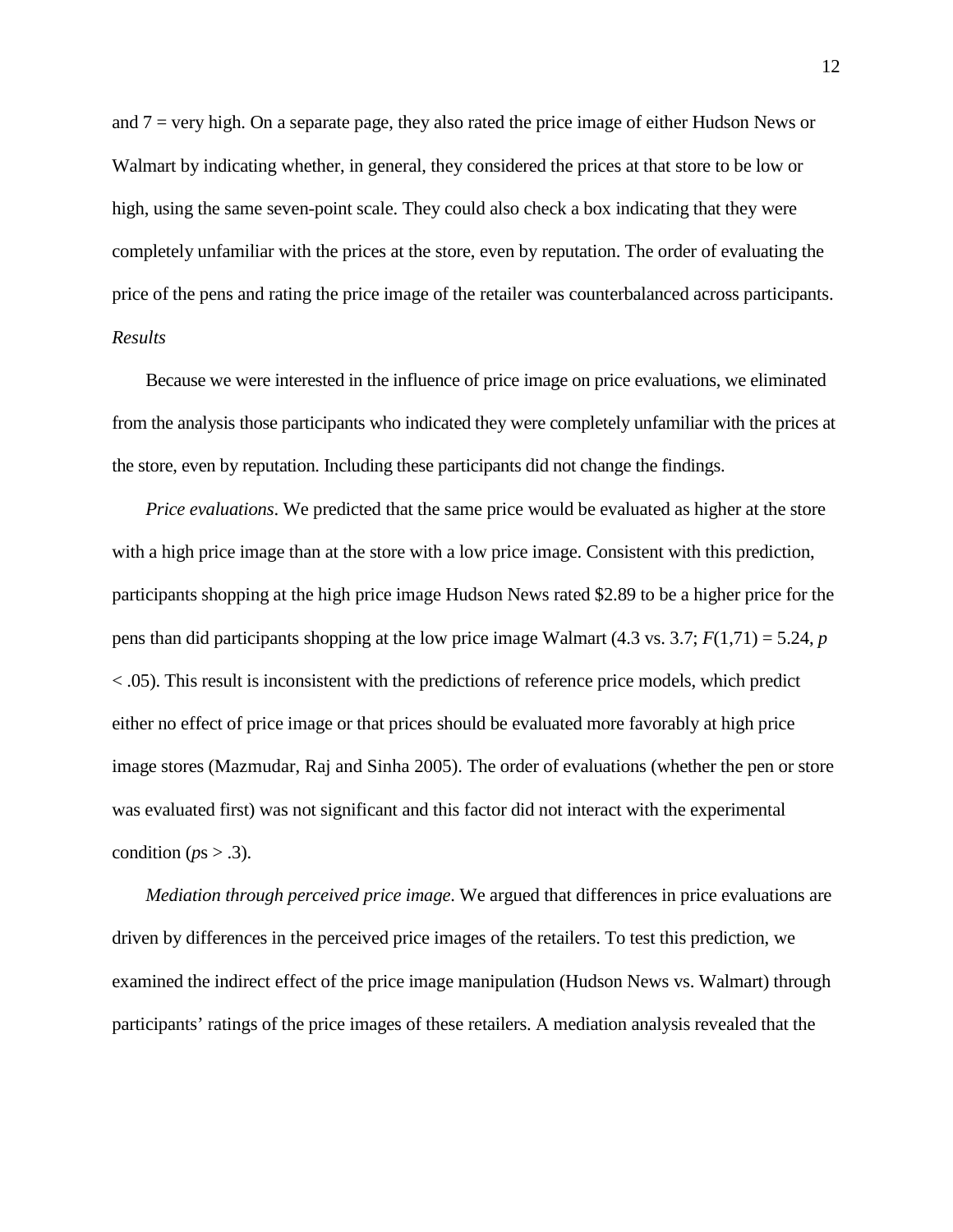retailer was a significant predictor of both price evaluation ( $\beta$  = .58, *t* = 2.22, *p* < .05)<sup>[1](#page-12-0)</sup> and our proposed mediator, perceived price image ( $\beta$  = 2.62,  $t$  = 8.92,  $p$  < .001). Price image ratings predicted participants' evaluations of the price of the pens ( $\beta = .21$ ,  $t = 2.03$ ,  $p < .05$ ). As we anticipated, when the price image ratings were included in the model, the influence of the retailer (Hudson News vs. Walmart) was no longer significant ( $\beta$  = .04,  $t$  = .10,  $p$  > .90), showing that perceived price image fully mediated the effect. Mediation was confirmed with a Sobel test  $(Z =$ 1.97,  $p < .05$ ) and a bootstrap analysis (CI: [.02, 1.14],  $p < .05$ ).

#### *Discussion*

This study provides initial support for the idea that consumers may use price image as a heuristic in lieu of reference price evaluations, by revealing price evaluations that are directionally the opposite of those predicted by reference price theories. We can contrast this finding to the predictions of Transaction Utility Theory [\(Thaler 1985\)](#page-46-4), which assumes that consumers make store-specific adjustment to a stable reference price or price expectation. According to this theory, people are willing to pay more for an item purchased from a high price image store than from a low price image store because they have a higher reference price for the high price image store, due to transaction utility. Thus, in Thaler's (1985) famous "beer on the beach" study, participants were willing to pay almost twice as much for the same beer if it came from a (high price image) hotel bar than if it came from a (low price image) rundown grocery store. Following the logic of this finding, if one expects a beer to cost more at the hotel bar, then a given price should be evaluated as lower at the hotel bar and higher at the grocery store, particularly after accounting for transaction utility. Therefore, if people were making a transaction utility-based adjustment to a stable reference price in our study, they would have perceived the same-priced pen as a better value at Hudson News than at Walmart, which is the opposite of what we found.

<span id="page-12-0"></span> $1$  Regression results for all mediations are reported in full in Web Appendix C.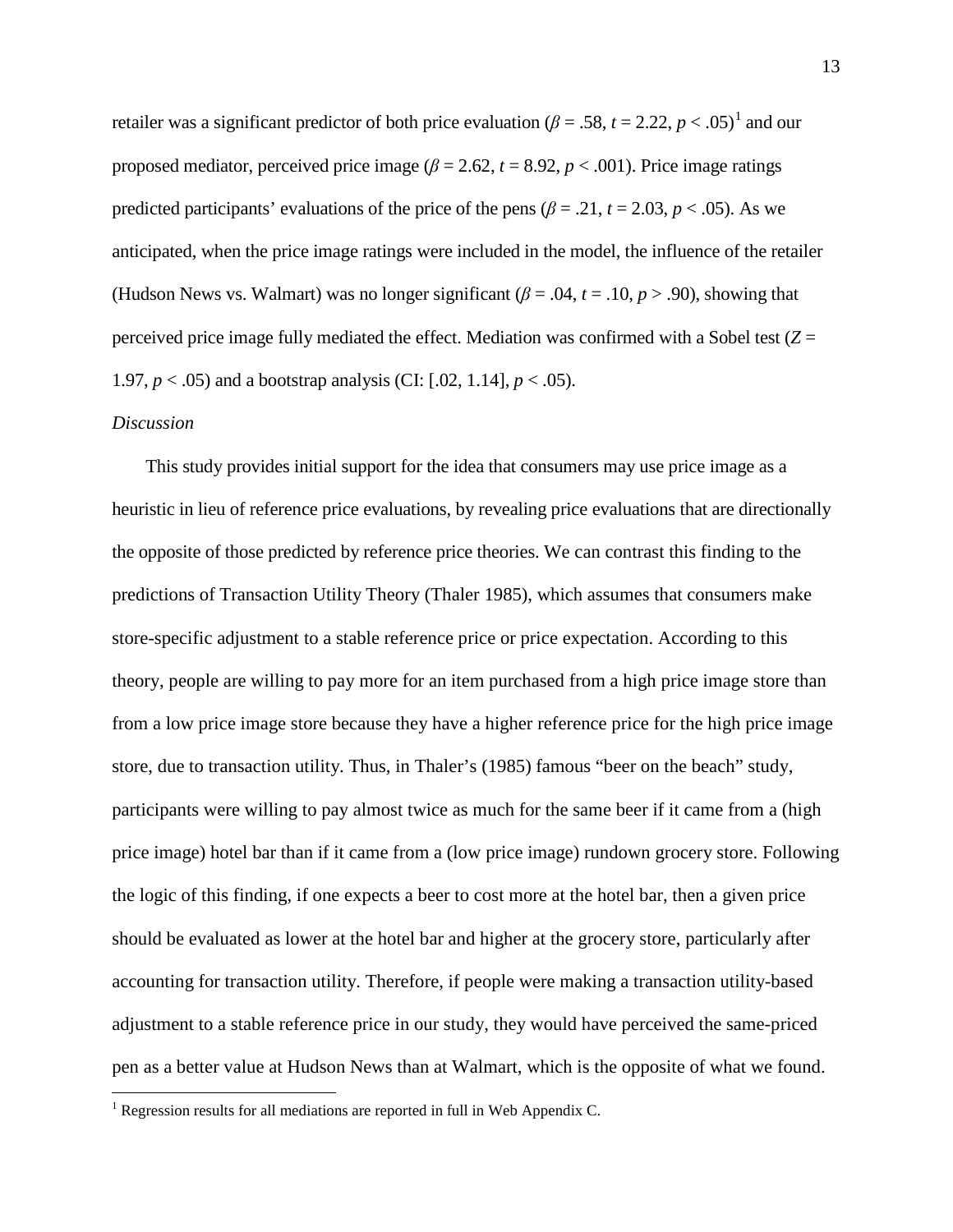We can also contrast our finding with theories of price fairness, which assume that the fairness of a price is determined by comparing it to some reference point, such as past prices, competitor prices or the cost of goods sold [\(Bolton, et al. 2003;](#page-43-3) [Xia, et al. 2004\)](#page-47-3). For example, when Bolton et al. (2003, Experiment 2) informed participants that that a manufacturer charged retailers \$25 for an item of clothing, participants articulated a higher expected price for a high price image department store than for a low price image discount store (\$44.13 vs. \$35.14) and a higher fair price at the department store than at the discount store (\$35.89 vs. \$32.89). Based on their findings, it follows that a given price would be evaluated more favorably in terms of both expectations and fairness at the department store than at the discount store. After all, given a fixed, store-specific reference price, a price of \$38 would be higher than the expected price at a discount store, but lower than the expected price at the department store.

Finally, this finding is inconsistent with a scale re-norming interpretation, in which participants interpreted the scale differently depending on the store seen. Participants in the Hudson News condition would presumably have thought of higher prices and therefore would have rated the same price lower, which is the opposite of what we found.

As this discussion illustrates, prior theories based on store-specific reference prices predict price evaluations directionally opposite to what was predicted by a price image account and what was found in Experiment 1. This study manipulated price image by using stores with wellestablished price images. While this approach benefits from high external validity, Walmart and Hudson News differ on many dimensions other than price image. Furthermore, the results of this study do not address whether using price image as the basis of inference is a normative strategy when constrained by limited information. Assuming that a given item is over-priced when sold at Hudson News, relative to Walmart, might lead to more accurate assessments on average. The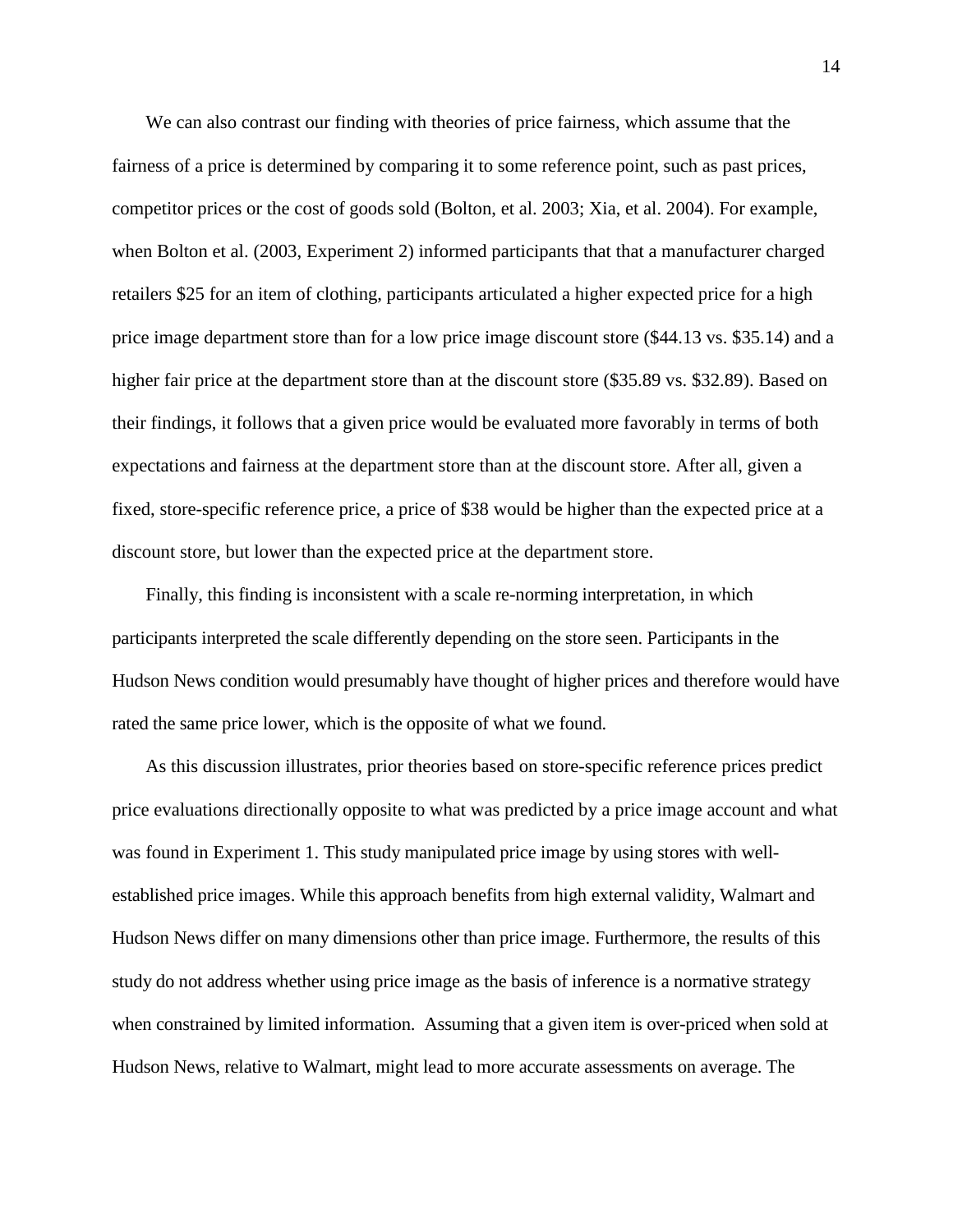following study presents a more conservative test of our hypothesis by holding the store and the objective information constant across conditions. Instead, price image is manipulated by merely changing the salience of the set of competitors that could influence a consumer's price image evaluation.

# **EXPERIMENT 2: A PRICE IS EVALUATED AS LOWER WHEN HIGH PRICE IMAGE COMPETITORS ARE SALIENT**

### *Method*

Thirty-six adults from an online subject pool evaluated the price of a treadmill at Sears. Participants randomly assigned to the high price image condition listed six stores comparable to Sears but with lower prices than Sears. We anticipated that making lower priced stores more salient would make the prices at Sears seem higher by comparison, thereby leading to a higher price image of Sears. In contrast, participants in the low price image condition were asked to list six comparable stores that have higher prices than Sears.

After the price image manipulation, all participants evaluated a Gold's Gym 450 Treadmill sold at Sears for \$377. In addition to the brand name and price, participants were provided with a picture and product information about the treadmill. Participants then rated the price of \$377 on a scale ranging from  $1 = \text{very low to } 7 = \text{very high. After evaluating the price of the treadmill, }$ participants were asked to rate the price image of Sears, by indicating whether, in general, they considered the prices at Sears to be low or high, using the same seven-point scale.

#### *Results*

*Price evaluations*. We had predicted that listing several reference stores more expensive than Sears would lower Sears' relative price image, thereby making the price of the treadmill seem lower, compared to thinking about stores less expensive than Sears. Consistent with our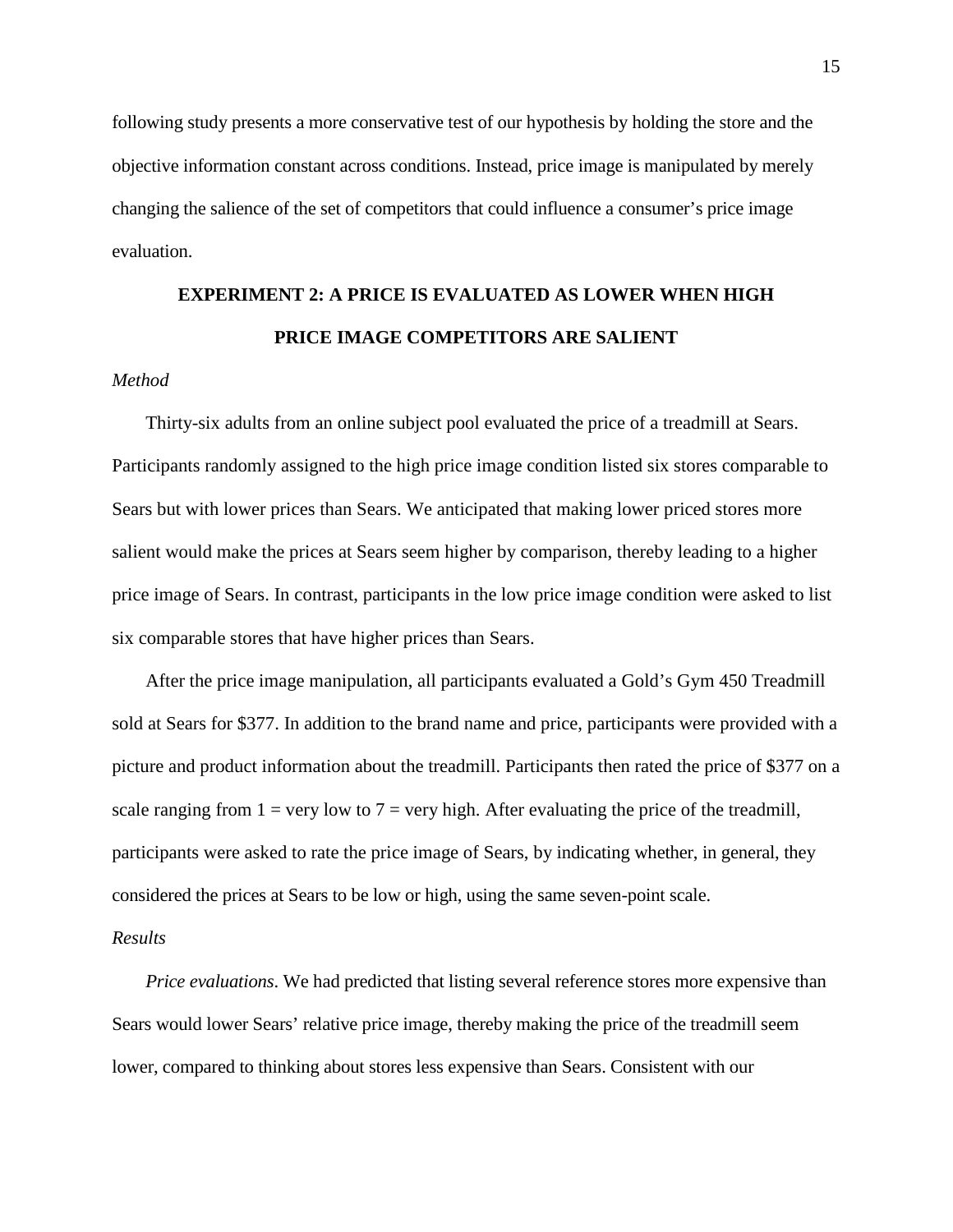predictions, and in contrast to the predictions of reference price models, participants in the low price image condition rated \$377 as a significantly lower price than did participants in the high price image condition  $(3.2 \text{ vs. } 4.3; F(1,34) = 5.80, p < .05)$ .

*Mediation through perceived price image*. We conducted additional analyses to examine the mediating effect of perceived price image on price evaluations. Analysis revealed that the experimental condition (listing more vs. less expensive stores) predicted both price evaluations (*β*  $t = -1.11$ ,  $t = -2.41$ ,  $p < .05$ ) and perceived price image ( $\beta = -.89$ ,  $t = -2.83$ ,  $p < .01$ ). Perceived price image successfully predicted price evaluations ( $\beta = .83$ ,  $t = 3.90$ ,  $p < .001$ ). When perceived price image was included in the model, it fully mediated the influence of the experimental manipulation on price evaluations ( $\beta$  = -.38,  $t$  = -.87,  $p > .35$ ). Mediation was confirmed with a Sobel test ( $Z$  = -2.25,  $p < .05$ ) and a bootstrap analysis (CI: [-1.93, -.03],  $p < .01$ ).

### *Discussion*

In this study, merely listing more or less expensive stores influenced judgments of a given price at Sears. The first two experiments demonstrate a pattern of price evaluations that cannot be accounted for using prevailing reference price theories. In fact, theories that include store-specific reference prices predict precisely the opposite of our findings. In our account, this contradiction arises because the prior theories presumed stable reference prices (e.g., [Thaler 1985\)](#page-46-4) or examined contexts in which consumers were given reference prices prior to judgment (e.g., [Bolton, et al.](#page-43-3)  2003). In contrast, we posit that price image inference is used in the absence of a stable reference price. Therefore, when a reference price is made explicitly available, we expect that reference price comparisons will trump the use of a price image heuristic, yielding results consistent with prior findings. The next two experiments test this prediction.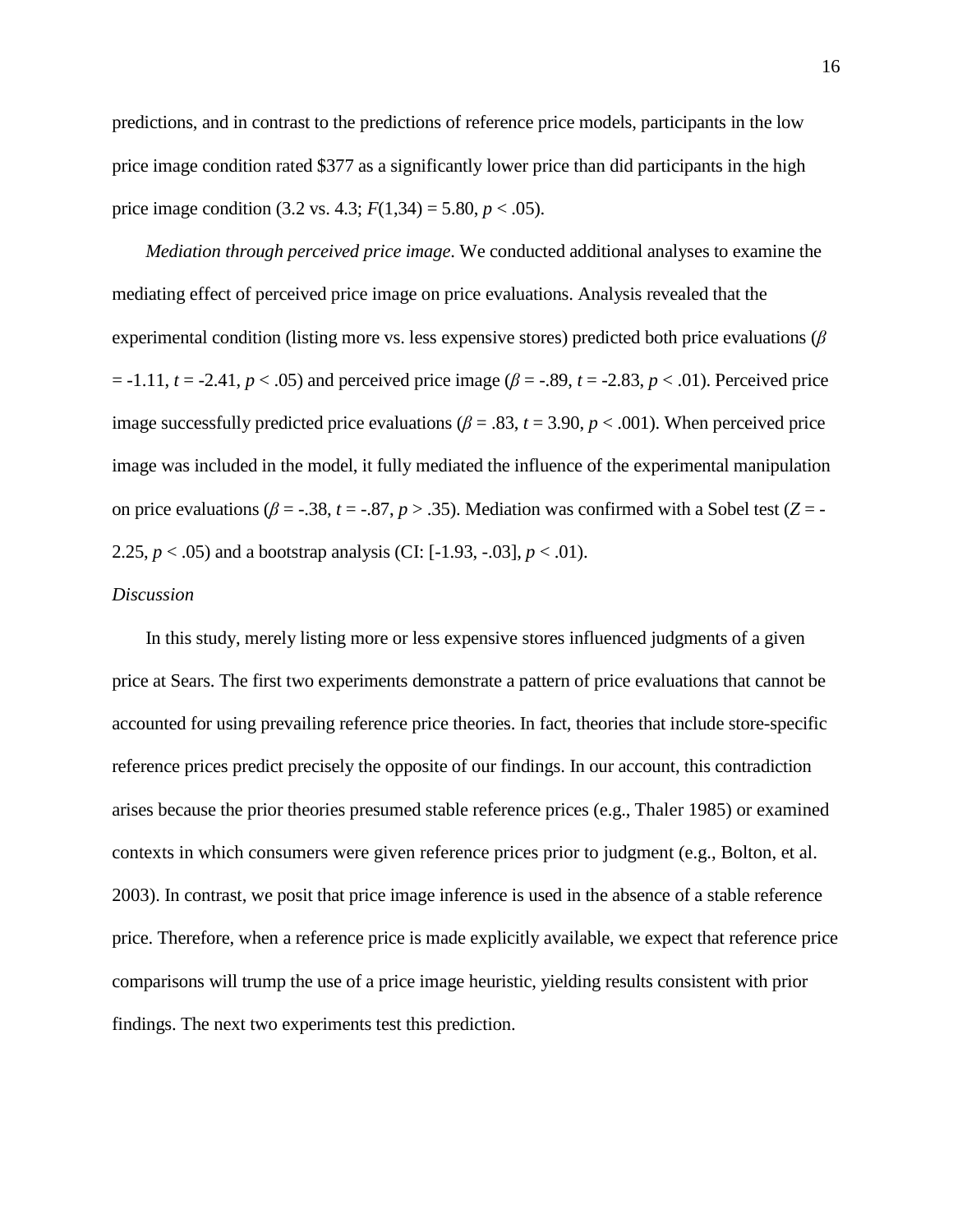## **EXPERIMENT 3: PRICE IMAGE EFFECTS REVERSE WHEN CONSUMERS HAVE A SALIENT REFERENCE PRICE**

#### *Method*

One hundred and sixty-seven adults from an online subject pool were randomly assigned to the conditions of a 2 (price image: high vs. low) x 2 (reference price vs. none) factorial design. Participants were shown a picture and a brief description of a home security system presented as being sold at either Radio Shack (high price image) or Costco (low price image). In the no reference price conditions, participants were given a price of \$499 for the security system and asked to evaluate the price on a seven-point scale running from  $1 = \text{very low to } 7 = \text{very high}$ . In the reference price conditions (adapted from [Bolton, et al. 2003,](#page-43-3) Experiment 2), participants were given a reference price of \$200 as the price the retailer paid for the system and were asked how much they expected the retailer to charge customers and also what they considered a fair price.

#### *Results*

*Price estimates*. Consistent with the findings of [Bolton, et](#page-43-3) al. (2003), when participants were given a \$200 wholesale price as a reference point, they estimated a higher price for the high price image store than for the low price image store  $(\$412.35 \text{ vs. } \$318.86; t(79) = 2.58, p < .01, \text{log-}1$ transformed to correct for skewness). They also indicated a higher fair price for the high price image store (\$302.21 vs. \$266.21; *t*(79) = 2.33, *p* < .05).

*Price evaluations*. If consumers spontaneously used a stable reference price, then we would expect that prices would be more likely to be evaluated as lower, relative to the expected or fair price, at the high price image store. In contrast to this prediction, and consistent with Experiments 1 and 2, when participants were not given a reference price, they rated the price of \$499 as higher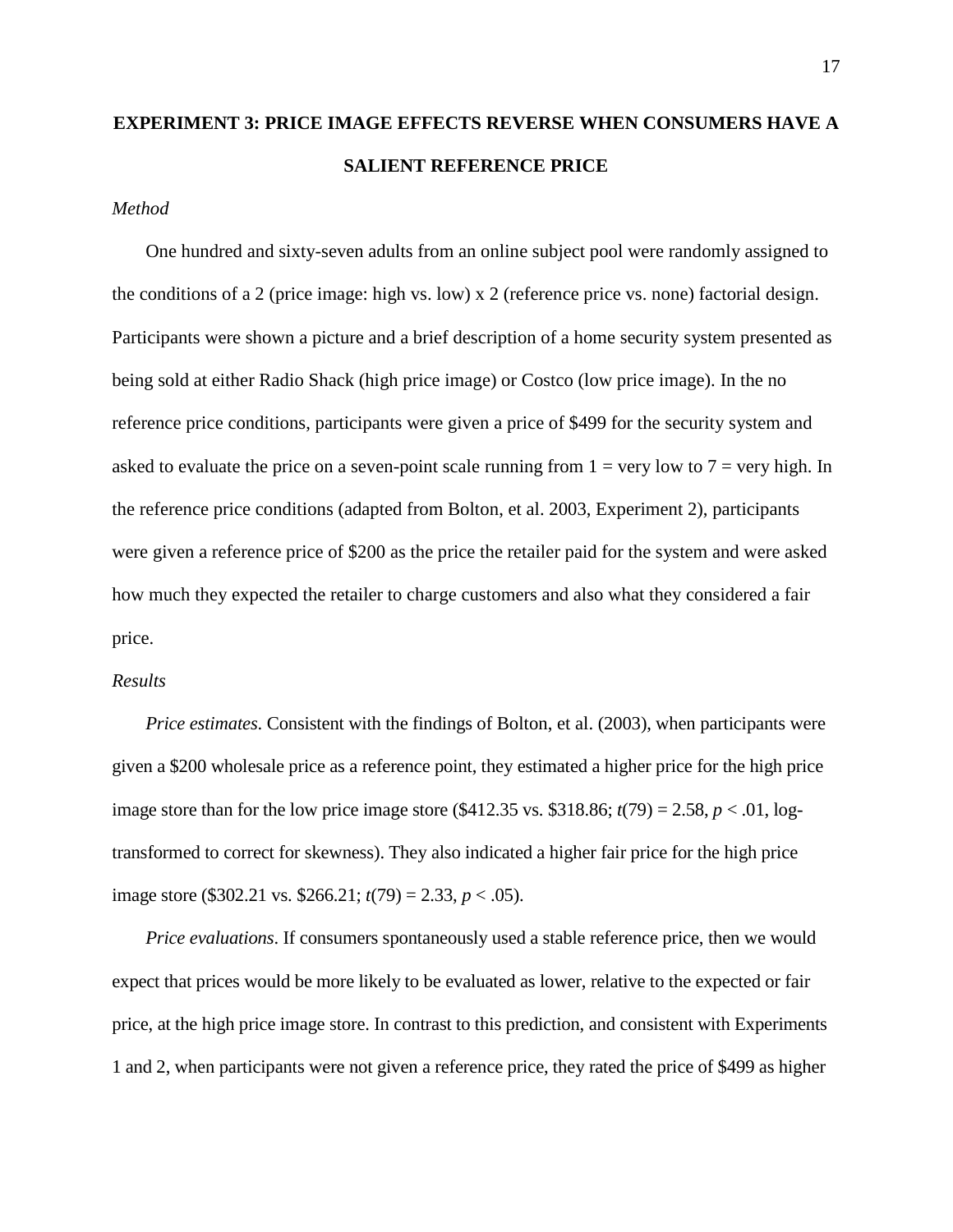at the high price image store than at the low price image store  $(4.6 \text{ vs. } 4.0; t(80) = 1.99, p < .05)$ . *Discussion*

Experiment 3 demonstrates that the availability of a reference price, in this case, the cost of goods sold, influences how consumers evaluate prices. When given a reference point and asked to articulate an expected price and a fair price, participants responded as anticipated by reference price models. When not given a reference point, but just asked to evaluate a price, participants' evaluations were inconsistent with these judgments and were instead consistent with the price image account we have advanced. In this experiment we replicated previous findings by Bolton et al. (2003) when reference prices are provided, and then contrasted those judgments with price evaluations, a different dependent variable, in the absence of a reference price. Experiment 4 provides a more conservative test of this boundary condition by holding the dependent measure constant across conditions and only varying the availability of an externally provided reference price.

# **EXPERIMENT 4: THE EFFECT OF PRICE IMAGE ON PRICE EVALUATIONS IS REDUCED WHEN REFERENCE PRICES ARE PROVIDED**

### *Method*

Two-hundred and sixty one adults from a web-based subject pool were randomly assigned to the conditions of a 2 (price image: high vs. low) x 3 (reference price: none vs. low vs. high) factorial design. Participants evaluated the price of speakers at retailers pre-tested as either having a low price image (Walmart) or a high price image (Radio Shack).

In the no reference price condition, participants evaluated a price of \$47.99 on a seven point scale anchored by  $1 = \text{very low and } 7 = \text{very high, based on a picture of the speakers, the brand$ and model name, and a brief product description. In the low reference price condition, participants also saw six speakers comparable in quality and features, labeled Brand A through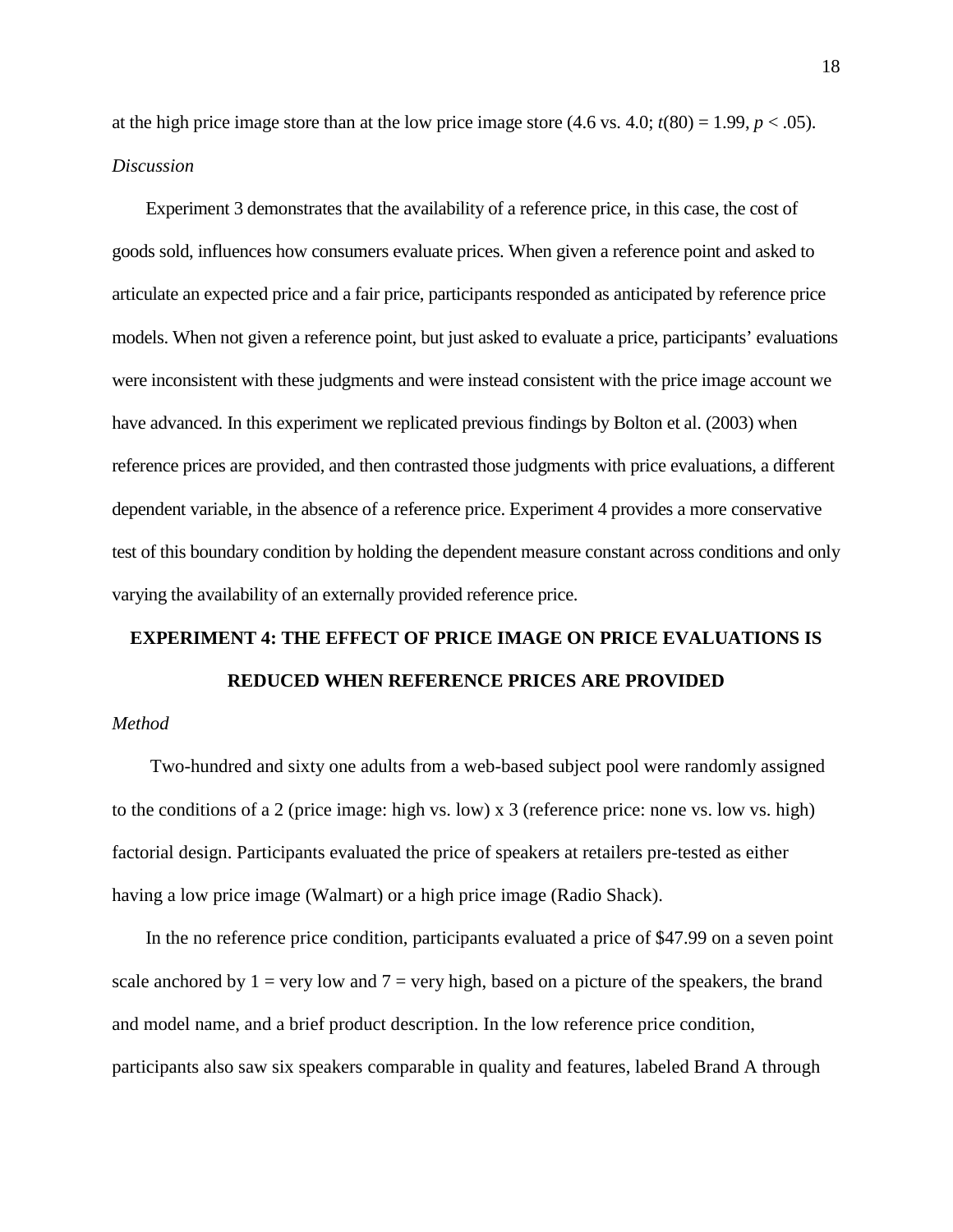Brand F, priced from \$27.99 to \$52.99. In the high reference price condition, the six speakers were priced from \$42.99 to \$67.99. Thus, in each reference price condition, participants were given information that would encourage them to form a low or high reference point, relative to the price they would be evaluating. Participants then evaluated the \$47.99 speakers. All participants then rated the price image of the retailer they had seen (Walmart or Radio Shack) on the same seven-point scale.

#### *Results*

*Price evaluations*. We had predicted that when consumers do not have a readily available reference price, they will evaluate prices as consistent with the retailer price image. In contrast, when consumers do have an available reference price, their price evaluations will be based on a comparison with the reference price. The price evaluation data support these predictions. An analysis of variance revealed a significant main effect of reference price condition  $(F(2,256) =$ 31.21,  $p < .001$ ), a marginal main effect of price image condition  $(F(1,256) = 2.45, p = .07)$ , and a significant interaction between price image and availability of a reference price  $(F(2,256) = 3.39, p$  $< .05$ ).

Planned contrasts reveal that, as predicted, when participants were not given additional price information with which to form a reference price, they evaluated the prices as consistent with the price image of the retailer, such that the price was evaluated as higher when it came from Radio Shack than when it came from Walmart  $(4.3 \text{ vs. } 3.6; F(1,256) = 9.33, p < .005)$ . When consumers had a reference price, however, the effect of store price image was no longer significant. Instead, participants evaluated prices as consistent with their reference point. When the reference price was low, the \$47.99 price was evaluated as high at both the high and the low price image stores  $(4.7 \text{ vs. } 4.8; p > .50)$ ; when the reference price was high, the price was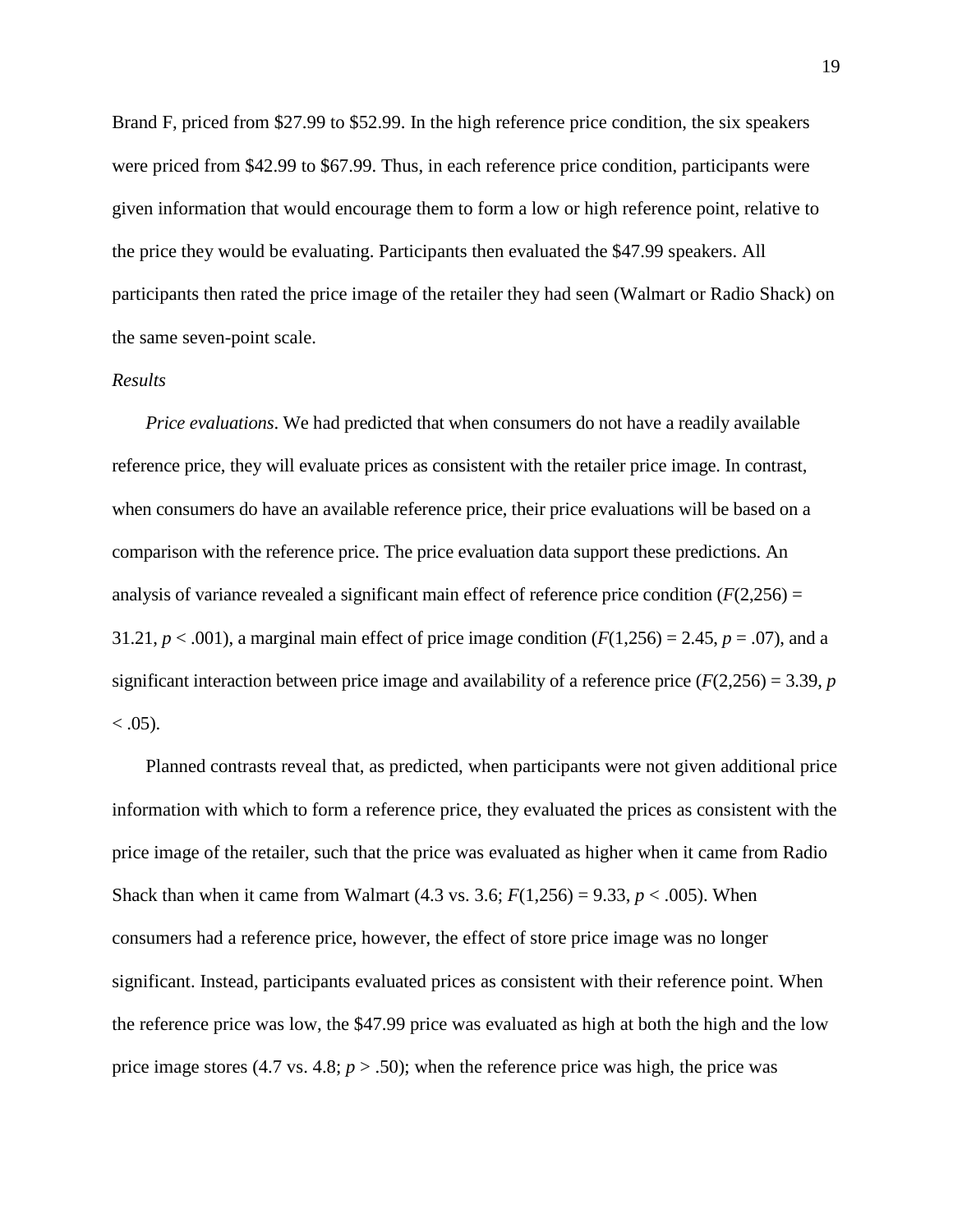evaluated as low at both the high and low price image stores  $(3.5 \text{ vs. } 3.3; p > .45)$ .

*Mediation through perceived price image*. Consistent with the results of Experiments 1 and 2, in the no reference price condition, the difference in price evaluations was mediated by participants' ratings of the retailer's price image  $(Z = -3.27, p < .005$ ; CI:  $[-1.40, 1.26], p < .01$ ). In contrast, in the high and low reference price conditions, the price image condition did not predict price evaluations, so there was no mediation by price image rating.

## *Discussion*

The first four studies provide converging evidence that consumers may use a price image heuristic when evaluating prices, with the resulting price evaluations running contrary to the predictions of reference price theories [\(Bolton, et al. 2003;](#page-43-3) Mazmudar, Raj and Sinha 2005; [Thaler](#page-46-4)  1985). The results are collectively inconsistent with a normative learning model, in which price image only influences judgments to the degree that it is more diagnostic than other available information. The results are consistent, however, with the notion that consumers often do not spontaneously access a stable reference price, but instead use price images heuristically, inferring that the price seen is consistent with a pre-existing price image.

#### **PRICE IMAGE AND PRICE EXPECTATIONS**

Thus far, we have shown that people use price image in the absence of a reference price as a top down cue when judging the prices they see. We contend that this is because consumers are often unable to generate a stable reference price. However, it may be that consumers have a reference price, but simply failed to use it in our studies, perhaps because they find the top-down heuristic easier to apply when evaluating prices. To test this, we can ask consumers to generate store-specific price expectations for a particular item.

When articulating an expected price, a well-informed consumer will likely use a pre-existing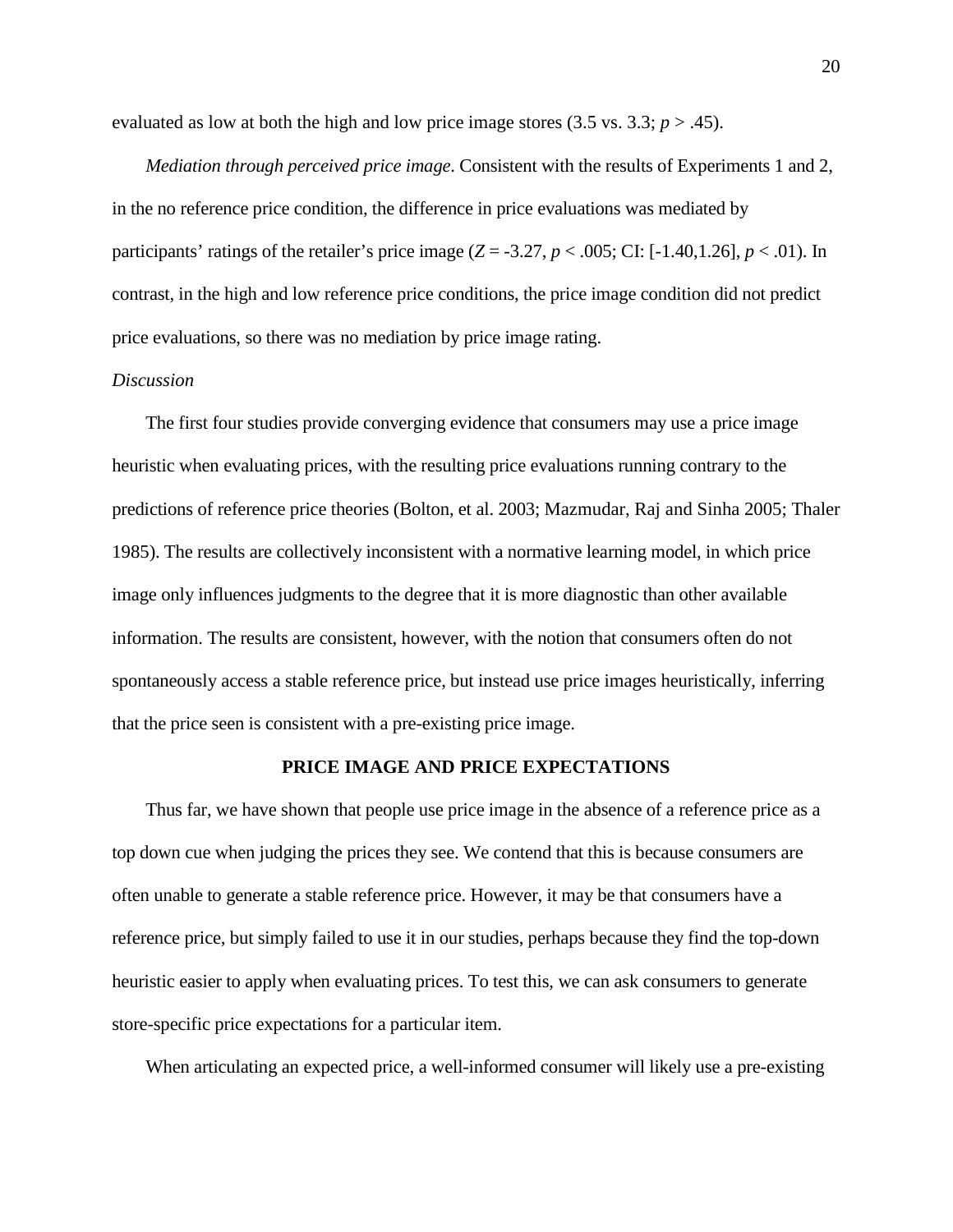store-specific reference price. For example, a consumer who purchases a carton of Tropicana orange juice every week from the same grocery store may have a well-defined expectation for the price of Tropicana at that store (e.g., based on previously observed prices). For this consumer, the expected price would simply be that consumer's store-specific reference price. Alternatively, a consumer may not have specific expectations of how much a particular store charges for an item, but instead may adjust another reference price, such as the cost of goods sold (as in Experiment 3) or a market-wide reference point. The consumer could adjust this reference price according to the price image of the store when generating the price expectation. So, this consumer may have a general reference price of \$3.50 for a carton of Tropicana orange juice, but expect the price to be \$3.00 at a particular low price image store and \$4.00 at a particular high price image store. Both of these bottom-up accounts predict that consumers will be able to generate stable expectations for the price of a particular item at a particular store, based on reference price reasoning.

In contrast, we propose that when consumers do not have a stable reference price (and do not have the information or cognitive resources to generate one), price image is incorporated into *relative* price expectations between stores, but does not affect *absolute* price expectations at a single store. In other words, consumers can believe that the prices at one store are relatively higher than the prices at another store, without having accessible store-specific reference prices at either store. Once a consumer knows (or has estimated) the price at one store, she may adjust from that initial estimate to generate a logically consistent estimate for a second store with a different price image. However, when estimating a price at any store in isolation, the consumer would not necessarily have a basis of comparison from which to adjust (Hsee 1996). Put another way, price image beliefs allow a consumer to be internally consistent in terms of relative price differences (e.g., this will cost \$2 more at Store X than at Store Y), but do not help consumers to produce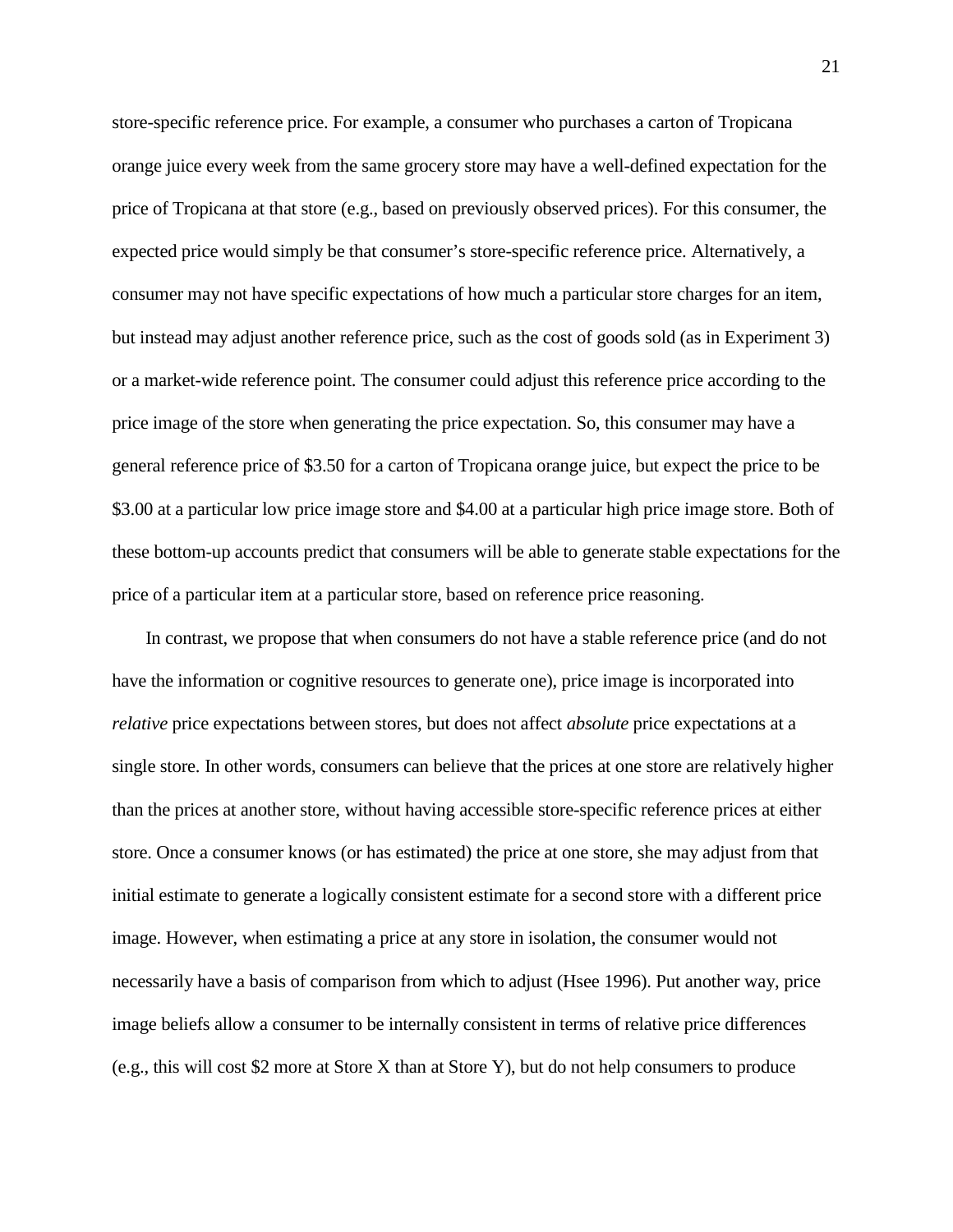individual estimates that are equally sensitive to the store cue in the absence of a well-defined reference price.

The resulting prediction is that consumers' estimates of the prices of the same item at different stores will not be stable, but will instead depend on contextual factors that determine the basis of comparison. Specifically, we predict an order effect on price expectations of an item at stores with different price images: a higher estimate of the price at a low price image store if it is made before estimating the price of the same item at a high price image store, rather than after. Such order effects cannot be accounted for by reference price models, which would predict that both the initial and subsequent price estimates would be based on store-specific or market-wide internal reference prices, and so would be insensitive to the order in which the estimates are made.

Note that we are not merely predicting that consumers will estimate a higher price at a high price image store, a potentially normative inference. Instead, we are predicting estimates that are highly internally consistent (a high price image store is estimated to have a higher price than a low price image store) but have low external consistency (estimates are subject to order effects). In contrast, normative accounts and reference price theories would predict both high internal and external consistency. We test these competing predictions in the following experiment.

# **EXPERIMENT 5: PRICE IMAGE LEADS TO INTERNALLY CONSISTENT BUT EXTERNALLY INCONSISTENT PRICE ESTIMATES**

### *Method*

We recruited participants in the decision lab of a large Midwestern university, as well as on campus, for a total of 215 completed surveys. We chose two grocery chains perceived locally as having a high (Whole Foods) vs. low (Jewel-Osco) price-image. We asked participants to estimate the price of one half-gallon carton of Tropicana orange juice, first at one store and then,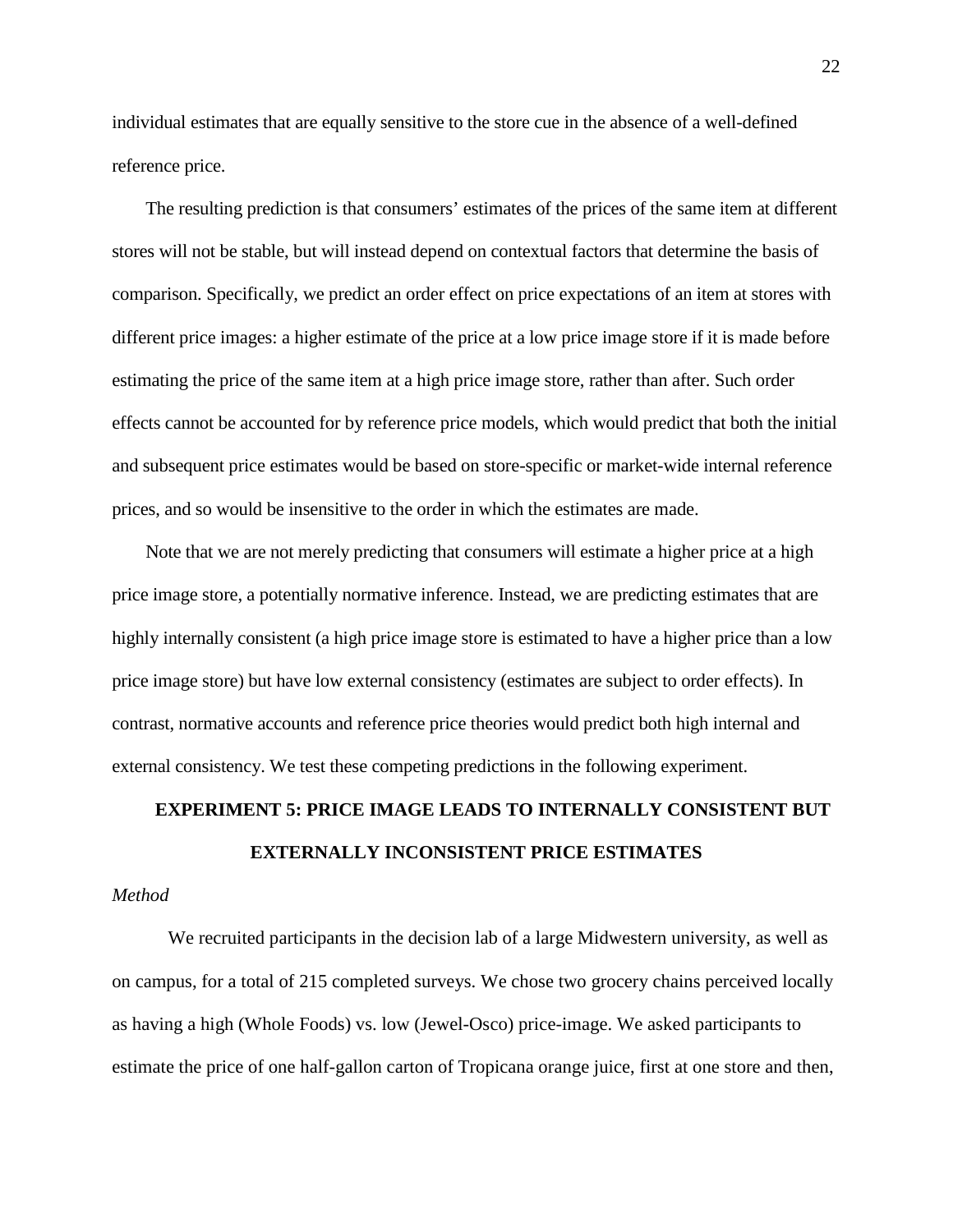on a subsequent page, at the other store. In the WF-first condition, participants first estimated the price only for Whole Foods, without knowing that they would be asked to make estimates for any other store, and then estimated the price at Jewel-Osco. In the JO-first condition, the order was reversed. For each store, participants were shown a picture of the product, the store name and logo and were asked for their best estimate of the current price.

#### *Results*

*Manipulation check.* Following the price estimates, participants were asked to rate the prices at each store, on a scale from 1 ("lower prices than most stores") to 5 ("higher prices than most stores"). The price-image ratings for Whole Foods were substantially higher than the ratings for Jewel-Osco  $(4.1 \text{ vs. } 2.7; t(183) = 16.2, p < .001)$ .

*Price estimation.* Averaging across conditions, participants estimated the price as higher at Whole Foods than Jewel-Osco (\$3.95 vs. \$3.45;  $t(214) = 11.0, p < .001$ ). This overall difference in price estimates across stores could have occurred for one of two reasons. People could have stable store-specific reference prices for this product, and might then simply report these reference prices. Alternatively, they could have a stable price image for each store and only a general sense of the typical price of the product. If people are reporting stable store-specific reference prices, then the method of elicitation should not matter. However, if they are constructing an estimate based on differences in store price image, the salience of specific stores in mind may affect their estimates, resulting in low external consistency across conditions.

To test this, we compared the two order conditions, and found that the order of elicitation had a significant effect on price estimates (see Figure 1). The estimated price at Whole Foods was lower in the WF-first condition than in the JO-first condition (\$3.79 vs. \$4.09; *t*(213) = 2.18, *p* < .05). Conversely, the estimated price at Jewel-Osco was higher in the JO-first condition than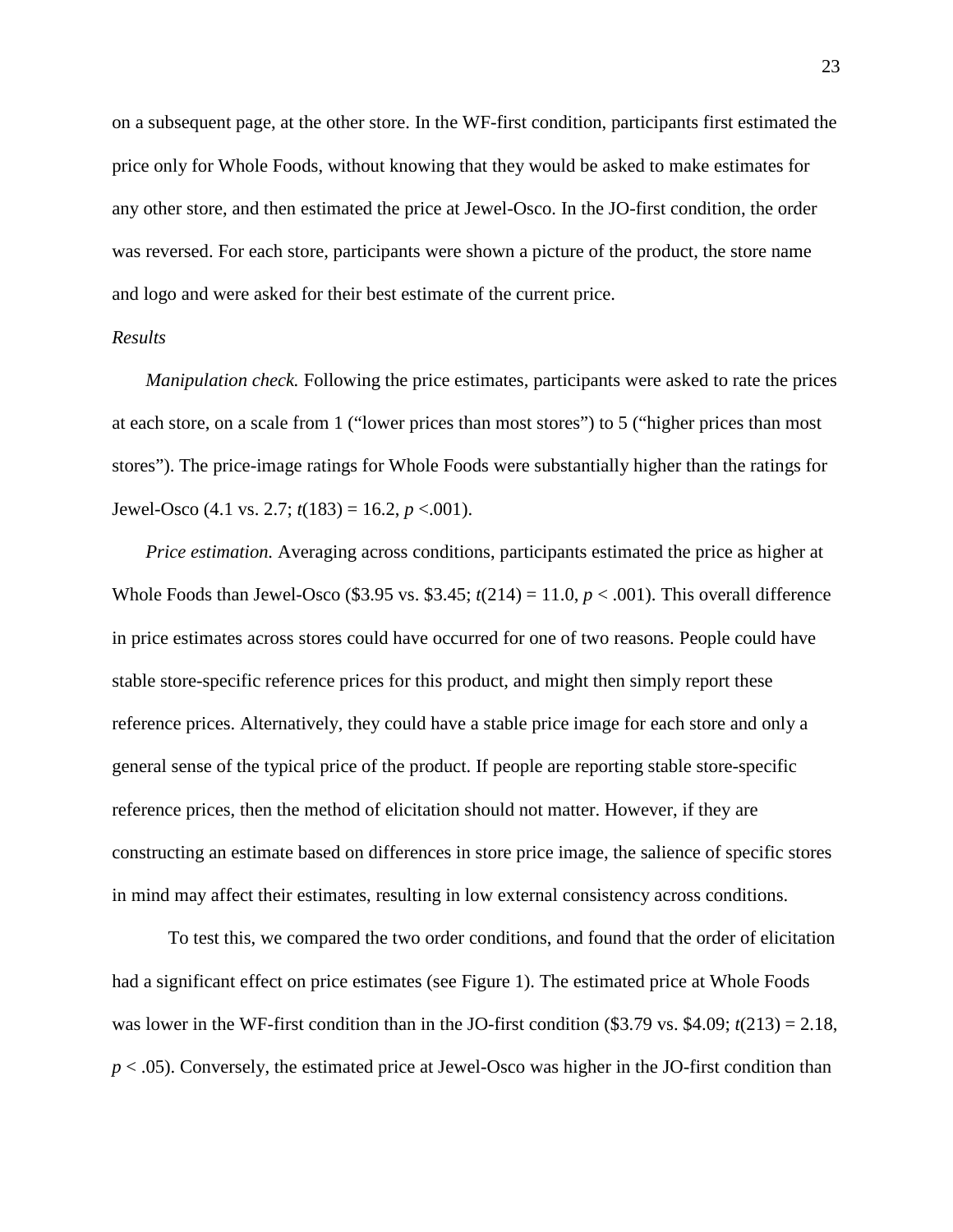in the WF-first condition (\$3.59 vs. \$3.30;  $t(213) = 2.30$ ,  $p < .05$ ). If participants had stable store-specific reference prices or general reference prices that they consistently adjusted based on price image, then the order should not have affected the estimates.

As a further test of our account, we examined participants' initial price estimates. We have argued that price image beliefs lead to internally consistent price estimates (i.e., the estimate should be higher at Whole Foods than at Jewel-Osco), but provide little help for consumers in articulating an absolute price. Consistent with this prediction, first prices were only weakly associated with the store (WF =  $$3.79$  vs. JO =  $$3.59$ ;  $t(213) = 1.55$ ,  $p > .1$ ). In contrast, when participants saw the second store, they attended to the difference in price image and adjusted accordingly, making very different second estimates for the price of the product at the two stores (WF =  $$4.09$  vs. JO =  $$3.30$ ;  $t(213) = 5.90$ ,  $p < .001$ ). Consistent with this interpretation, the store asked first had no effect on the average differences between the price estimates ( $\Delta = $0.50$ ) JO-first vs.  $0.49$  WF-first;  $t(213) = .09$ ). None of the findings could be explained by quality perceptions of Tropicana orange juice, which did not differ across the two stores.

## *Discussion*

Our results suggest that price image alone is not necessarily informative when making an estimate of the price of a product at a single store. As we found, consumers may even initially estimate the same price for a product at a high-price image store as they would for the same product a low-price image store. However, once consumers have articulated a price estimate for one store, our findings suggest that they will evaluate that price as consistent with the store price image (i.e. as expensive at a high price image store or as cheap at a low price-image store). Then, when making another estimate of the product at another store, consumers will accommodate differences in price image by adjusting accordingly, estimating a lower price at the low price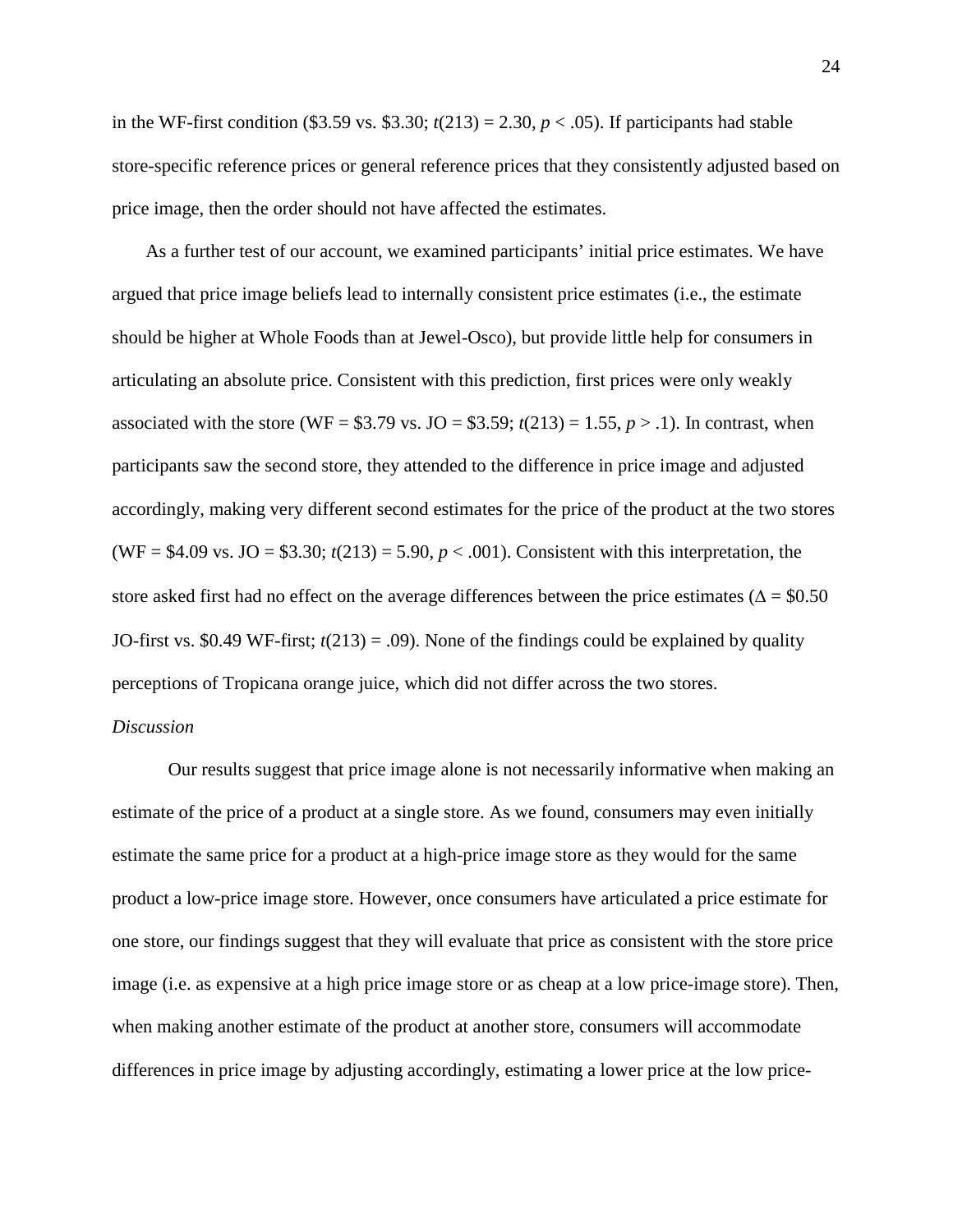image store or a higher price at the high price-image store. This instability in price estimates, based on the order of estimation, is consistent with the use of a price image heuristic, but is inconsistent with stable reference prices and cannot be explained by normative models of price learning, such as Bayesian updating.

## **PRICE IMAGE AND CONSUMER CHOICE**

How might making inferences based on price cues affect consumers' choices, such as preferences between more or less expensive offerings? We propose that consumers may use price image cues to aid them in mapping their preferences onto the set of options available at a store. First, consider the predictions of reference price models for a consumer entering a (high price image) specialty wine store. According to prevailing reference price theories, this consumer will adjust her reference price up to accommodate for the high price image of the retailer, meaning she will evaluate any given price she encounters more favorably (Mazmudar, Raj and Sinha 2005). As a result, higher priced options should seem more acceptable (or more justifiable, via transaction utility; Thaler 1985) than they would at a low price image store. Therefore, higher priced options would be more likely to be chosen at a store with a high price image than if the same options were encountered at the same prices at a store with a lower price image. Prevailing reference price theories therefore imply that a consumer would be more likely to select one of the higher priced bottles at a specialty (high price image) wine store than at a discount (low price image) wine store.

In contrast, we propose that when a consumer does not already have a well-defined reference price, the influence of price image on choices will result in the *opposite* effect. In our proposed account, and consistent with the data already presented, when consumers encounter prices at a store with a high price image, they infer that those prices are higher than they would have inferred if they had encountered the same prices at a store with a low price image. We therefore argue that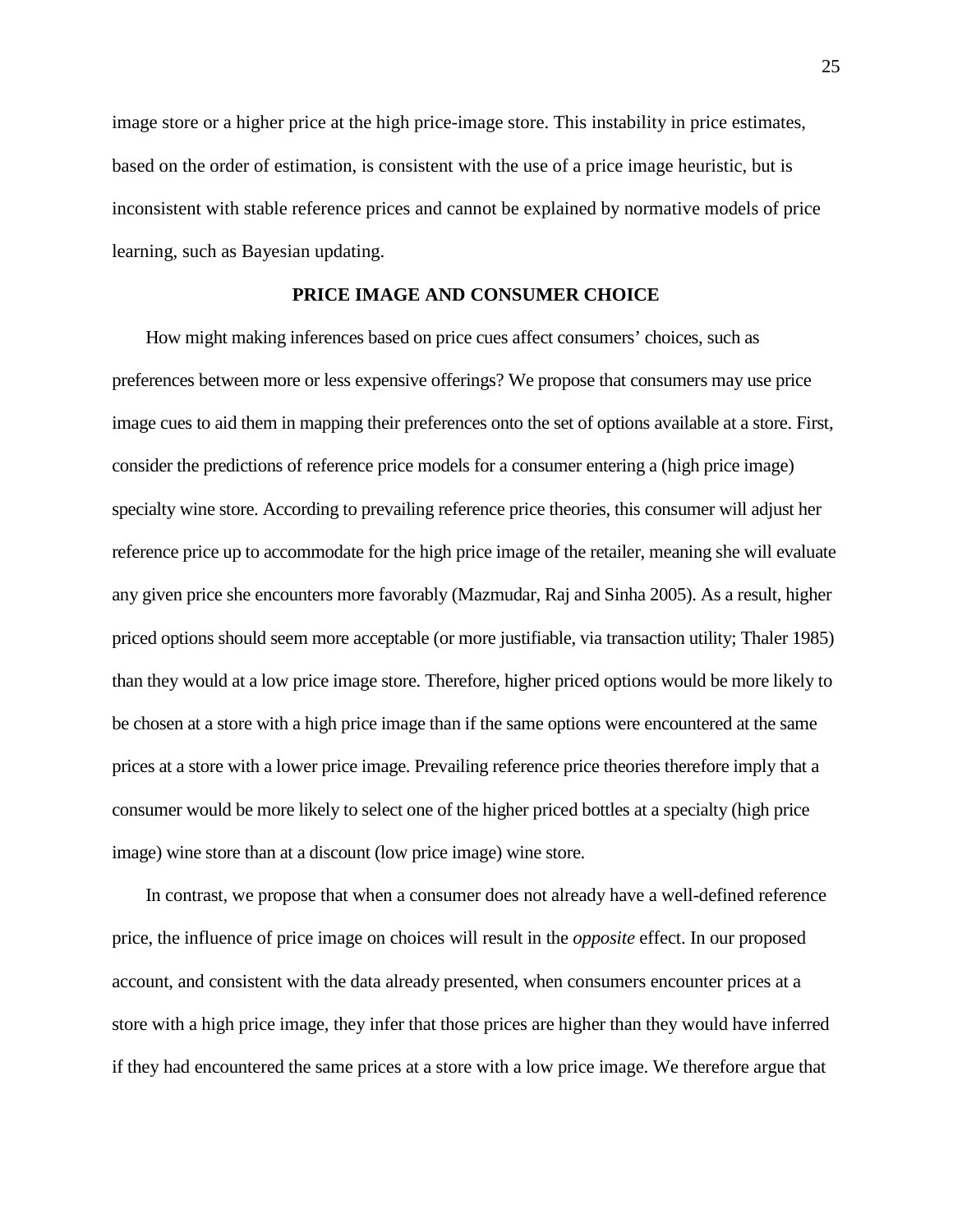higher priced options are *less* likely to be chosen at a store with a high price image than if the same options were encountered at a store with a lower price image. As a result, a consumer looking to purchase a moderately priced wine would be more likely to select one of the lower priced bottles at the specialty (high price image) wine store than at the discount (low price image) wine store, holding intentions, prices and options constant.

This process is illustrated in Figure 2. In the first panel, a consumer with a preference for moderately priced wines is considering three options. In order to select a moderately priced wine, the consumer first maps her evaluations of the wines onto a subjective scale and then selects the middle option as best matching her preferences (Prelec, Wernerfelt, and Zettelmeyer [1997;](#page-45-6) Simonson 1989). In the second panel, the consumer encounters the same options at a high price image retailer. If the consumer takes into account the price image when evaluating the prices, this will shift her evaluations toward the high-price end of the continuum. As a result, she would now consider the lowest priced option the best match for a moderate-price preference. In the third panel, the consumer encounters the same options at a low price image retailer. The low price image of the retailer leads the consumer to conclude these prices are likely to be low priced. In this case, the highest priced option is now considered a moderately priced wine and so is chosen by this consumer.

Experiment 6 examines whether and how consumers' choices of grocery items change as a result of a change in price image, holding options and prices constant. We test these predictions in the context of choices among more and less expensive options in several grocery categories. In Experiment 7, participants chose between a more and less expensive replacement automobile tire at stores with different price images. This experiment also examines consumers' intuitions about the cause of price image differences in order to rule out an alternative explanation based on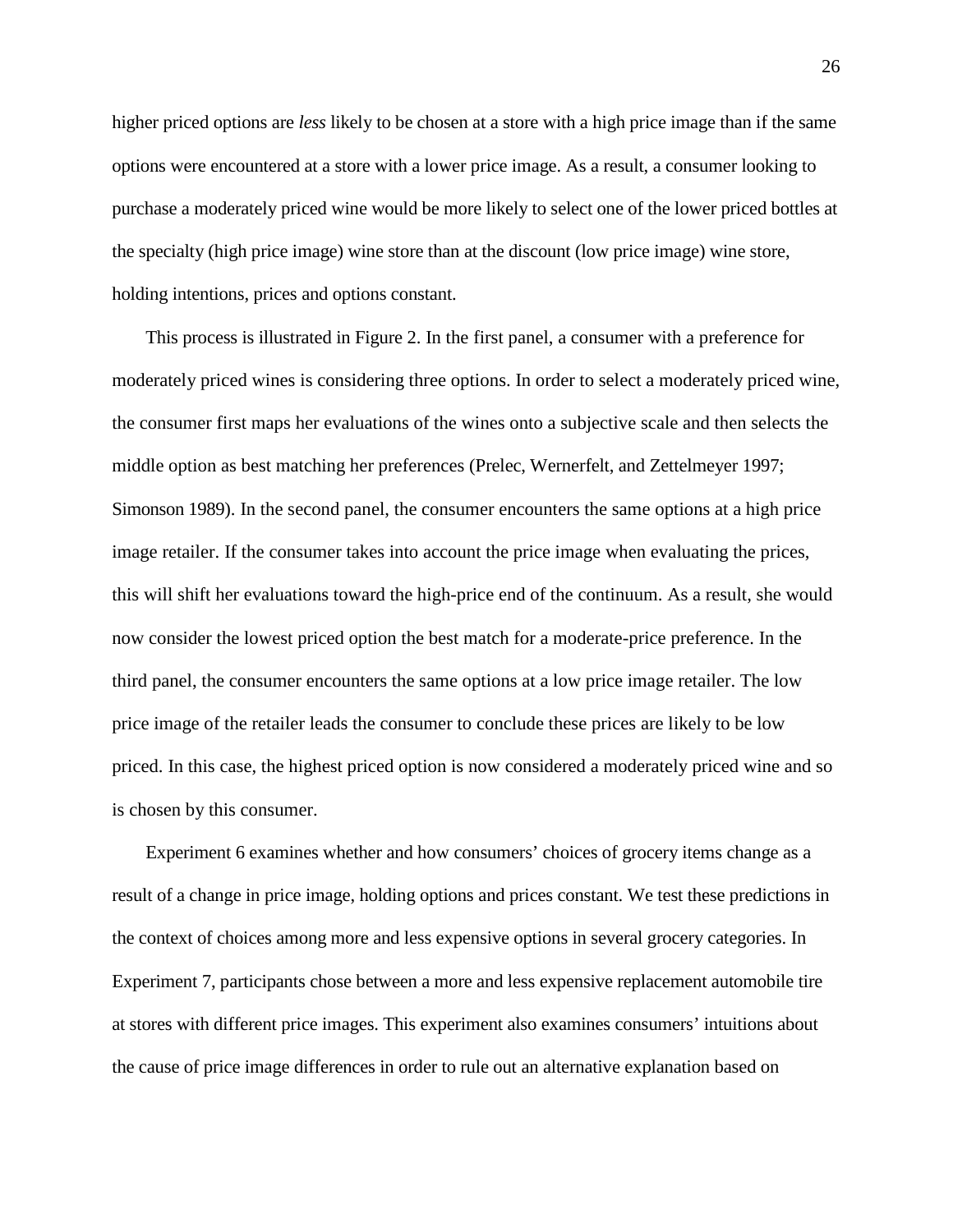differences in perceived quality of the offerings at different stores.

## **EXPERIMENT 6: LOWER PRICED ITEMS ARE MORE PREFERRED AT A STORE WITH A HIGH PRICE IMAGE**

### *Method*

One-hundred and three adults from a web-based subject pool were randomly assigned to either a high price image or a low price image condition. First, all participants were shown the logos of nine national and regional grocery chains (e.g., Food 4 Less, Trader Joe's, Whole Foods, Walmart) and asked to indicate which store they thought had the lowest and the highest prices, overall, on groceries. Whole Foods was the most commonly selected (50.0%) high price image store; Walmart was the most commonly selected (61.7%) low price image store. Next, depending on the price image condition to which they had been assigned, participants were told they would be shopping for several different products at either the store they had indicated as having the highest or the lowest price image. For example, participants randomly assigned to the low price image condition who indicated Food 4 Less had the lowest prices overall were told they would be shopping at Food 4 Less.

Participants were asked to choose from among four options in each of four product categories: frozen pizza, pasta sauce, maple syrup and tuna. All options in each category were national brands. Prices were based on a national Internet grocery store and were identical across price image conditions (see Web Appendix A). For example, in the pasta sauce category, participants were asked to choose among Prego (\$3.09), Ragu (\$3.29), Barilla (\$3.49) and Newman's Own (\$3.69).

#### *Results*

We report the choice share of the lowest priced option in each set relative to the share of the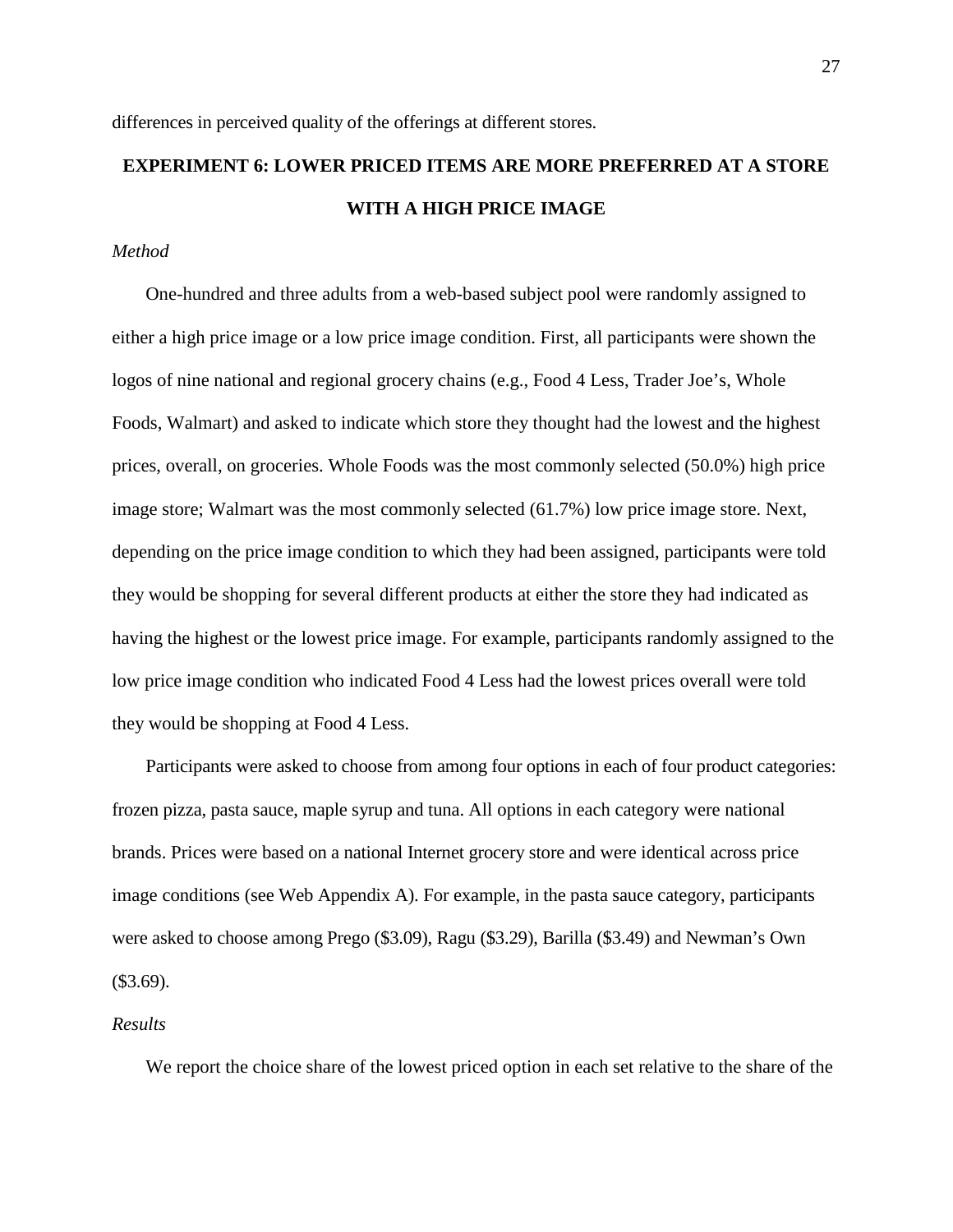other three, higher-priced options. (The lowest priced brand typically had the largest choice share, with more than a 35% share across conditions and product categories, and more than 50% choice share in some cells.) We had predicted that the low-priced option would be chosen more often at a high price image store than at a low price image store. The choice data are consistent with this prediction. Across the four product categories, 29.4% of choices were for the lowest priced brands when participants were shopping in the low price image store. In the high price image store, the choice share of the lowest-priced brands increased to 41.7%—this despite the fact that the prices and products were the same in both conditions. This pattern held across all four product categories: frozen pizza (27.7% vs. 35.7%), pasta sauce (44.7% vs. 54.5%), maple syrup (30.4% vs. 50.0%), and tuna (14.9% vs. 26.8%).

A mixed-model binary logistic regression predicting choice of the least expensive option (vs. one of the other three, more expensive options) as a function of store price image (betweensubjects) and product category (within-subject) revealed that price image condition was a significant predictor of the option participants chose  $(\chi^2(1) = 3.91, p < .05)$ , as was the product category  $(\chi^2(3) = 25.30, p < .001)$ . In a second logistic regression, we added the interaction between product category and price image, which was found to not be significant ( $\chi^2(3) = 1.07$ , *p* > .7), suggesting that the predicted effect occurred consistently across product categories. *Discussion*

This study demonstrates the influence of price image on preference between more or less expensive offerings in frequently purchased grocery categories. Consistent with a price imagebased view of price evaluations, we found that participants were more likely to prefer less expensive options when they were shopping at high price image (vs. low price image) stores, despite the fact that the actual prices and products were held constant. Reference price accounts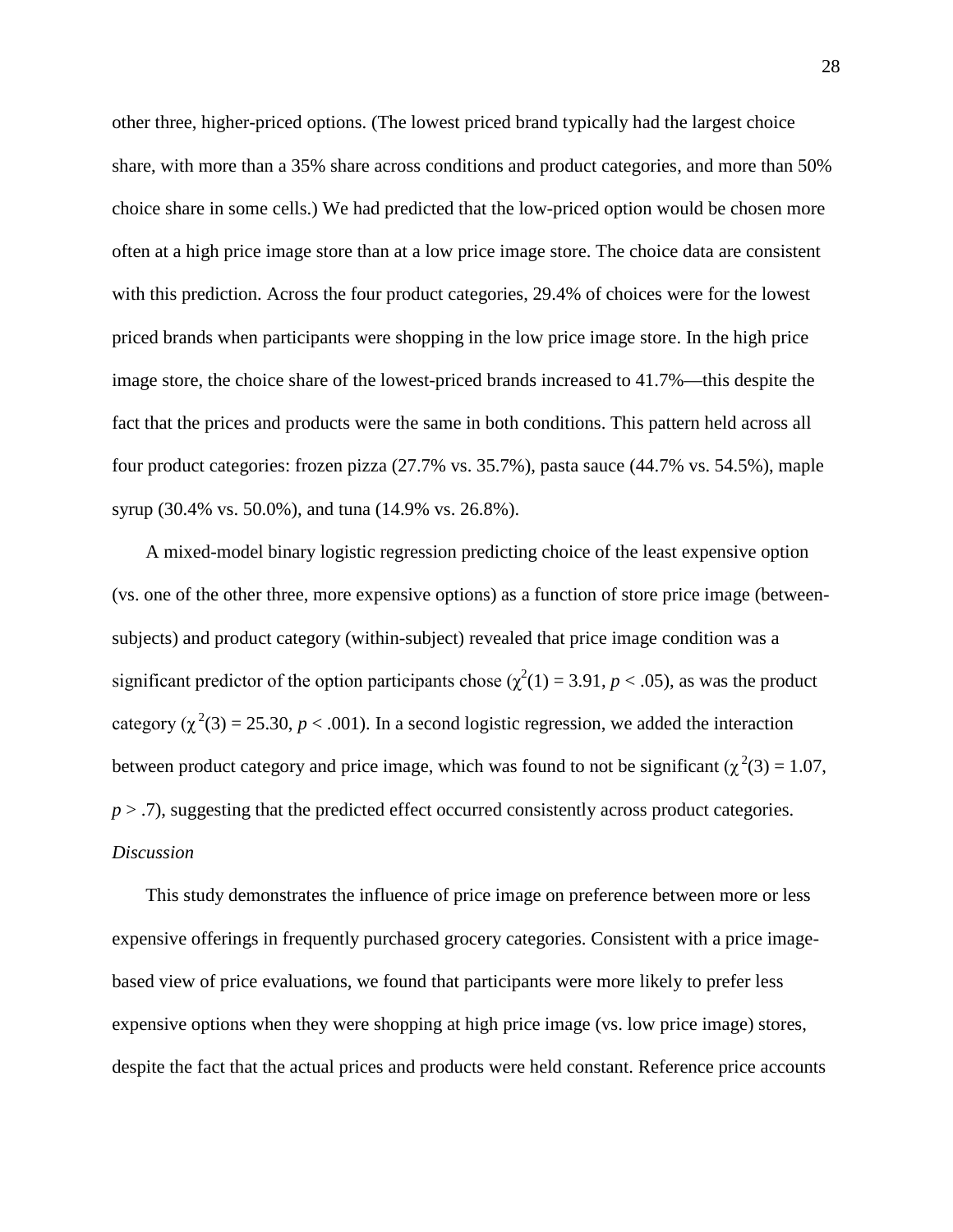would predict the opposite pattern (i.e., a stronger preference for less expensive options at the low price image store), while a simple context effect or extremeness aversion account would predict a preference for one of the middle options at both stores.

As an alternative explanation, our findings could be explained by differences in perceived quality of the options at stores with different price images. If consumers believe that a high price image store carries higher quality merchandise, then they may think that a comparable product provides higher quality at a high price image store. For example, consumers might infer that the most expensive item carried by the low price image store is comparable in quality to the cheapest item at the high price image store.

In Experiment 6, we used well-known national brands, which provide clear quality signals to minimize the potential for this alternative explanation. In order for this alternative explanation to hold, participants would have needed to believe that Prego pasta sauce purchased at one store was higher quality than Prego pasta sauce purchased at the same price at another store. In Experiment 7, we directly test this alternative, quality-based account, by using unfamiliar brands and collecting additional data on perceived quality and beliefs about price markups.

# **EXPERIMENT 7: THE PREFERENCE FOR LOWER PRICED ITEMS AT A HIGH PRICE IMAGE STORE IS DRIVEN BY BELIEFS ABOUT MARKUP NOT QUALITY** *Method*

Eighty-seven adults from a web-based subject pool were randomly assigned to one of two price image conditions (high vs. low). All participants were asked to imagine that they were on a road trip when their car had a blowout. Participants in the high [low] price image condition were told that the only nearby tire store had a reputation for having high [low] prices. In both conditions, the store carried two tires that would work as a replacement, a \$59 Riken brand tire and a \$47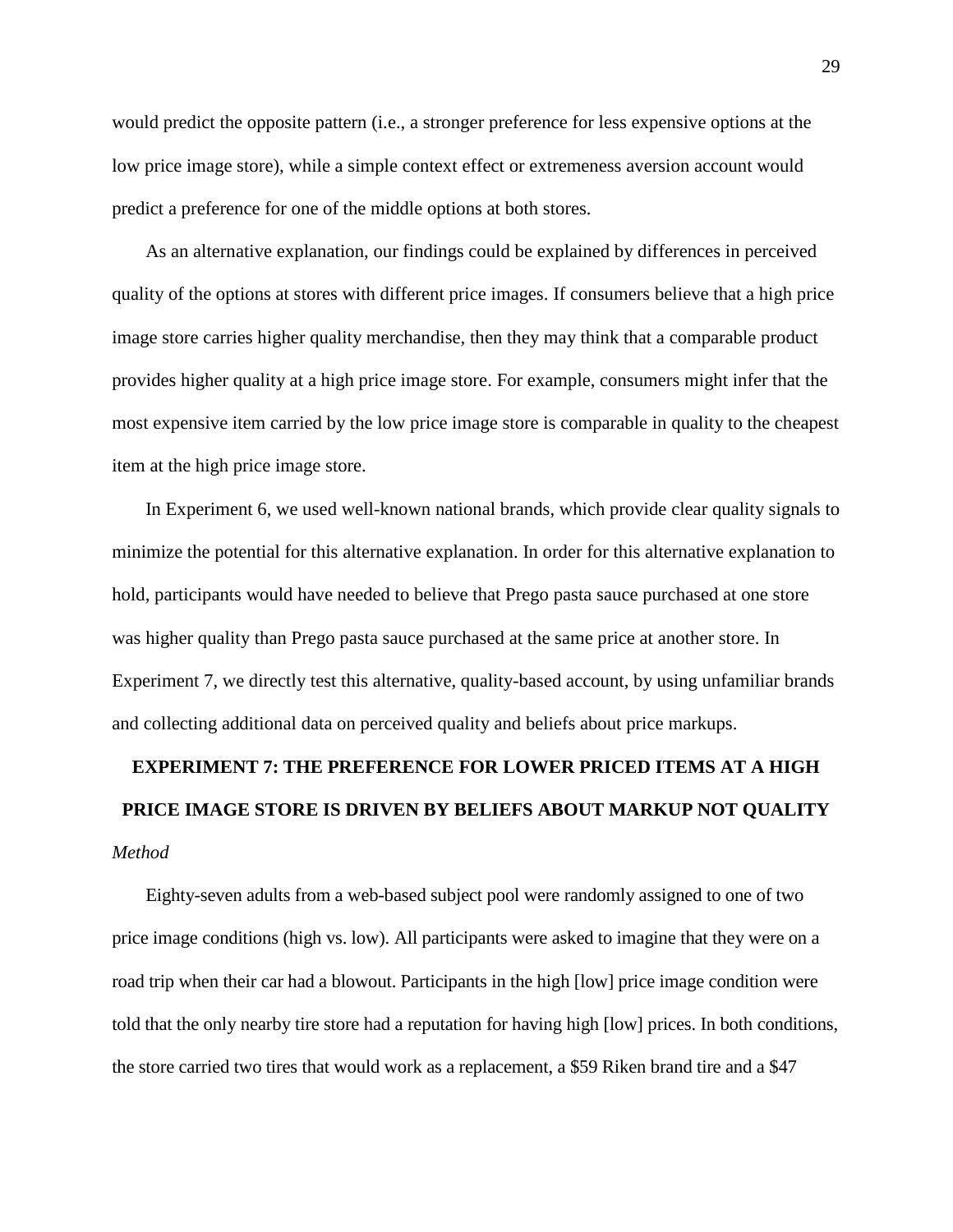Barum brand tire. After choosing one of the two tires, participants were asked to evaluate both prices on a seven-point scale. Finally, participants indicated their beliefs on nine-point scales about the quality of the tires (1 = tires are likely very low quality,  $5 =$  tires are likely average quality,  $9 =$ tires are likely very high quality) and the markup charged by the store  $(1 = store$  likely has very low markup,  $5 =$  store likely has average markup,  $9 =$  store likely has very high markup). *Results*

*Price evaluations*. Evaluations were analyzed using a mixed-model ANOVA with price image condition (between-subjects) and tire brand (within-subject) predicting price evaluations. Unsurprisingly, participants rated the higher priced tire as more expensive than the lower priced tire (Table 1;  $F(1,85) = 114.66$ ,  $p < .001$ ). More important, and consistent with the findings of Experiments 1-4, participants evaluated the prices of both tires as significantly more expensive in the high price image condition than in the low price image condition  $(F(1,85) = 10.64, p < .005)$ . The interaction between tire price (\$59 vs. \$47) and price image condition was not significant (*p* > .35), suggesting a consistent effect of price image across tire brands.

*Choice*. Consistent with the findings of Experiment 6, when participants were told that the store had a reputation for low prices, 23.3% chose the cheaper \$47 replacement tire. In contrast, when participants were told that the store had a reputation for high prices, the choice share of the cheaper tire rose to 54.4% ( $\chi^2(1) = 8.53$ , p < .005).

*Beliefs about price image*. Participants in the high price image condition (those who were told the store had a reputation for high prices) believed the the tires were more likely to be high quality than did participants in the low price image condition  $(5.8 \text{ vs. } 4.8; F(1,85) = 15.93, p <$ .001). Likewise, participants in the high price image condition also believed the store was more likely to charge a high markup (6.7 vs. 4.4;  $F(1,85) = 45.64$ ,  $p < .001$ ).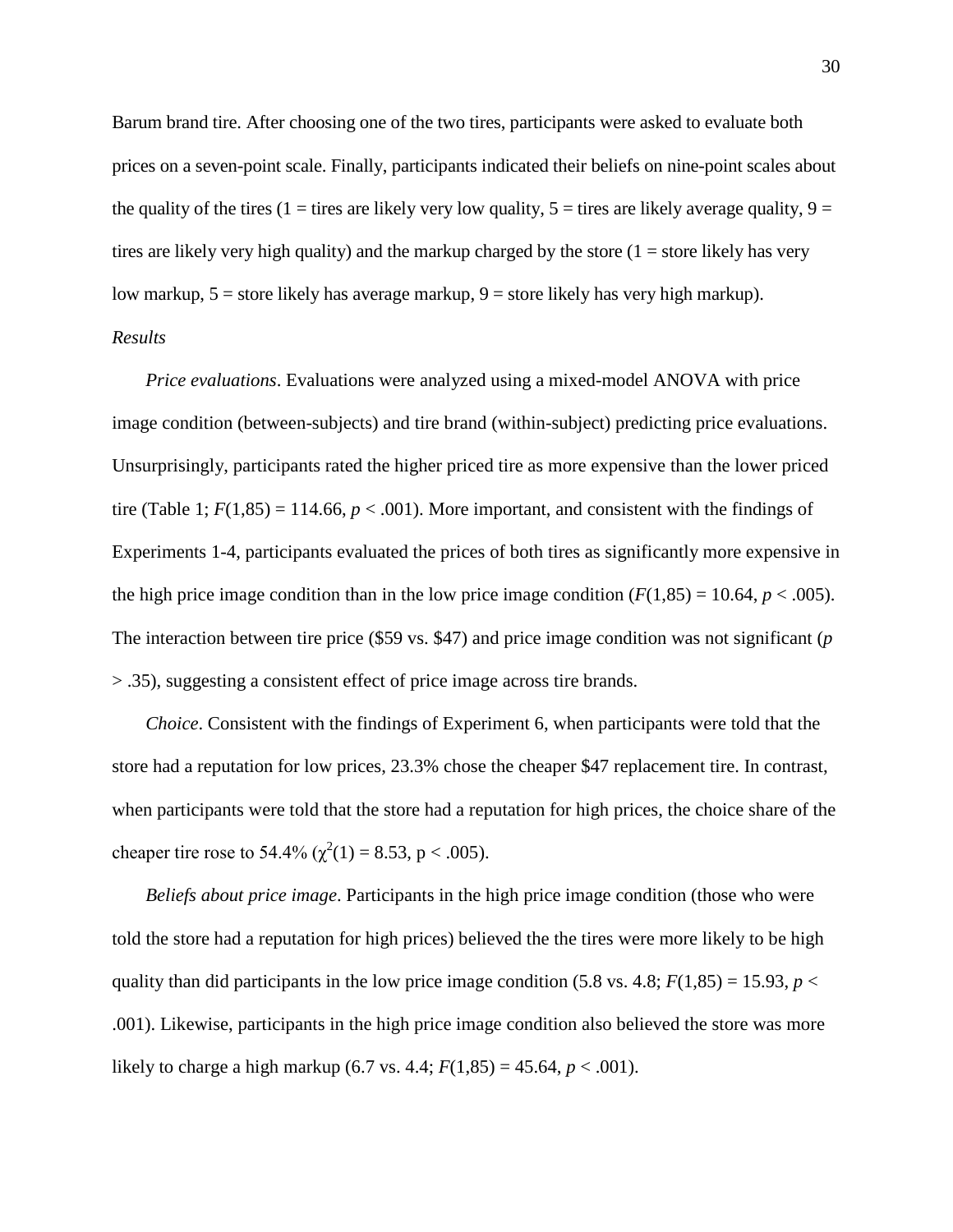If the alternative, quality-inference account holds in this study, then choices should have been driven by differences in perceived quality of the store's offerings. On the other hand, if choice is a function of differences in price perceptions, as we propose, then choices should have been driven by beliefs about the degree to which the store marks up its merchandise, and not by perceived quality differences. Consistent with our price-perception account, beliefs about markups mediated the influence of price image on choice but beliefs about quality did not. Quality beliefs did not predict choice  $(p > .35)$ , and the effect of the manipulation on choice remained significant when quality beliefs were included in the regression ( $\beta$  = -1.20, *t* = -2.39, *p* < .05), rendering the overall mediation not significant. In contrast, a mediation analysis examining the indirect effect of price image through beliefs about markup revealed that price image predicts choice ( $\beta$  = -1.38, *t* = -2.92, *p* < .005), price image predicts beliefs about markups  $(\beta = 2.29, t = 6.76, p < .001)$ , and beliefs about markups predict choice ( $\beta = -.33, t = -2.04, p <$ .05). With beliefs about markups included in the model, price image is no longer a significant predictor of choice ( $\beta = -0.70$ ,  $t = -1.24$ ,  $p > 0.20$ ). Mediation was confirmed by a Sobel test ( $Z = -1.24$ 1.93, *p* = .05) and a bootstrap analysis (CI: [-1.97, -.01]; *p* < .05).

### *Discussion*

This experiment provides further evidence that retailer price image influences both consumers' evaluations of prices and their preferences for higher or lower priced offerings within a choice set. Experiment 7 provides direct evidence to rule out a normative quality-based alternative account, by measuring participants' beliefs about the reasons for a store's price image. Although participants in the high price image condition were more likely to believe the merchandise was high quality than participants in the low price image condition, this difference in quality beliefs did not drive choice. Instead, choices were mediated by beliefs about price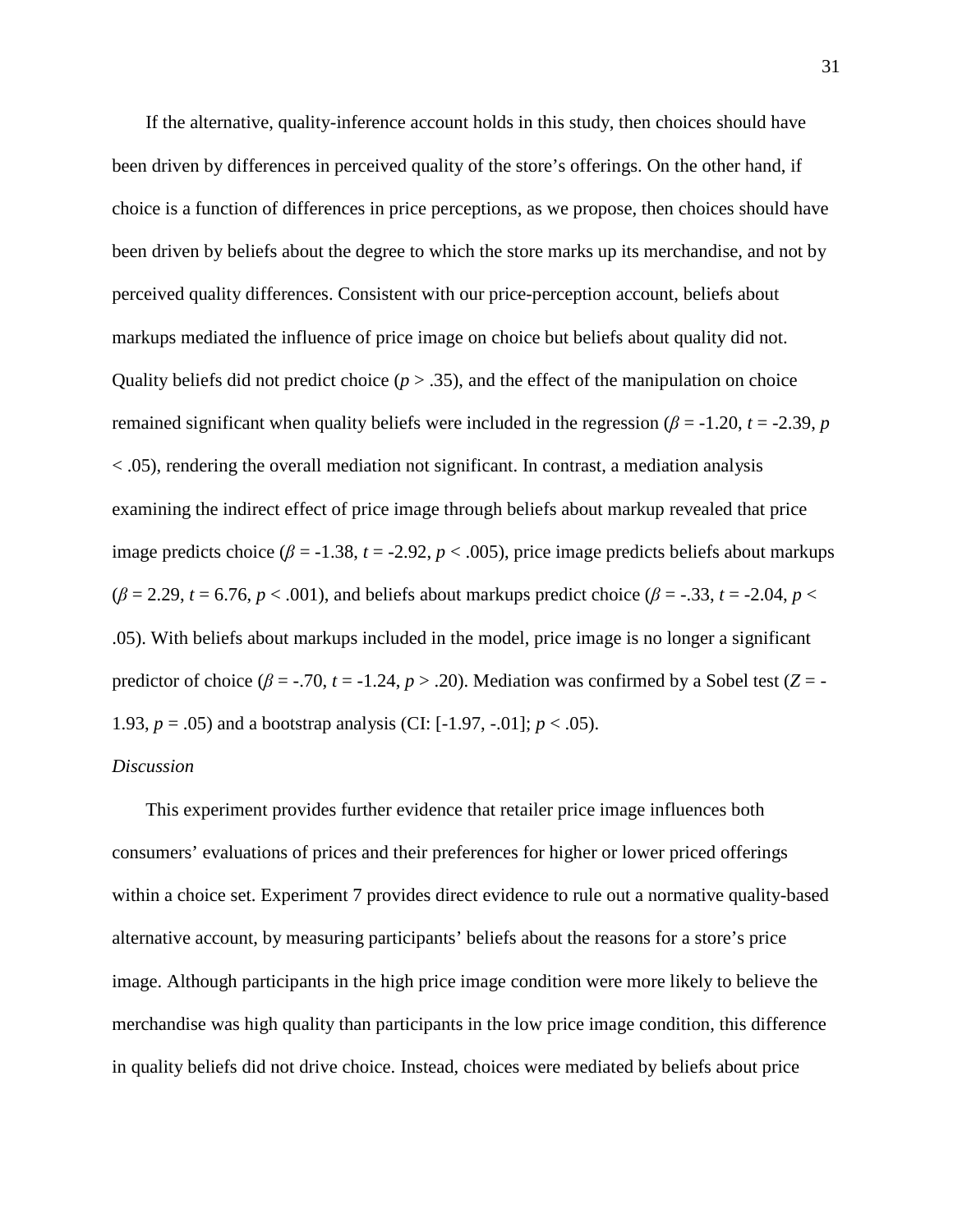differences, specifically, the extent to which the retailer marked up its merchandise. This suggests that, at least in this setting, participants were more motivated by a desire to avoid paying too much than by concerns about product quality.

#### **PERSISTENCE OF PRICE IMAGE BELIEFS**

Some of the earliest research on price image documented the fact that price image frequently diverges from price reality. For example, Brown (1969) found that the correlation between a retailer's price image and its actual prices ranged from 1 in some locations to 0 in others. More recently, upscale grocer Whole Foods has engaged in a concerted effort to correct what it insists is a common consumer misperception regarding its price image exemplified by the "Whole Paycheck" nickname. Whole Foods management insists that for comparable merchandise, its prices are not as high as its reputation, and investigations by independent journalists find some support for management's claims [\(Anderson 2011,](#page-43-8) Hamstra 2012). Yet despite such creative efforts as offering customers guided tours through its retail stores to point out low prices [\(Martin](#page-45-7)  2008), Whole Food's price image remains stubbornly higher than its actual prices.

Stickiness of inaccurate price images is difficult to account for with the prevailing bottom-up reference price theories. According to these theories, consumers should update their price beliefs based on comparing the prices they encounter to stable reference prices. If price evaluations consistently conflict with a retailer's price image (e.g., consumers see low prices at a store believed to have high prices) consumers should update their beliefs accordingly.

In contrast, the top-down price image heuristic account we propose predicts that inaccurate price images are likely to persist for two reasons. First, consistent with the findings of our earlier studies, prices may generally be evaluated as consistent with the retailer's price image—even when those prices are objectively inconsistent. The result is that consumers would be less inclined to correct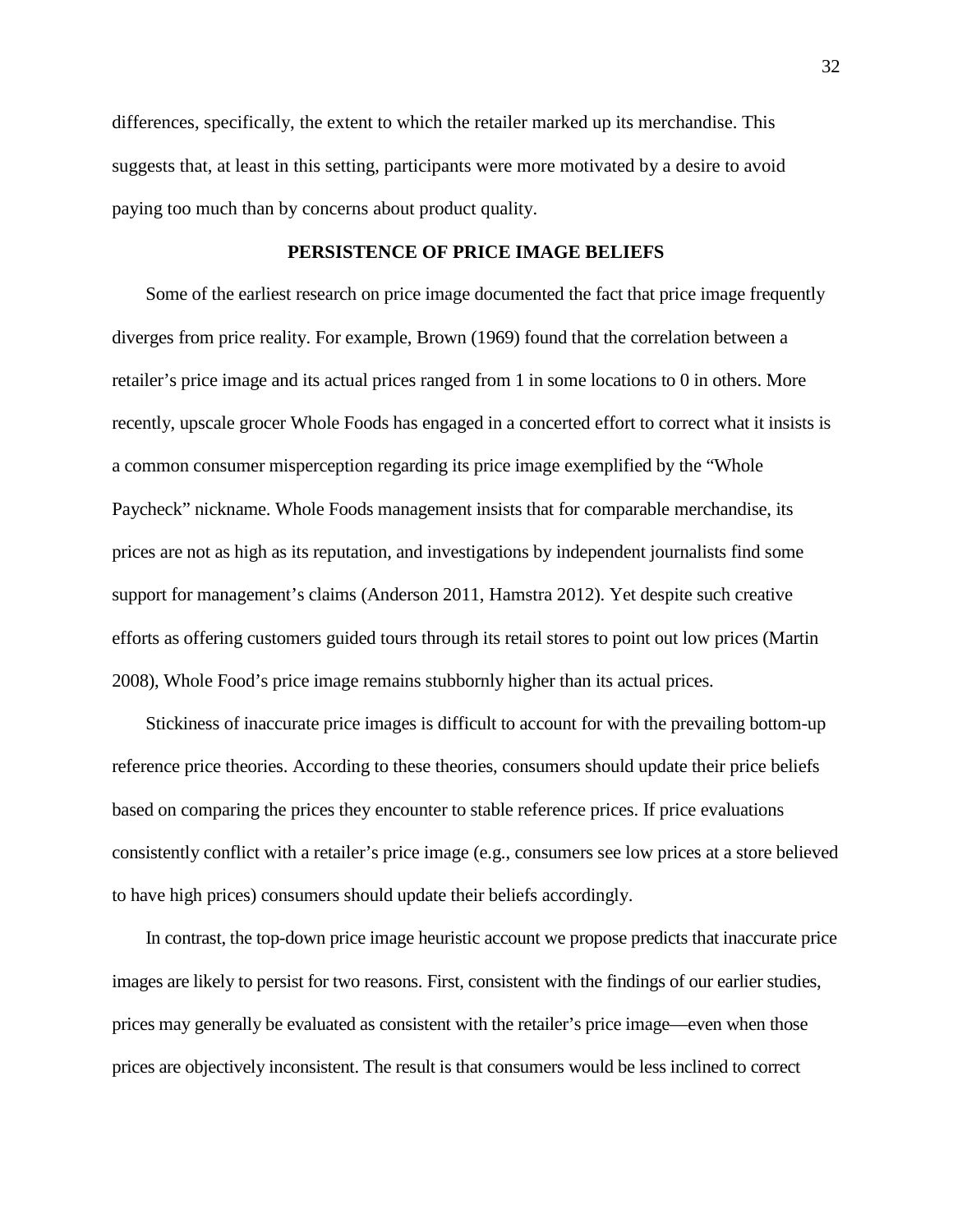errant price image impressions because they would fail to code the inconsistent prices as, indeed, inconsistent. Second, to the extent that consumers use a price image heuristic to guide their decisions about whether to engage in additional price search, they may fail to seek out disconfirming price information in the first place. For example, when shopping at a low price image store, consumers may assume they are unlikely to find lower prices elsewhere and so not bother to look. We test these predictions about the drivers of sticky price image impressions in the following two studies.

## **EXPERIMENT 8: PRICE IMAGE INHIBITS LEARNING FROM EXPOSURE TO AN INCONSISTENT PRICE**

#### *Method*

Participants were recruited from the decision lab of a large Midwestern university as well as on campus, for a total of 204 completed surveys. The study consisted of a control condition, in which participants estimated the price of a half-gallon carton of Tropicana orange juice at both Whole Foods and Jewel-Osco stores simultaneously (on the same page, presentation order counterbalanced), and four experimental conditions. In the experimental conditions, participants were shown a hypothetical price for the product at one store and estimated the price of the same product at the other store. We varied the amount of the price shown (\$3.00 vs. \$4.50) and which store was estimated (Whole Foods vs. Jewel-Osco) in a 2 x 2 between-subjects design. We collapsed the data in the control condition as the presentation order had no effect on estimates. *Results*

In the control condition (joint estimation), participants estimated higher prices for Tropicana orange juice at Whole Foods than at Jewel-Osco  $(\$4.09 \text{ vs. } \$3.28; t(36) = 6.09, p < .001)$ . Thus, when estimating the price at both stores simultaneously, participants expressed the belief that Tropicana would cost, on average, \$.81 more at Whole Foods than at Jewel-Osco.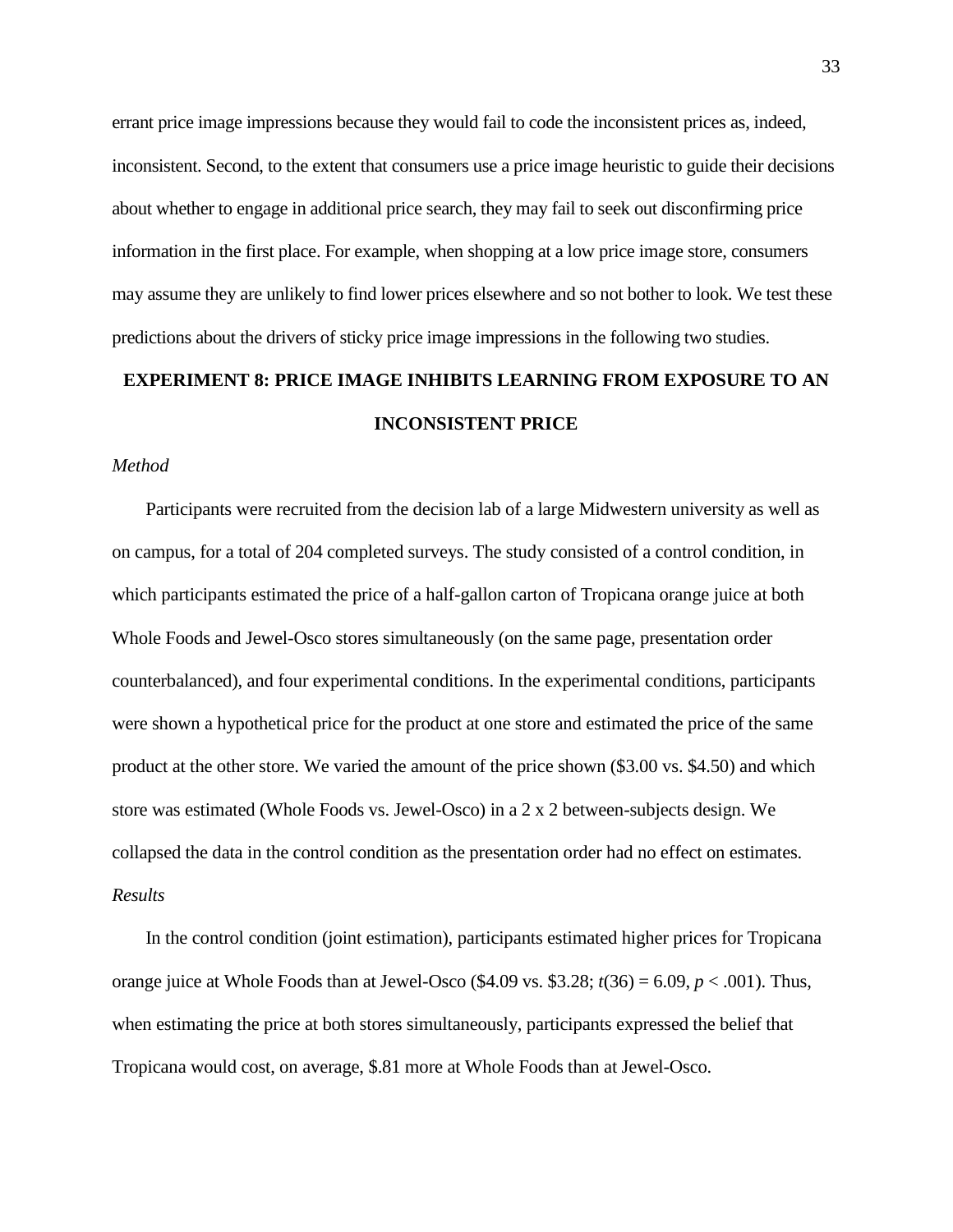In two of the experimental conditions, the prices presented were broadly consistent with the price expectations we elicited in the control condition (\$4.50 at Whole Foods or \$3.00 at Jewel-Osco). In these consistent information conditions, both top-down and bottom-up accounts would predict that the new information about the price at one store should not affect the estimated price at the other store, compared to the control condition. Our results were consistent with this prediction. When participants read about Tropicana costing \$4.50 at Whole Foods, their price estimate for Tropicana at Jewel-Osco (\$3.54) was similar to the price in the control condition (\$3.28,  $t(70) =$ 1.2, *p* > .1). After they read that Tropicana cost \$3.00 at Jewel-Osco, their price estimate for Tropicana at Whole Foods (\$3.96) was similar to the control condition  $(\$4.09, t(81) = .64, p > .1)$ .

In the other two experimental conditions, the prices presented (\$3.00 at Whole Foods or \$4.50 at Jewel-Osco) were *inconsistent* with the expectations consumers expressed in the control condition. In these inconsistent information conditions, bottom-up accounts predict that while the new information about the price at the first store may affect future price expectations for the product at that store, it should have little effect on the estimated price at the other store. In contrast, our top-down price image account predicts that consumers will interpret the given price as consistent with the store's price image, and will therefore generate price estimates at the second store based on the *differences* in the stores' price images. Our results were consistent with this prediction.

When participants read that Tropicana cost \$3.00 at Whole Foods, their average estimate of Tropicana at Jewel-Osco was significantly lower than in the control condition (\$2.88 vs. \$3.28;  $t(84) = 2.1, p < .05$ ). Thus, our data suggests that participants maintained their beliefs about relative differences in price across the two stores and reconciled the inconsistent price information by evaluating \$3.00 as a relatively high price for Tropicana and adjusting downward their price expectations of Tropicana at Jewel-Osco. Correspondingly, participants who read that Tropicana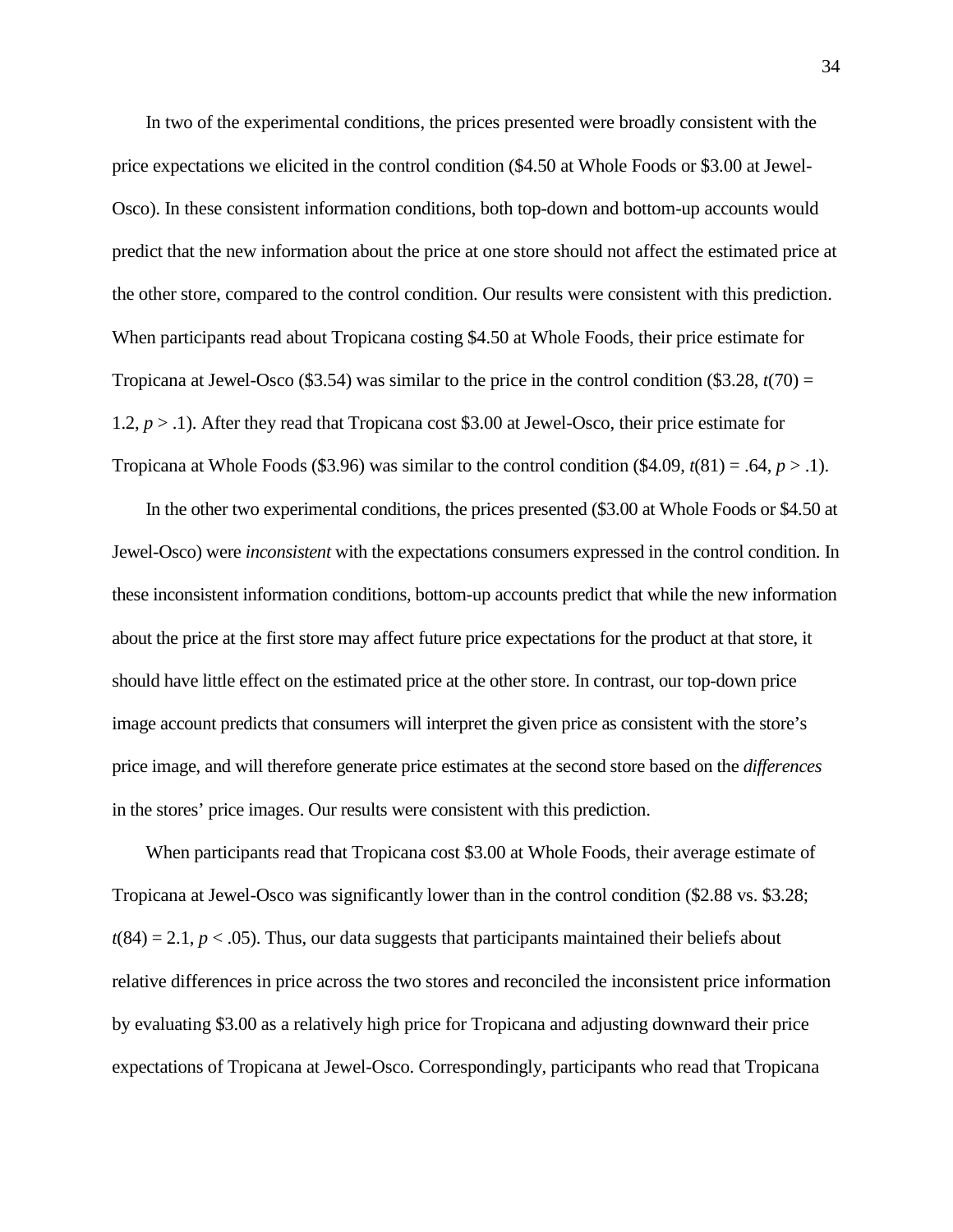cost \$4.50 at Jewel-Osco estimated a higher price at Whole Foods than the control condition estimate (\$4.83 vs. \$4.09;  $t(72) = 3.12$ ,  $p < .01$ ). Participants appear to have reconciled the inconsistently high price at Jewel-Osco by reasoning that the price must be even higher at Whole Foods, consistent with the difference in price images.

#### *Discussion*

These results imply that when consumers do not have stable reference prices, they update their price expectations for other stores to be internally consistent with the relative price image. One implication of this finding is that price changes alone, in the absence of stable reference prices, may be an ineffective means of changing the price image of a store. Thus, when Whole Foods simply lowers it prices, consumers may continue to assume the prices are high, and perceptions of the store as expensive may be slow to change. Instead, for a high price-image store to induce consumers to update their perceived price image may require that the retailer provide a reference price, such as direct price comparisons with lower price-image stores. Similarly, low price-image stores may be shielded from changes in price image when raising prices, to the degree that customers either do not invest time in directly comparing the prices to other stores or find it difficult to do so.

It's important to note that there were bounds on the degree to which participants adjusted their estimates in order to accommodate inconsistent price information. In the consistent price conditions, the implied differences in prices of the orange juice across stores were indistinguishable from the control condition ( $\Delta =$  \$.96 when Whole Foods price shown, \$.96 when Jewel Osco price shown vs. \$.82 in the control; all *p*'s > .40). However, in the inconsistent price conditions, the implied differences were smaller than in the control condition ( $\Delta =$  \$.12 when Jewel Osco shown vs. \$.82 in the control:  $t(84) = 4.4$ ,  $p < .001$ ;  $\Delta =$  \$.33 when Whole Foods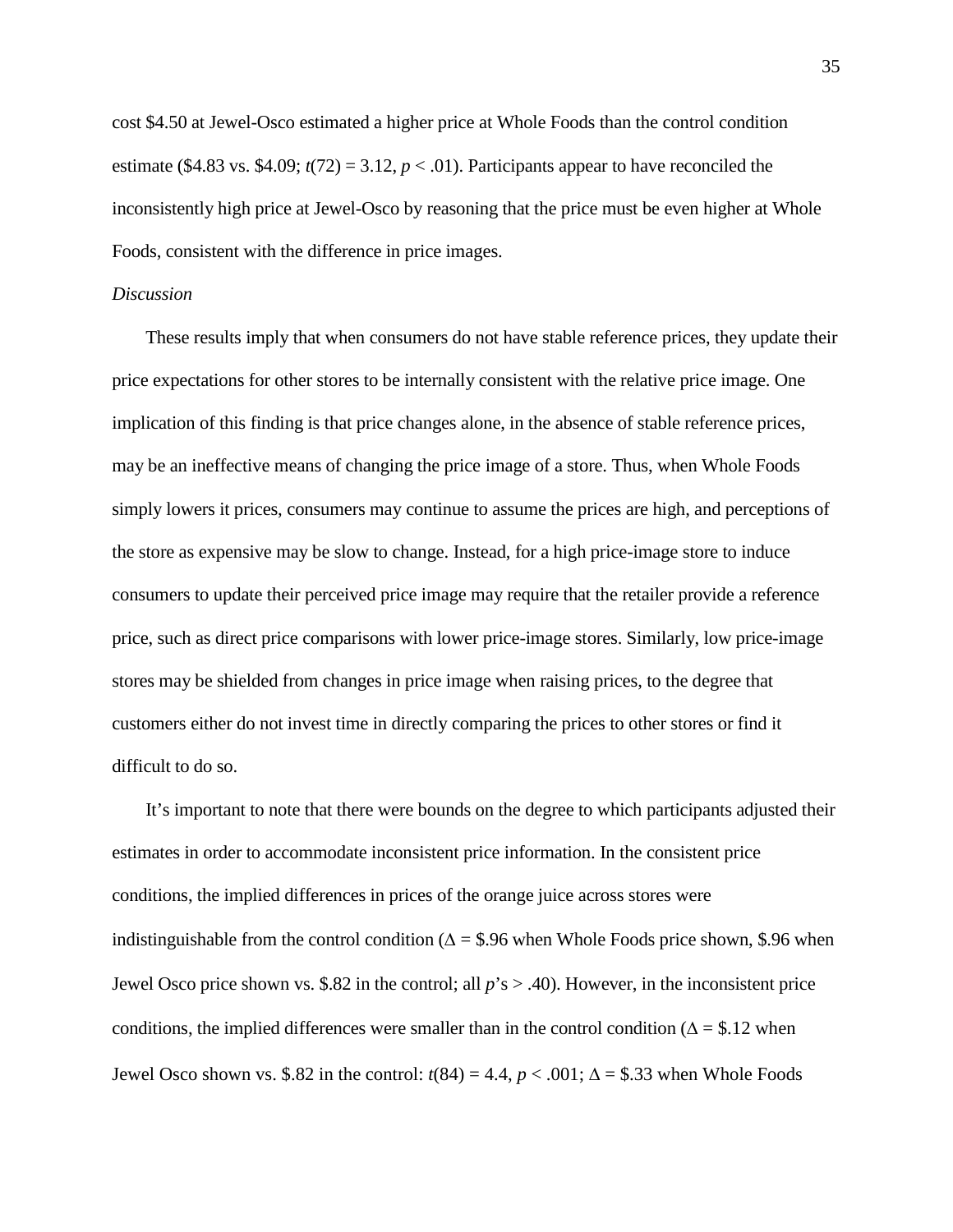shown vs. \$.82 in the control:  $t(72) = 2.5$ ,  $p < .05$ ). It appears that participants were reluctant to provide estimates outside of a fairly broad range of plausible prices.

The degree to which consumers who see the price of a given product in one store are motivated to search for the prices of that product at other stores will be a critical factor in updating their price image. The next study investigates how in-store price image cues can affect the likelihood of searching for direct price comparisons at a competing store.

# **EXPERIMENT 9: A STORE'S VISUAL CUES OF LOW PRICE IMAGE INHIBIT SEARCH FOR LOWER PRICES AT COMPETING STORES**

### *Method*

We collected 185 complete surveys from adults in an Internet panel. Participants were shown one of two pictures of a store, taken from a similar angle above the sales floor (see Web Appendix B). One picture depicted a high-end grocery store, the other a warehouse store. Participants were told to imagine that they were in the store pictured and planned to buy 10 half-gallon cartons of Tropicana orange juice for a picnic. They were told that the juice cost \$3.50 per carton at this store but that there was another store, a BigSave supermarket, across the street. They were asked to rate their likelihood of checking the price at the competing supermarket and their likelihood of buying at the pictured store versus at the BigSave store, on five point scales. They also estimated the price of Tropicana at the pictured store and at BigSave, indicated whether or not they expected BigSave to have lower prices than the pictured store, and rated whether the pictured store would have lower or higher prices than an average store (on a five point scale). Half of the participants were asked to estimate the price of a carton of Tropicana orange juice at a "typical store" before seeing the picture and reading the scenario, while the other half of the participants made the estimate at the end of the task.

Reference price accounts would imply that whether or not people search for a lower price at a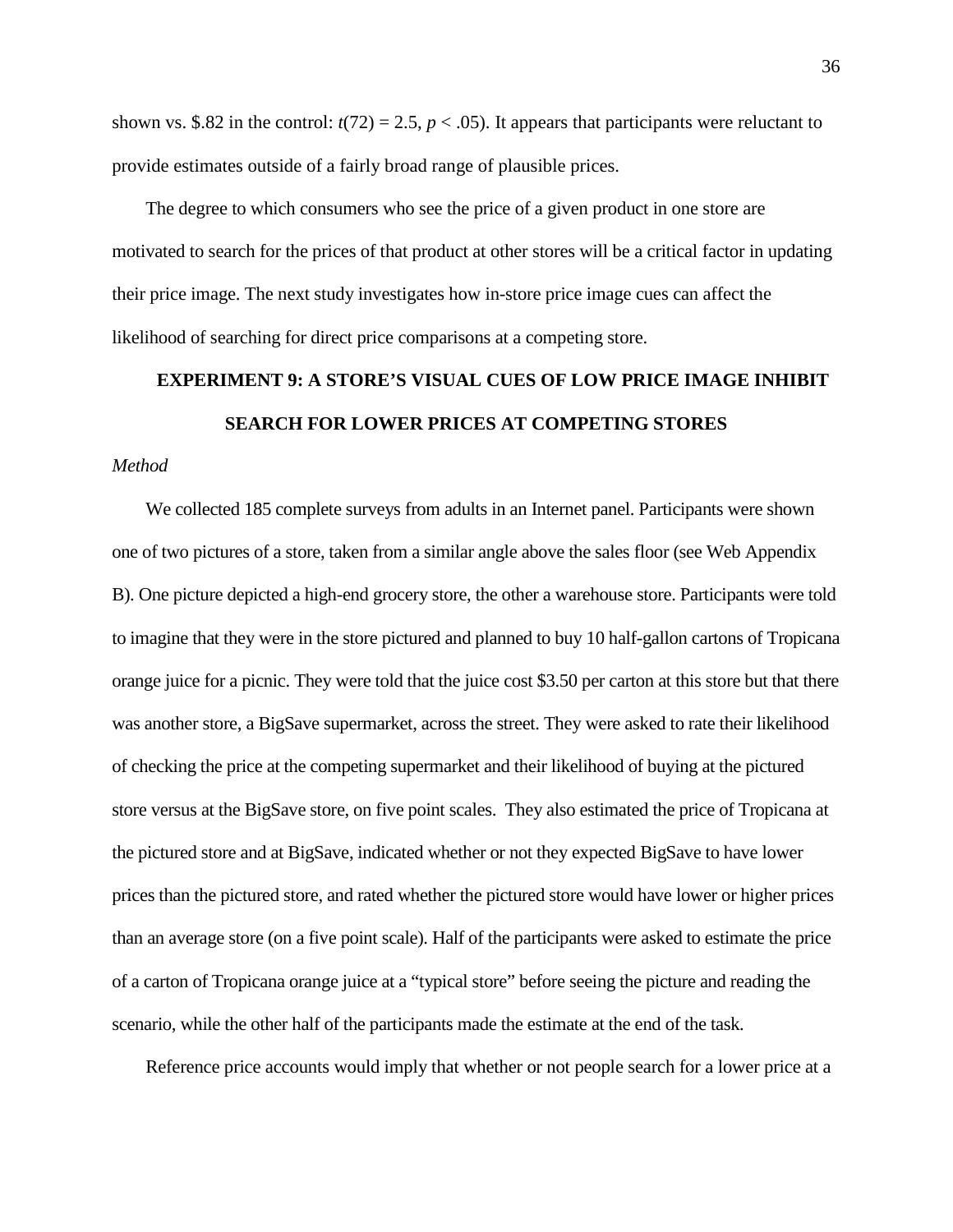competing store after seeing the same price at one of two stores should depend primarily on the actual price and not on any price image cues. If consumers sufficiently value the transaction utility associated with the higher-end retailer, the listed price is more likely to fall below their maximum willingness to pay at the high-end store than would the same price at the low-end store. Assuming that encountering a higher price than the store-specific reservation price prompts search for alternatives, they would then be *less* likely to search at a competing store after seeing a price at the high-end store than if they saw the same price at a low-end store. In contrast, we argue that when people rely on price image, the same price at high price image stores will be seen as more expensive, yielding a *higher* likelihood of searching at a competing store.

#### *Results*

*Price estimates and price search*. Participants' reactions to the \$3.50 price were markedly different, depending on the picture of the store they saw. As expected, the warehouse-picture store was rated as more likely to have lower prices (compared to an average store) than was the upscalepicture store (1.9 vs. 3.5;  $t(183) = 12.1$ ,  $p < .001$ ). While the other store (BigSave) was described in exactly the same way in all conditions, after seeing the low price-image picture (vs. high price image picture) of the focal store, fewer participants expected the nearby competitor BigSave to have lower prices than the store shown in the picture (39% vs. 97%;  $\chi^2 = 71.1$ ,  $p < .001$ ).

Likewise, participants' quantitative estimates for the price of a carton of Tropicana orange juice at BigSave were higher after seeing the picture of the up-scale grocer than after seeing the picture of the warehouse store (\$3.12 vs. \$2.86;  $t(183) = 2.84$ ,  $p < .01$ ). These differences in price beliefs, in turn, increased the stated likelihood of both checking the price at the competing BigSave store across the street (2.7 vs. 3.3;  $t(183) = 2.7$ ,  $p < .01$ ) and buying the Tropicana juice there (2.5) vs. 3.1;  $t(183) = 3.7$ ,  $p < 0.001$ ), after viewing the high (vs. low) price image store.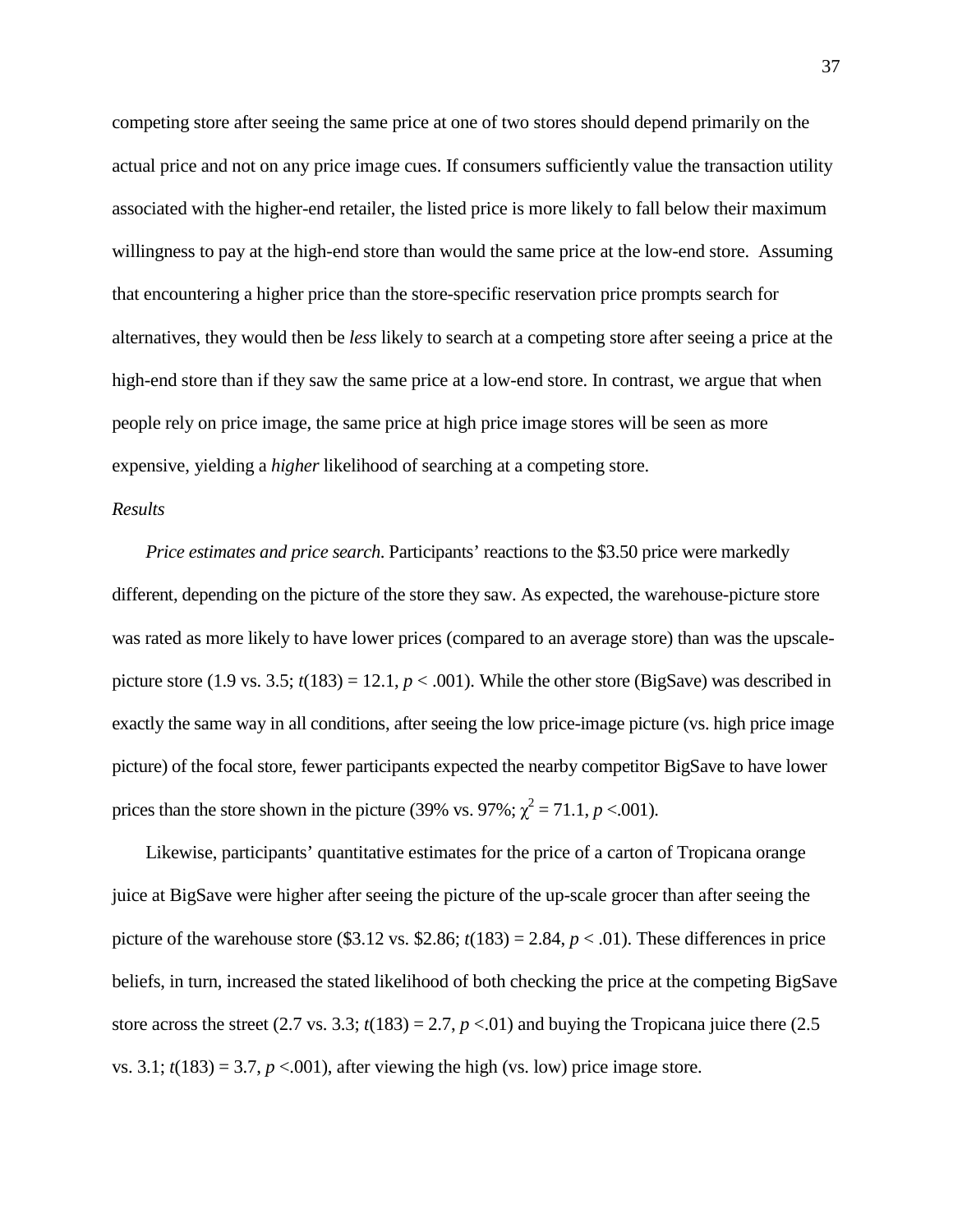*Mediation*. These results suggest that showing a less expensive-looking interior picture of the focal store decreased the price image of the focal store, which increased the estimated price at Big Save relative to the \$3.50 price at the focal store, which in turn reduced consumers' intent to check prices at BigSave and purchase there. Consistent with this interpretation, bootstrap mediation analyses confirmed a significant indirect effect of the focal store picture manipulation on both intent to check prices at BigSave ( $\beta$  = .15, CI = [.04,.29],  $p$  < .01) and on intent to buy at BigSave  $(\beta = .11, \text{CI} = [.03, .21], p < .01)$ , via the effects of the manipulation on focal store price image and of focal store price image on BigSave estimated price.

*Alternative explanations*. We confirmed that the store picture presented had no effect on either rated quality of Tropicana juice at that store or on the rated importance of price as a factor in deciding where to shop for groceries (*p*s > .1). In additional analyses, we tested for potential moderators of the effect of the price image manipulation (the picture shown) on intentions to check the price at the other store (BigSave) and to buy there. Our results are robust to the time participants spent on the survey, gender, mood, price sensitivity, the tendency to plan purchases, frequency of shopping and self-rated knowledge of prices.

One interpretation of these findings is that participants do have stable reference prices, but are either forgetting to use or choosing not to use their beliefs about the distribution of prices. If that's the case, then helping participants realize that they should compare their known distribution of prices with the price they see at the specific store should reduce the effect. However, we find that asking participants to first think about the price of orange juice does not debias the effect overall. Half of the participants were asked to estimate the price of a carton of Tropicana orange juice at a typical store before encountering the manipulation. We find that making these initial estimates did not significantly moderate any of the results.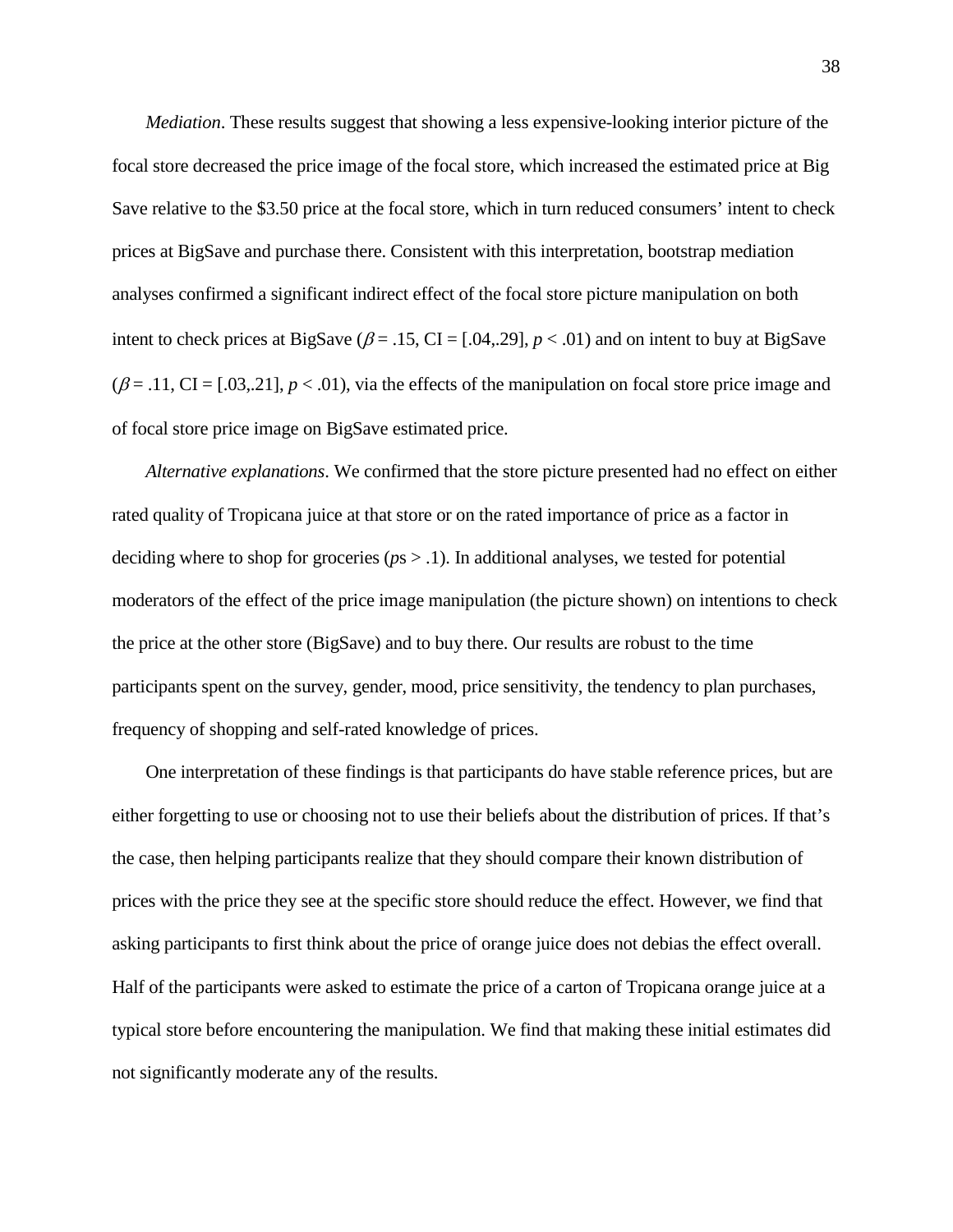#### *Discussion*

Experiment 9 shows that low price image beliefs, in particular, can inhibit the motivation to acquire new information that could potentially correct errors in price image beliefs. These findings suggest that once a consumer has settled on a price image impression, even for a store they have just encountered and about which they have little objective information, they may use this impression to guide decisions on purchase likelihood and price search—even affecting the believed likelihood of finding lower prices at an unfamiliar store.

#### **GENERAL DISCUSSION**

The overwhelming consensus among behavioral researchers studying price is that consumers evaluate prices by comparing the number they see on the shelf with a reference price. If the price is lower than the reference, then it is evaluated as low, favorable, fair or attractive. If the price is higher than the reference, it is high, unfavorable, unfair or unattractive. As useful as reference price theories have proven in explaining consumer behavior, they all rely on a central assumption that is likely to not always hold: that consumers have an accessible, stable reference price against which to make comparisons.

The research presented in this article advances an alternative approach to price evaluations, one not based on reference prices but based on retailer price image. We identified four domains in which a price image account results in different – and even opposite – predictions from those derived using prevailing reference price theories. Across domains, we demonstrated novel findings that are consistent with the use of a top-down price image heuristic to make inferences, but that could not be accounted for using bottom-up reference price models. In fact, some reference price theories predict effects in the opposite direction to our results [\(Biswas and Blair](#page-43-6)  1991; [Mazumdar, et al. 2005;](#page-45-0) Thaler 1985). Our findings were robust across a variety of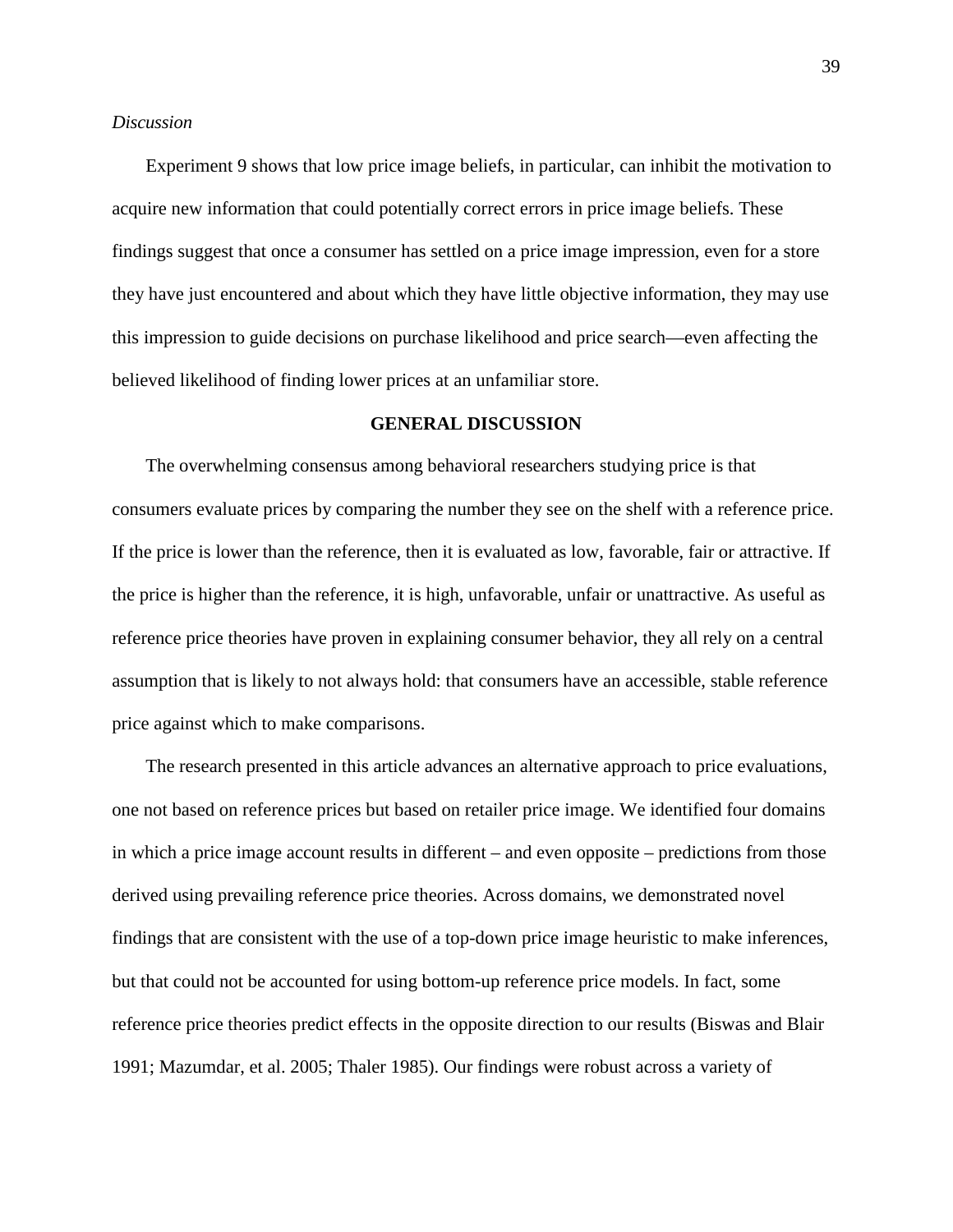different price image manipulations: different stores with existing price image differences (Experiments 1, 3, 4, 5, 6, and 8), the same store with a different salient set of competitors (Experiment 2), hypothetical stores with a stated explicit price image (Experiment 7), and stores identified with nothing but a picture of the interior (Experiment 9).

Our goal in this paper is not to argue against reference price models, but rather to propose and document an alternative, category-based inferential process for situations in which consumers do not have an available reference price. We have argued that consumers use price image cues to reason about prices when they do not have ready access to a well-articulated reference price. Thus, we propose that price image serves as an inferior (but potentially prevalent) substitute for reference prices. We expect that consumers will favor specific category-, brand-, or option-level reference prices over the more aggregate, retailer-level price image when both are available and equally salient. Experiments 3 and 4 empirically support the notion that reference prices, when available, supersede the use of a price image heuristic. Thus, our price image account provides an important and necessary complement to reference price theories.

Particularly since reference price models generally constitute a behavioral departure from rational choice, it is important to highlight that our price image account is not merely a return to normative reasoning in the absence of reference prices. While category-based inference may often be beneficial for making better price judgments, the use of price image is still a heuristic that can be prone to over-generalization. Consistent with this distinction, many of our results are difficult to reconcile with a parsimonious normative account (e.g., the effect of manipulated price image in Study 2, order effects shown in Study 5, shifts in choice unexplained by quality inferences in Study 7, and the asymmetric effect of store décor on search preferences in Study 9).

This article makes several contributions to the theory and practice of price image management.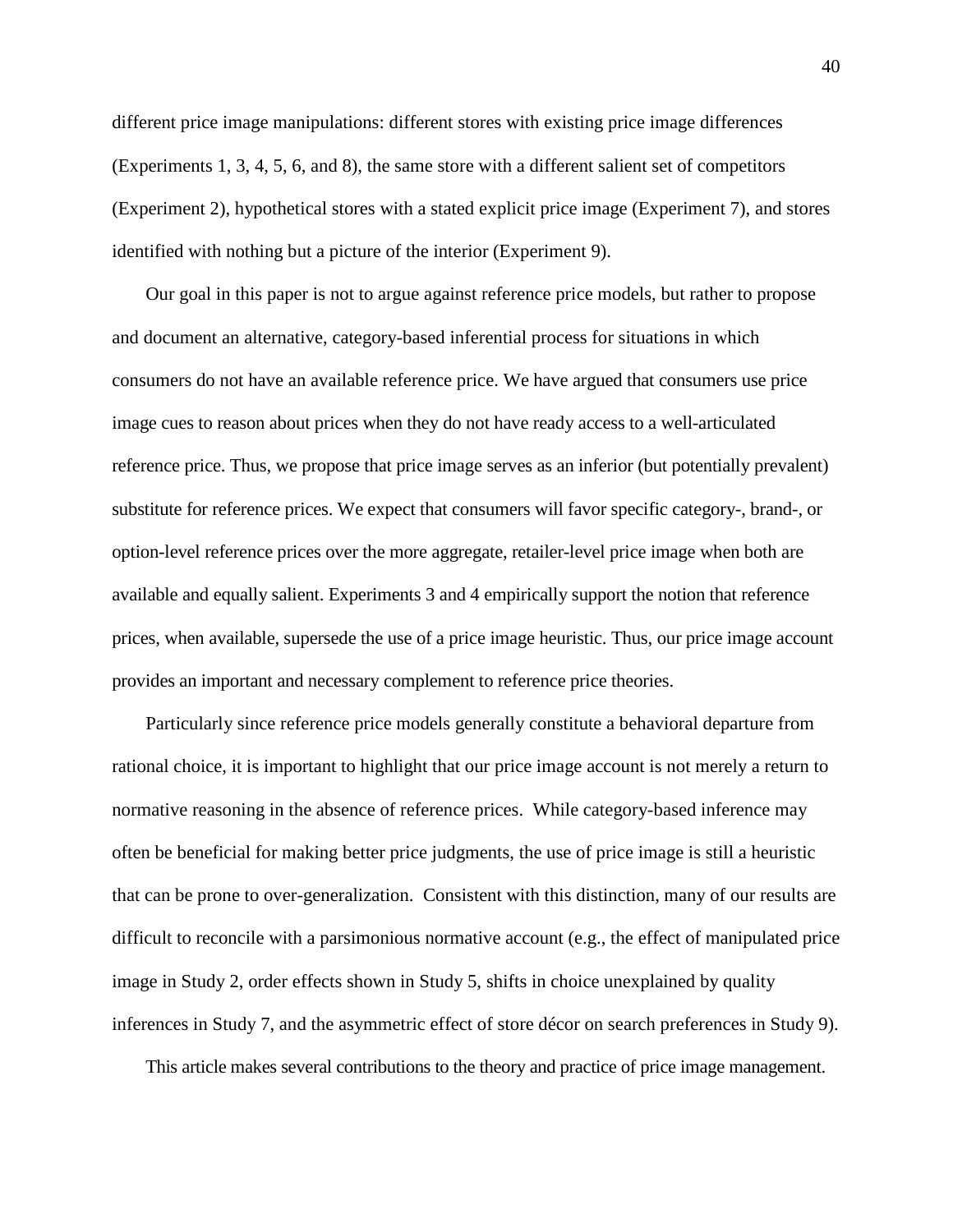Our identification of the link between price image and brand choice may provide an important tool for researchers and managers looking to investigate changes in price image using purchase data. To date there has been remarkably little research on price image using statistical models of purchase data (though see [Van Heerde, et al. 2008](#page-47-2) for an exception), especially when compared to the robust stream of research on reference prices. Part of the reason for this may be that the preferred dependent measure for investigating changes in price image is store choice (e.g., [Bell and Lattin 1998;](#page-43-0) [Singh,](#page-46-5)  Hansen and Blattberg 2006), and given all the factors involved in deciding to switch stores, customer defections may not be a very sensitive outcome measure of price image changes. The research presented in this paper suggests that changes in brand choice may serve as an alternative means of measuring changes in price image. To illustrate, if a retailer's price image increases over time (i.e. becomes more expensive-seeming), our findings suggest that the same consumers may begin to purchase less expensive items from the store's assortment. Thus, by using changes in a household's purchase patterns across time as a starting point, future research may be able to use statistical models to increase our knowledge of what factors influence price image.

The research in this article also contributes to the reference price literature by suggesting a new relationship between price images and reference prices. We propose that once a consumer has evaluated a price based on price image, she may use this evaluation to infer a reference price. Returning to the illustration we used in the introduction, a consumer who sees a bottle of wine selling for \$32 at a high price image store could deduce that \$32 is a high price for this bottle of wine. Based on this conclusion, the consumer could then back-out an inferred reference price using the following logic: If \$32 is a high price, then I should expect the market price to be somewhat lower, perhaps closer to \$28. This proposed process takes the typical assumptions about the relation between reference prices, price evaluations, and price images and reverses the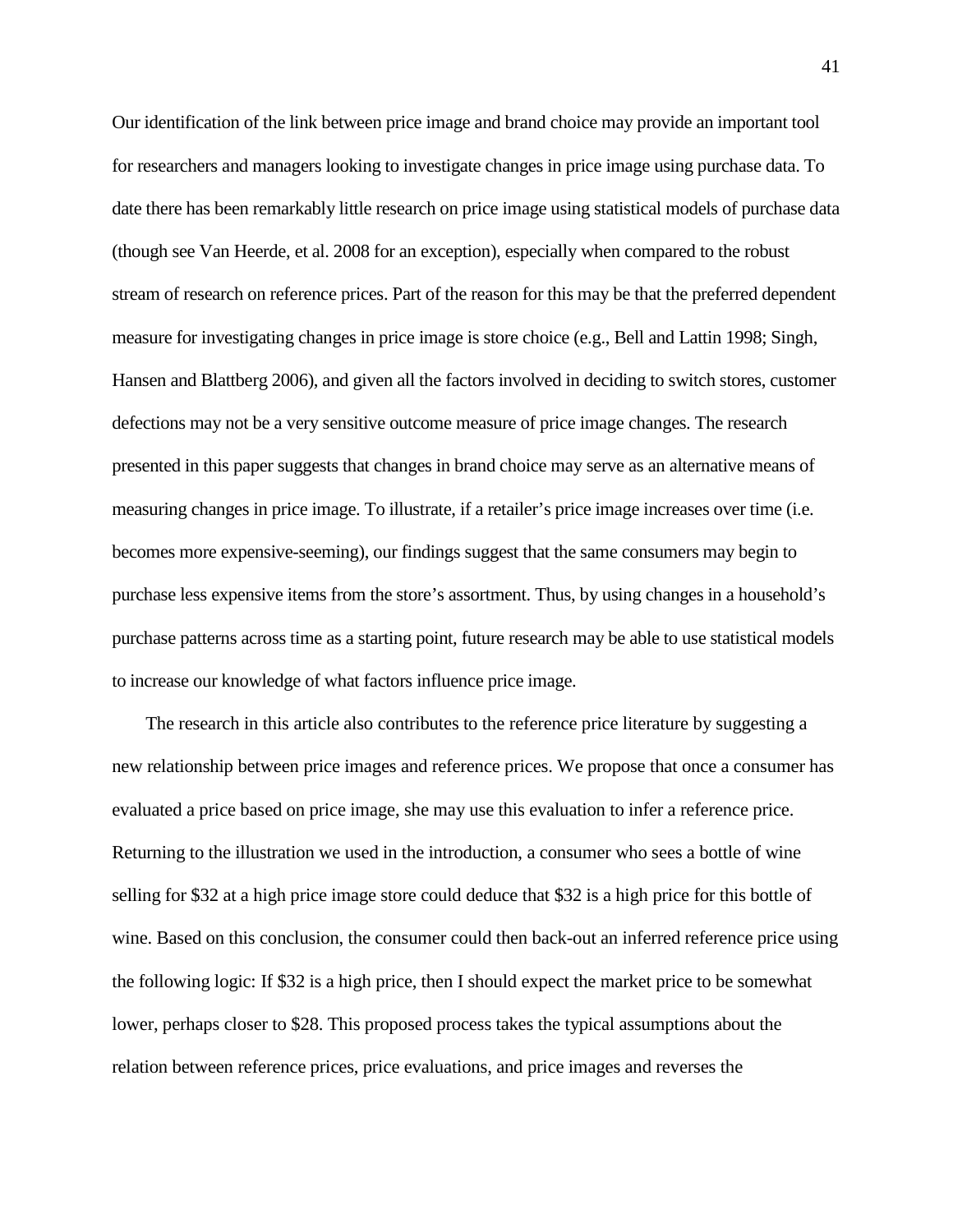directionality. Reference price theories are bottom-up, typically beginning with the assumption of a pre-formed reference price, which consumers use to evaluate the prices they encounter. These price evaluations are subsequently aggregated and combined with other information to form a price image of the retailer. In contrast, we propose that when a reference price is not readily available, consumers may start with a pre-formed price image and use that price image to infer whether encountered prices are high or low. These price evaluations can then be used to construct more general reference prices. Thus, whereas previous research has assumed a bottom-up process that starts with a reference price and ends with a price image (i.e., reference price  $\rightarrow$  price evaluation  $\rightarrow$  price image), we propose a top-down inferential approach in which consumers may start with a price image and end with a reference price (i.e., price image  $\rightarrow$  price evaluation  $\rightarrow$  reference price).

The findings in this article also have important implications for retailers seeking to understand and manage their price images. First, our research helps explain why price image can remain stubbornly divergent from actual price levels (Brown 1969), by revealing the perverse effect of a store's price image. As shown in Experiment 9, when a store perceived as high priced and a store perceived as low priced offer the same product for sale at the same price, consumers' reactions can be very different. At the high price-image store, shoppers behave as if the price is high and therefore assume they could get a better deal at a competing store. At the low price-image store, shoppers believe the same price is a low price. This suggests that stores with a high price-image are in some sense stuck – it may be more difficult for them to convince shoppers that an actual low price really is as cheap as it is. Conversely, stores with a low price-image enjoy the benefit of doubt, such that even a relatively high price will still be assumed to be a good deal by many of their less informed customers, reducing the motivation to search further.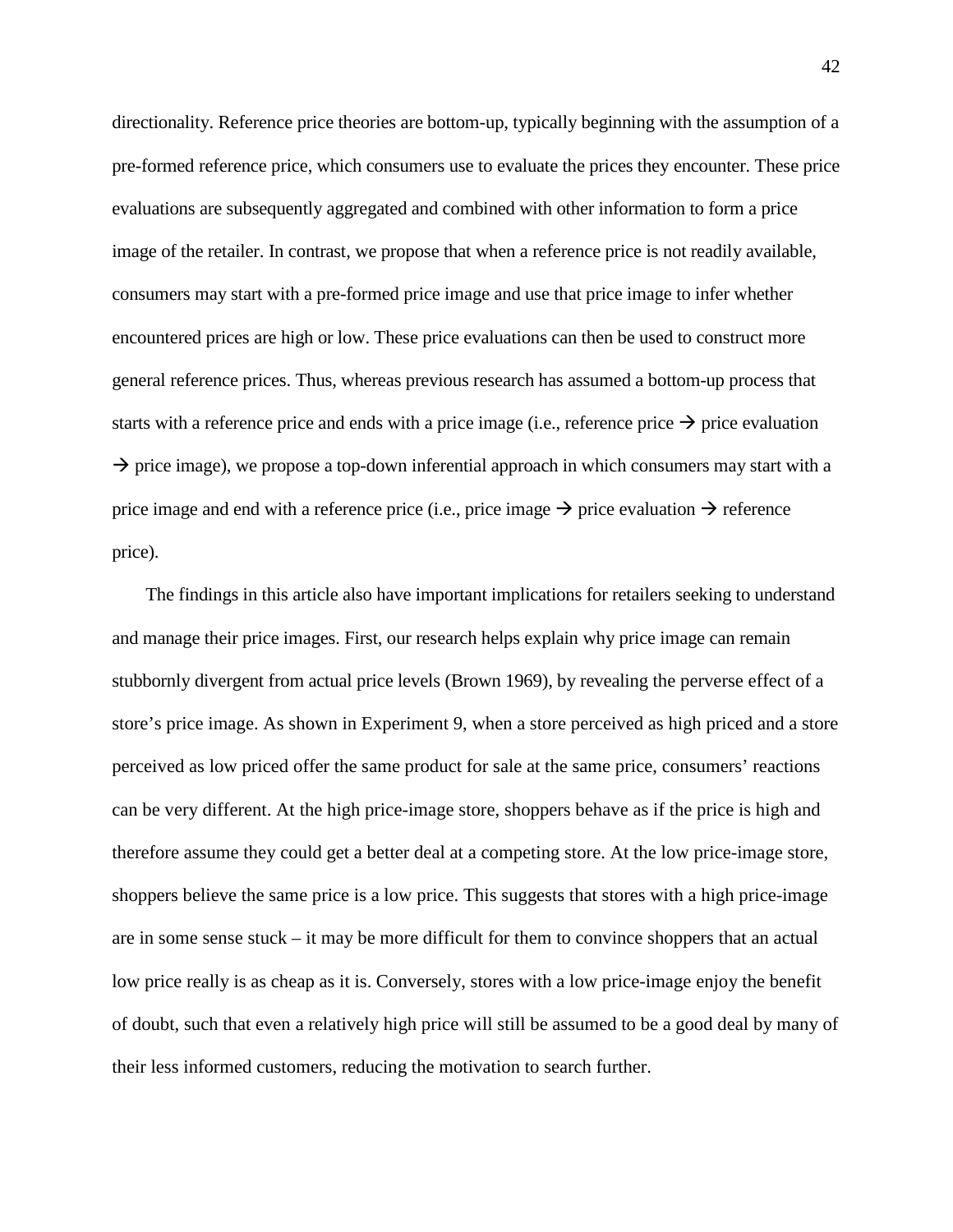A corollary of this point is that retailers who are seeking to change their price image face an uphill battle. The most intuitive way for a retailer to lower its price image is simply to lower its prices. However, our findings suggest that this intuitive strategy is unlikely to work in many cases. As we have shown, a consumer shopping at a high price image store is likely to assume the prices are high, even if they are not. Thus, a high price image retailer that wishes to lower its price image by lowering prices, may simply be giving away margin without convincing consumers that their prices are, in fact, low. Our findings suggest that such price reductions may need to be accompanied by other cues that help consumers interpret these prices, such as direct price comparisons with other stores, as well as non-price signals of price image, such as store décor. In the absence of such additional cues, stores with high price images might as well charge high prices: consumers are likely to assume their prices are high regardless.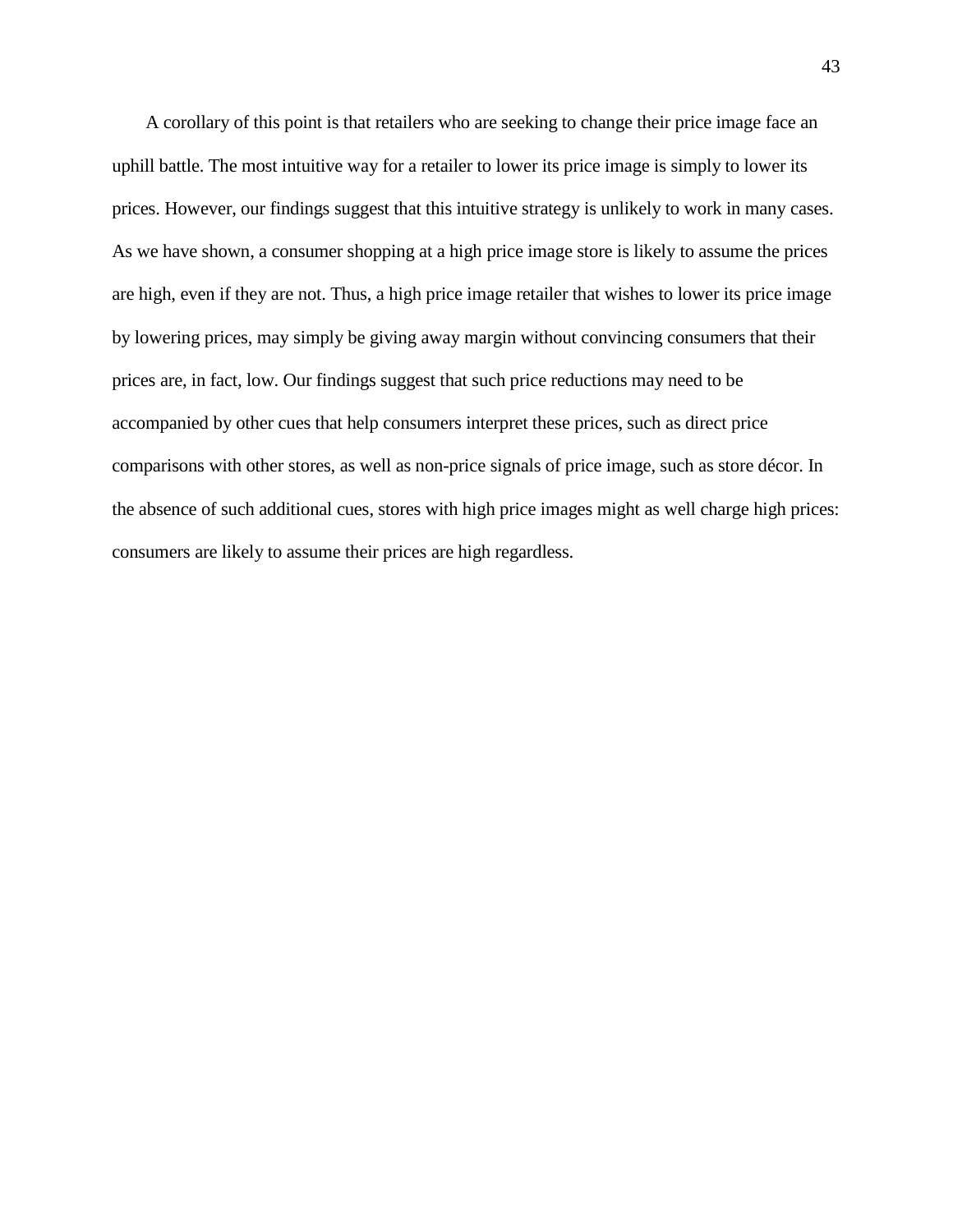#### **REFERENCES**

- <span id="page-43-8"></span>Anderson, Rob (2011, February 14), "Resolved: Whole Foods Isn't as Expensive as People Think It Is", *The Boston Globe*. Retrieved from http://www.boston.com/bostonglobe/editorial\_opinion/blogs/the\_angle/2011/02/whole\_fo ods.html?camp=misc:on:twit:rtbutton
- <span id="page-43-0"></span>Bell, David R. and James M. Lattin (1998), "Shopping Behavior and Consumer Preference for Store Price Format: Why "Large Basket" Shoppers Prefer EDLP," *Marketing Science*, 17(1), 66-88.
- <span id="page-43-1"></span>Bell, David R. and Randolph E. Bucklin (1999), "The Role of Internal Reference Points in the Category Purchase Decision," *The Journal of Consumer Research*, 26(2), 128-143.
- <span id="page-43-7"></span>Berkowitz, Eric N. and John R. Walton (1980), "Contextual Influences on Consumer Price Responses: An Experimental Analysis," *Journal of Marketing Research*, 17(3), 349-358.
- <span id="page-43-6"></span>Biswas, Abhijit and Edward A. Blair (1991), "Contextual Effects of Reference Prices in Retail Advertisements," *Journal of Marketing*, 55(3), 1-12.
- <span id="page-43-3"></span>Bolton, Lisa E., Luk Warlop and Joseph W. Alba (2003), "Consumer Perceptions of Price (Un)Fairness," *Journal of Consumer Research*, 29(4), 474-491.
- <span id="page-43-4"></span>Briesch, Richard A., Lakshman Krishnamurthi, Tridib Mazumdar and S. P. Raj (1997), "A Comparative Analysis of Reference Price Models," *The Journal of Consumer Research*, 24(2), 202-214.
- <span id="page-43-2"></span>Brown, Francis E. (1969), "Price Image Versus Price Reality," *Journal of Marketing Research*, 6(2), 185-191.
- <span id="page-43-5"></span>Brown, Francis E. and Alfred R. Oxenfeldt (1972), *Misperceptions of Economic Phenomena*. New York: Sperr and Douth.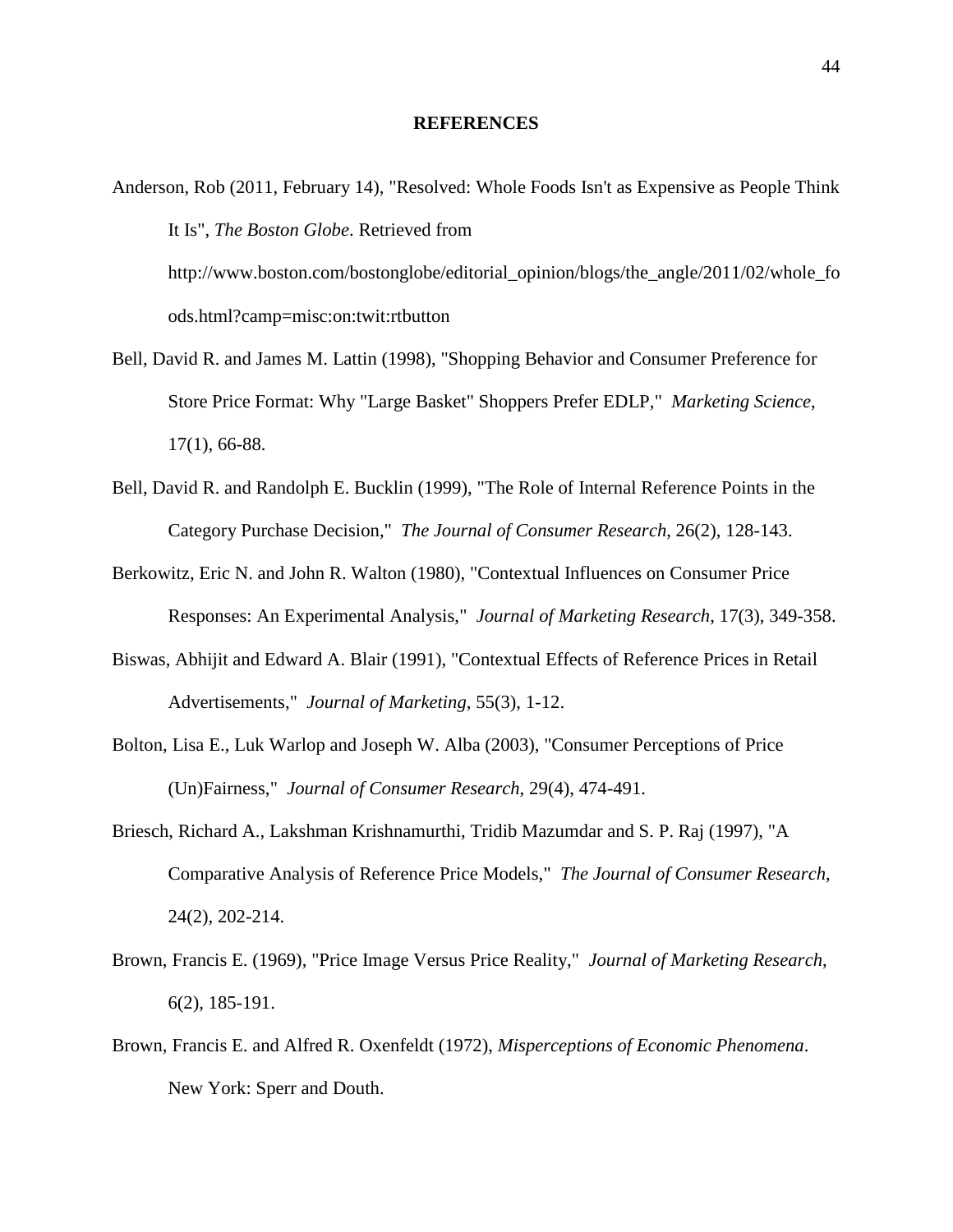- <span id="page-44-6"></span>Dick, Alan, Dipankar Chakravarti and Gabriel Biehal (1990), "Memory-Based Inferences During Consumer Choice.," *Journal of Consumer Research*, 17(1), 82-93.
- <span id="page-44-3"></span>Dickson, Peter R. and Alan G. Sawyer (1990), "The Price Knowledge and Search of Supermarket Shoppers," *Journal of Marketing*, 54(3), 42-53.
- Feichtinger, Gustav, Alfred Luhmer and Gerhard Sorger (1988), "Optimal Price and Advertising Policy for a Convenience Goods Retailer," *Marketing Science*, 7(2), 187-201.
- <span id="page-44-7"></span>Fry, Joseph N. and H. Mcdougall Gordon (1974), "Consumer Appraisal of Retail Price Advertisements," *The Journal of Marketing*, 38(3), 64-67.
- Hamstra, Mark (2012), "Whole Foods Prices Get Competitive," *Supermarket News*, Sept. 4, 2012
- <span id="page-44-0"></span>Helson, Harry (1964), *Adaptation-Level Theory; an Experimental and Systematic Approach to Behavior*. New York: Harper & Row.
- <span id="page-44-2"></span>Hoyer, Wayne D. (1984), "An Examination of Consumer Decision Making for a Common Repeat Purchase Product," *Journal of Consumer Research*, 11(3), 822-829.
- Hsee, Christopher (1996) "The Evaluability Hypothesis: An Explanation for Preference Reversals Between Joint and Separate Evaluations of Alternatives," *Organizational Behavior and Human Decision Processes*, Vol. 67, No. 3, 247–257
- <span id="page-44-5"></span>Janiszewski, Chris and Donald R. Lichtenstein (1999), "A Range Theory Account of Price Perception," *The Journal of Consumer Research*, 25(4), 353-368.
- <span id="page-44-1"></span>Kahneman, Daniel and Amos Tversky (1979), "Prospect Theory: An Analysis of Decision under Risk," *Econometrica*, 47(2), 263-291.
- <span id="page-44-4"></span>Kalyanaram, Gurumurthy and Russell S. Winer (1995), "Empirical Generalizations from Reference Price Research," *Marketing Science*, 14(3), G161-G169.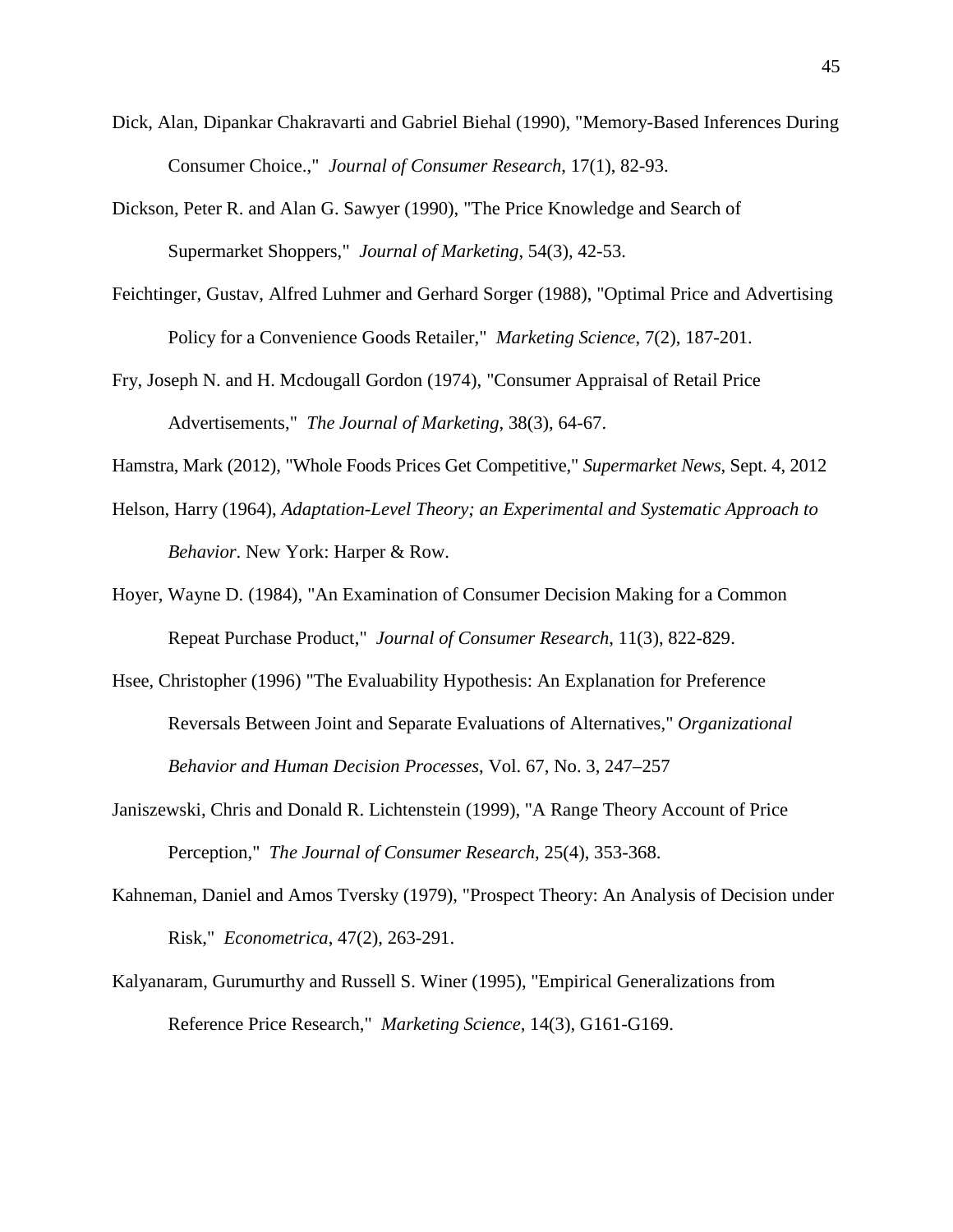<span id="page-45-1"></span>Krishnamurthi, Lakshman, Tridib Mazumdar and S. P. Raj (1992), "Asymmetric Response to Price in Consumer Brand Choice and Purchase Quantity Decisions," *The Journal of Consumer Research*, 19(3), 387-400.

<span id="page-45-7"></span>Martin, Andrew (2008, August 2), "Whole Foods Looks for a Fresh Image in Lean Times", *New York Times*. Retrieved from

http://www.nytimes.com/2008/08/02/business/02food.html?pagewanted=all

- <span id="page-45-4"></span>Mayhew, Glenn E. and Russell S. Winer (1992), "An Empirical Analysis of Internal and External Reference Prices Using Scanner Data," *Journal of Consumer Research*, 19(1), 62-70.
- <span id="page-45-0"></span>Mazumdar, Tridib, S. P. Raj and Indrajit Sinha (2005), "Reference Price Research: Review and Propositions," *Journal of Marketing*, 69(4), 84-102.
- Medin , D. L., Lynch, E. B., Coley, J. D., and S. Atran (1997) "Categorization and Reasoning Among Tree Experts: Do All Roads Lead to Rome?" *Cognitive Psychology*, 32, 49-96
- <span id="page-45-2"></span>Monroe, Kent B. (1973), "Buyers' Subjective Perceptions of Price," *Journal of Marketing Research*, 10(1), 70-80.
- <span id="page-45-5"></span>Nisbett, Richard E. and Timothy D. Wilson (1977), "The Halo Effect: Evidence for Unconscious Alteration of Judgments," *Journal of Personality and Social Psychology*, 35(4), 250-256.
- <span id="page-45-3"></span>Nystrom, Harry, Hans Tamsons and Robert Thams (1975), "An Experiment in Price Generalization and Discrimination," *Journal of Marketing Research*, 12(2), 177-181.
- <span id="page-45-6"></span>Osherson, D. N., Smith, E., E., Wilkie, O., Lopez, A. and E. Shafir (1990) "Category-based induction." *Psychological Review*, 97, 185-200
- Prelec, Drazen, Birger Wernerfelt and Florian Zettelmeyer (1997), "The Role of Inference in Context Effects: Inferring What You Want from What Is Available," *Journal of Consumer Research*, 24(1), 118-125.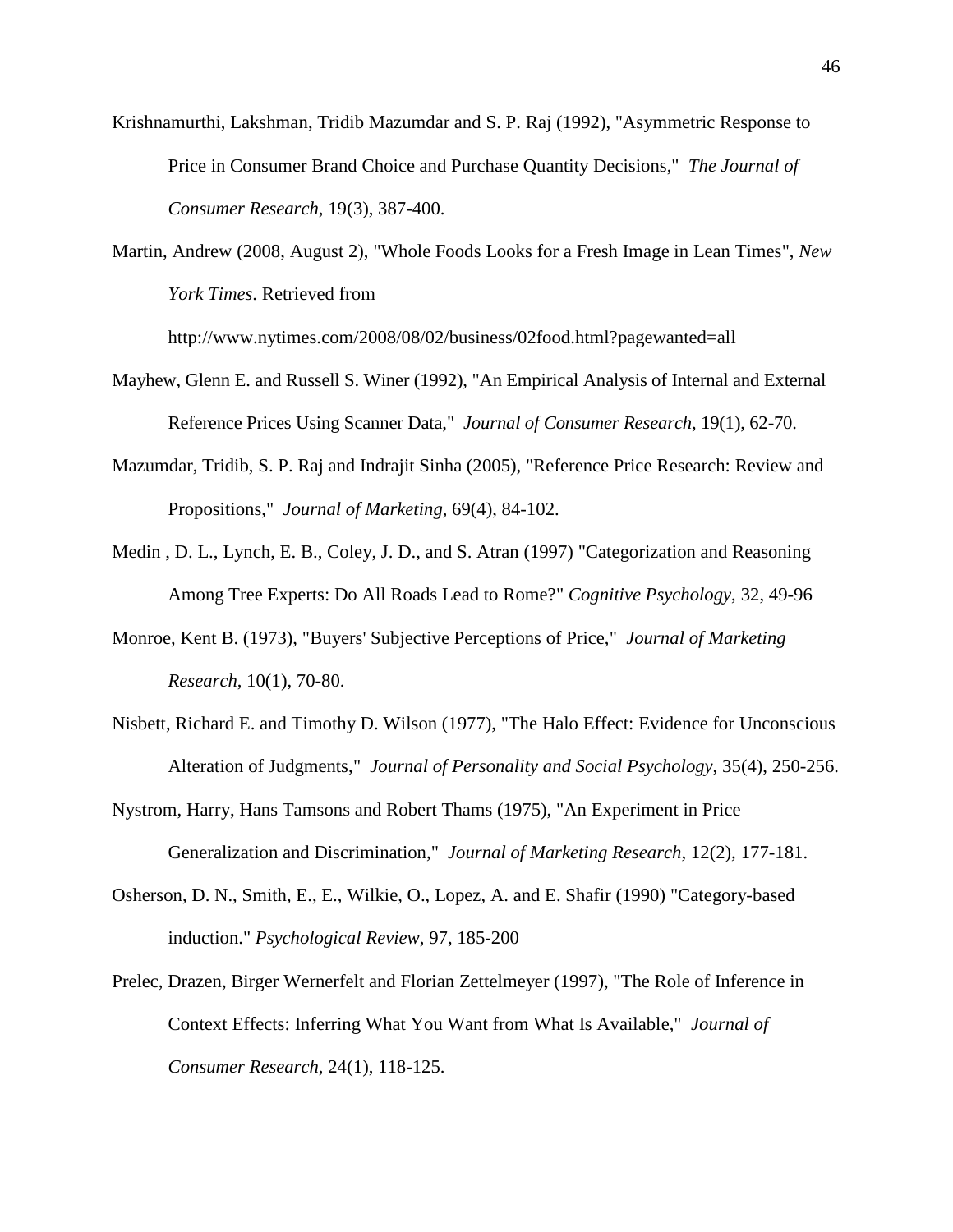- Rehder, Bob and Reid Hastie (2004) "Category Coherence and Category-Based Property Induction," *Cognition* 91, 113-153
- Rips, L. J. (1975) "Inductive Judgments About Natural Categories," *Journal of Verbal Learning and Verbal Behaviour*, 14, 665-681
- Shafto, Patrick and John D. Coley (2003) "Development of Categorization and Reasoning in the Natural World: Novices to Experts, Naïve Similarity to Ecological Knowledge," *Journal of Experimental Psychology: Learning, Memory and Cognition*, 29(4), 641-649
- Simonson, Itamar (1989) "Choice Based on Reasons: The Case of Attraction and Compromise Effects," *Journal of Consumer Research*, Vol. 16, No. 2, 158-174
- <span id="page-46-3"></span>Simonson, Itamar, Stephen Nowlis and Katherine Lemon (1993), "The Effect of Local Consideration Sets on Global Choice between Lower Price and Higher Quality," *Marketing Science*, 12(4), 357-377.
- <span id="page-46-5"></span>Singh, Vishal, Karsten Hansen and Robert C. Blattberg (2006), "Market Entry and Consumer Behavior: An Investigation of a Wal-Mart Supercenter," *Marketing Science*, 25(5), 457-476.
- <span id="page-46-2"></span>Srivastava, Joydeep and Nicholas Lurie (2001), "A Consumer Perspective on Price-Matching Refund Policies: Effect on Price Perceptions and Search Behavior," *Journal of Consumer Research*, 28(2), 296-307.
- <span id="page-46-1"></span>Stassen, Robert E., John D. Mittelstaedt and Robert A. Mittelstaedt (1999), "Assortment Overlap: Its Effect on Shopping Patterns in a Retail Market When the Distributions of Prices and Goods Are Known," *Journal of Retailing*, 75(3), 371.
- <span id="page-46-4"></span><span id="page-46-0"></span>Thaler, Richard (1985), "Mental Accounting and Consumer Choice," *Marketing Science*, 4(3), 199-214.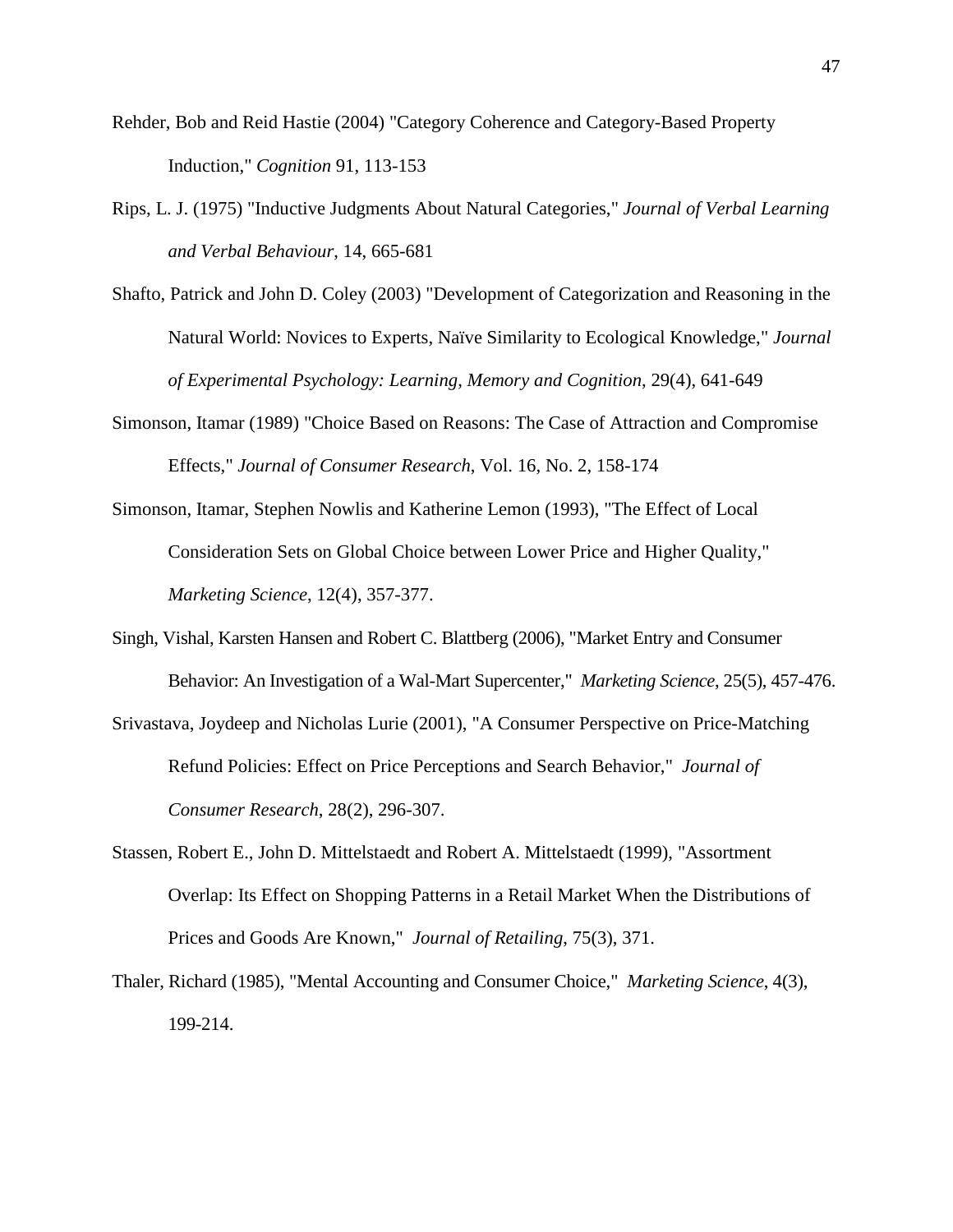- Urbany, Joel E. and Peter R. Dickson (1991), "Consumer Normal Price Estimation: Market Versus Personal Standards," *Journal of Consumer Research*, 18(1), 45-51.
- <span id="page-47-2"></span>Van Heerde, Harald J., Els Gijsbrechts and Koen Pauwels (2008), "Winners and Losers in a Major Price War," *Journal of Marketing Research*, 45(5), 499-518.
- <span id="page-47-1"></span>Volkmann, John (1951), "Scales of Judgment and Their Implications for Social Psychology". In J. H. Rohrer and M. Sherif (Eds.), *Social Psychology at the Crossroads* (pp. 273-296). New York: Harper.
- <span id="page-47-4"></span>Wheatley, John J. and John S. Y. Chiu (1977), "The Effects of Price, Store Image, and Product and Respondent Characteristics on Perceptions of Quality," *Journal of Marketing Research*, 14(2), 181-186.
- <span id="page-47-0"></span>Winer, Russell S. (1986), "A Reference Price Model of Brand Choice for Frequently Purchased Products," *Journal of Consumer Research*, 13(2), 250-256.
- <span id="page-47-3"></span>Xia, Lan, Kent B. Monroe and Jennifer L. Cox (2004), "The Price Is Unfair! A Conceptual Framework of Price Fairness Perceptions," *Journal of Marketing*, 68(4), 1-15.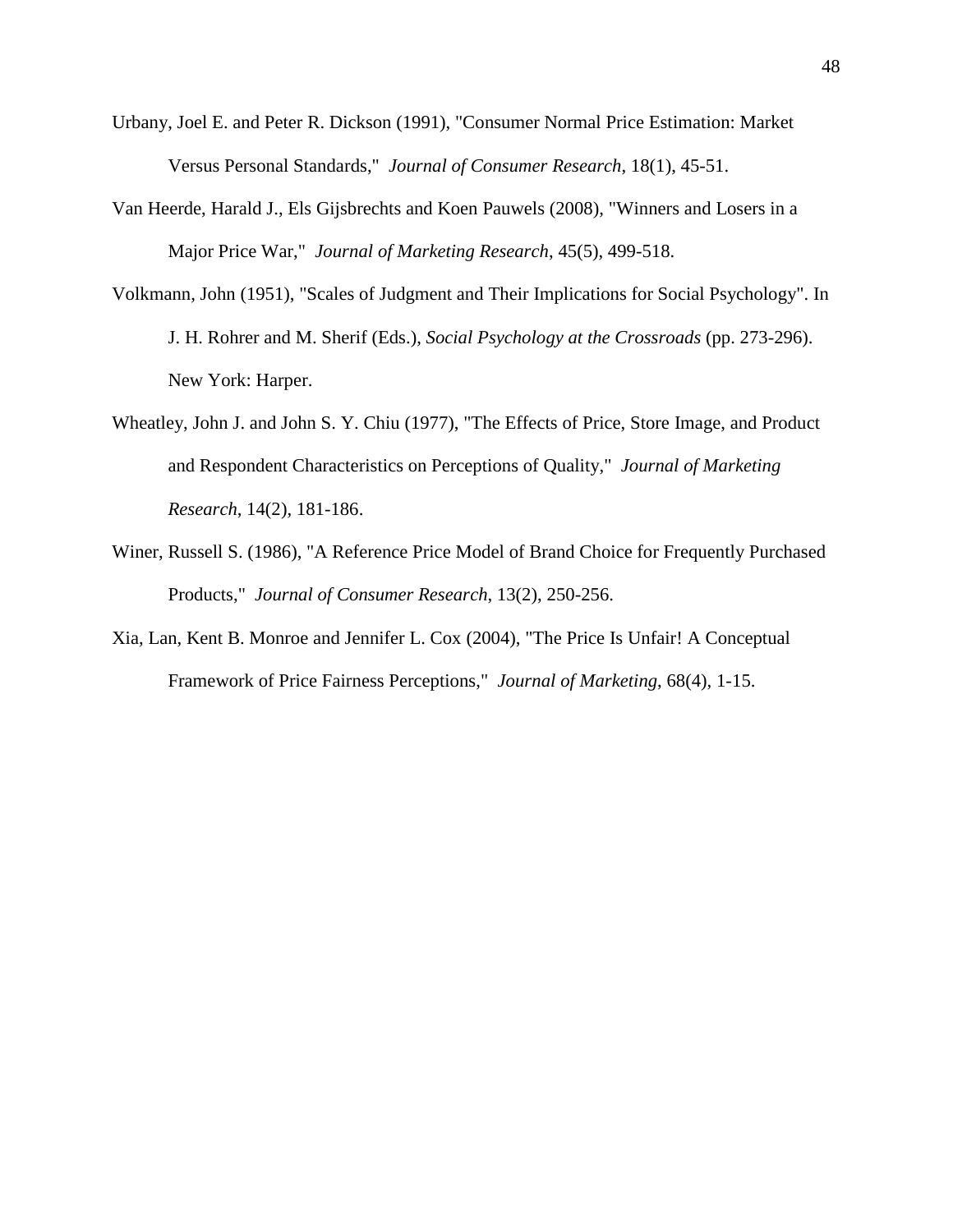## **TABLE 1**

## **EXPERIMENT 6: A LESS EXPENSIVE OPTION IS MORE PREFERRED AND PRICE EVALUATIONS ARE HIGHER AT A HIGH PRICE IMAGE STORE**

|                      | Price evaluations<br>Relative choice |           | Perceived quality<br>relative to other | Perceived markup<br>relative to other |        |
|----------------------|--------------------------------------|-----------|----------------------------------------|---------------------------------------|--------|
| Store price<br>image | share of less<br>expensive tire      | \$47 tire | \$59 tire                              | stores                                | stores |
| High                 | 54.4%                                | 3.4       | 4.4                                    | 5.8                                   | 6.7    |
| Low                  | 23.3%                                | 2.5       | 3.3                                    | 4.8                                   | 4.4    |

NOTE.—Price evaluations were measured on a seven-point scale with  $1 = \text{very low and } 7 =$ very high. Perceived quality and perceived markup were measured on nine-point scales with  $1 =$ very low,  $5 =$  about the same as other stores, and  $9 =$  very high.

## **FIGURE 1**

## **EXPERIMENT 5: ORDER EFFECTS IN PRICE ESTIMATES ACROSS STORES**

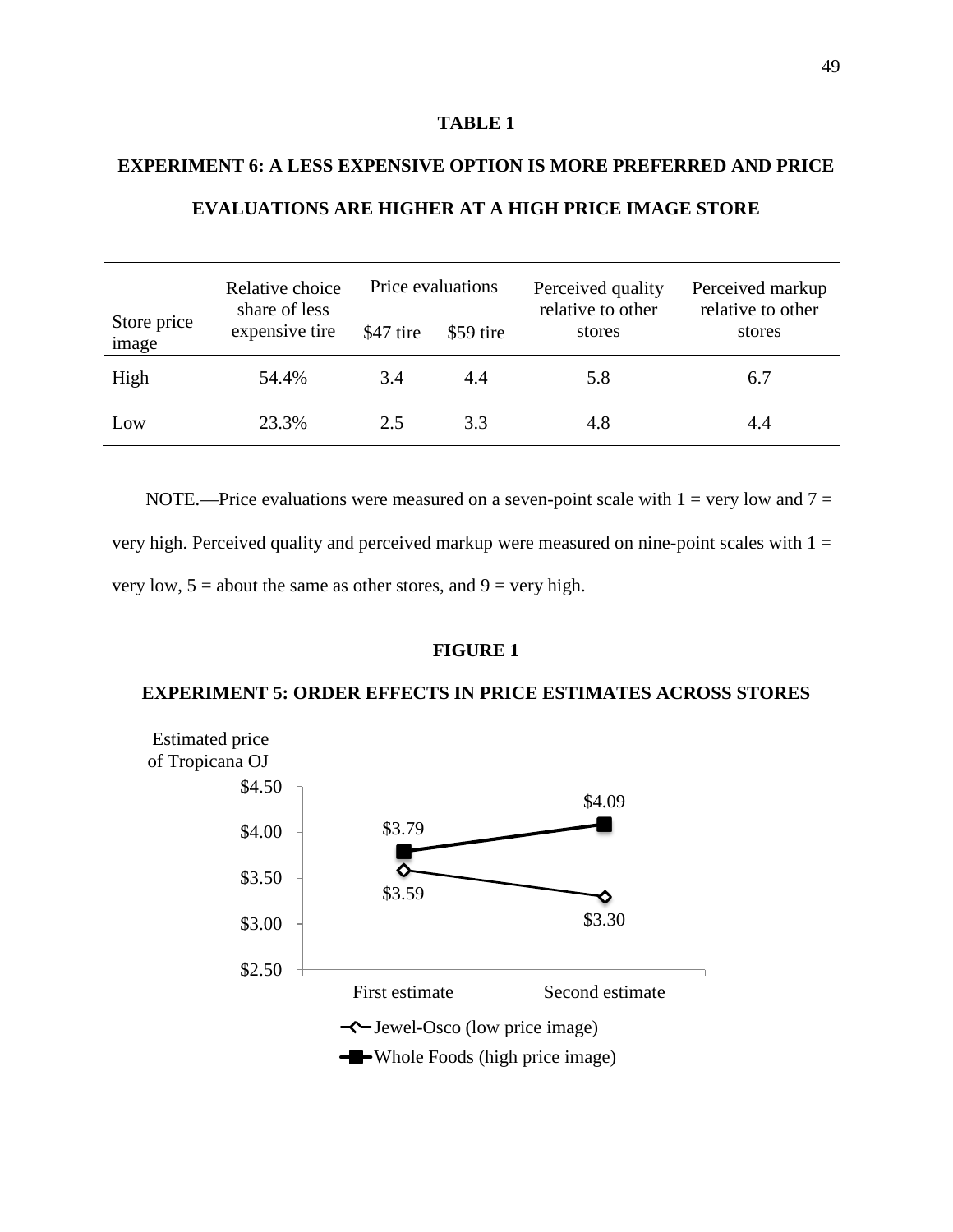#### **FIGURE 2**

## **THE INFLUENCE OF PRICE IMAGE ON PREFERENCE FOR MORE OR LESS EXPENSIVE OFFERINGS**

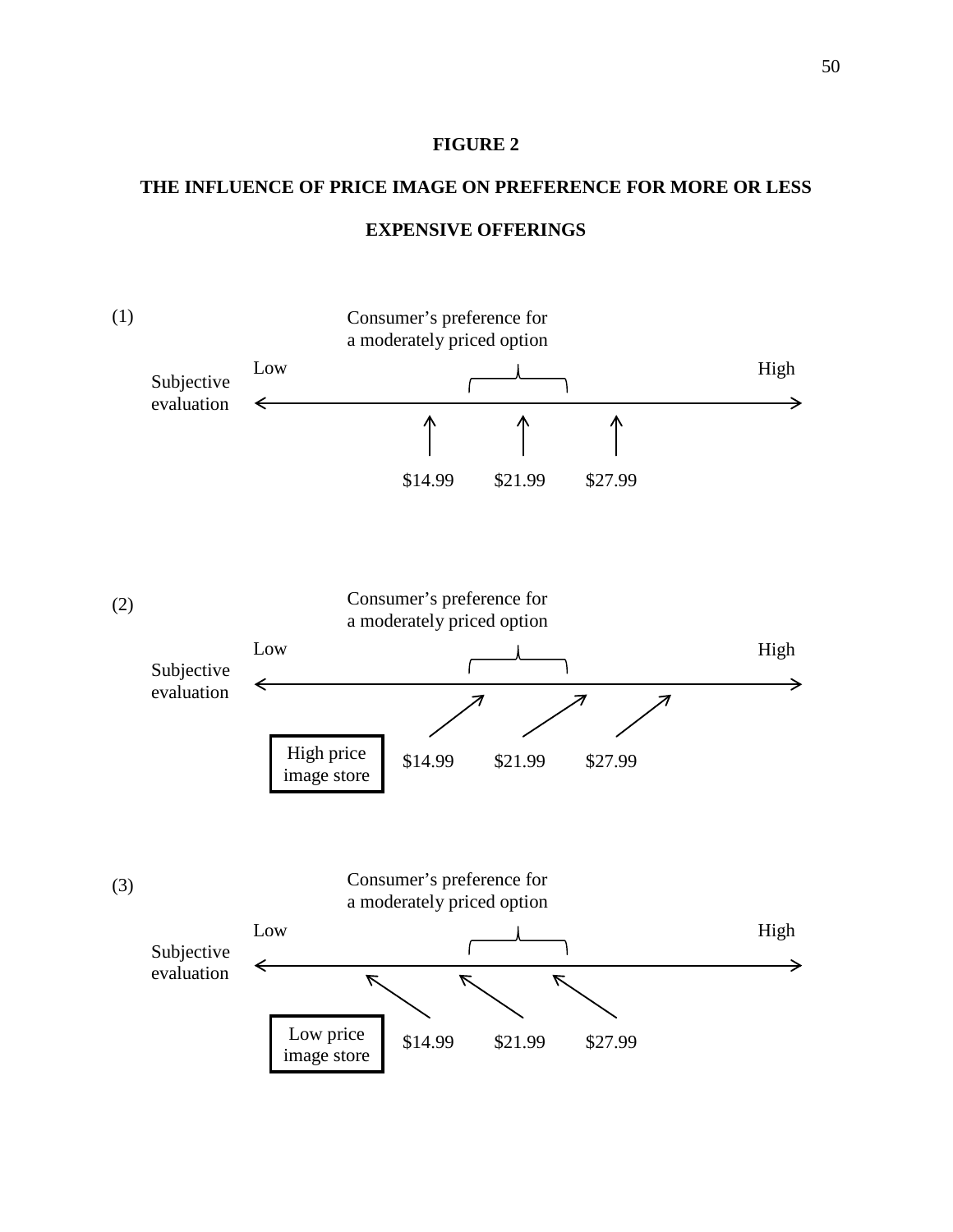## **WEB APPENDIX A**

## **EXPERIMENT 6: STIMULI**



(B)

# Walmart > <

You find the following brands of pasta sauce at Walmart. Which option would you choose?



NOTE.—Participants were first asked to indicate which of the nine regional and national grocery chains shown in panel (A) had the lowest prices and which had the highest prices for groceries. They were then shown four options in each of four categories, as depicted in panel (B): frozen pizza: Jack's (\$6.99), Home Run Inn (\$7.19), Tombstone (\$7.39), and DiGiorno (\$7.59); pasta sauce: Prego (\$3.09), Ragu (\$3.29), Barilla (\$3.49), and Newman's Own (\$3.69); maple syrup: Log Cabin (\$3.39), Hungry Jack (\$3.59), Aunt Jemima (\$3.79), and Mrs. Butterworth's (\$3.99); and tuna: 3 Diamonds (\$.69), Bumble Bee (\$.89), Chicken of the Sean (\$1.09), and StarKist (\$1.29).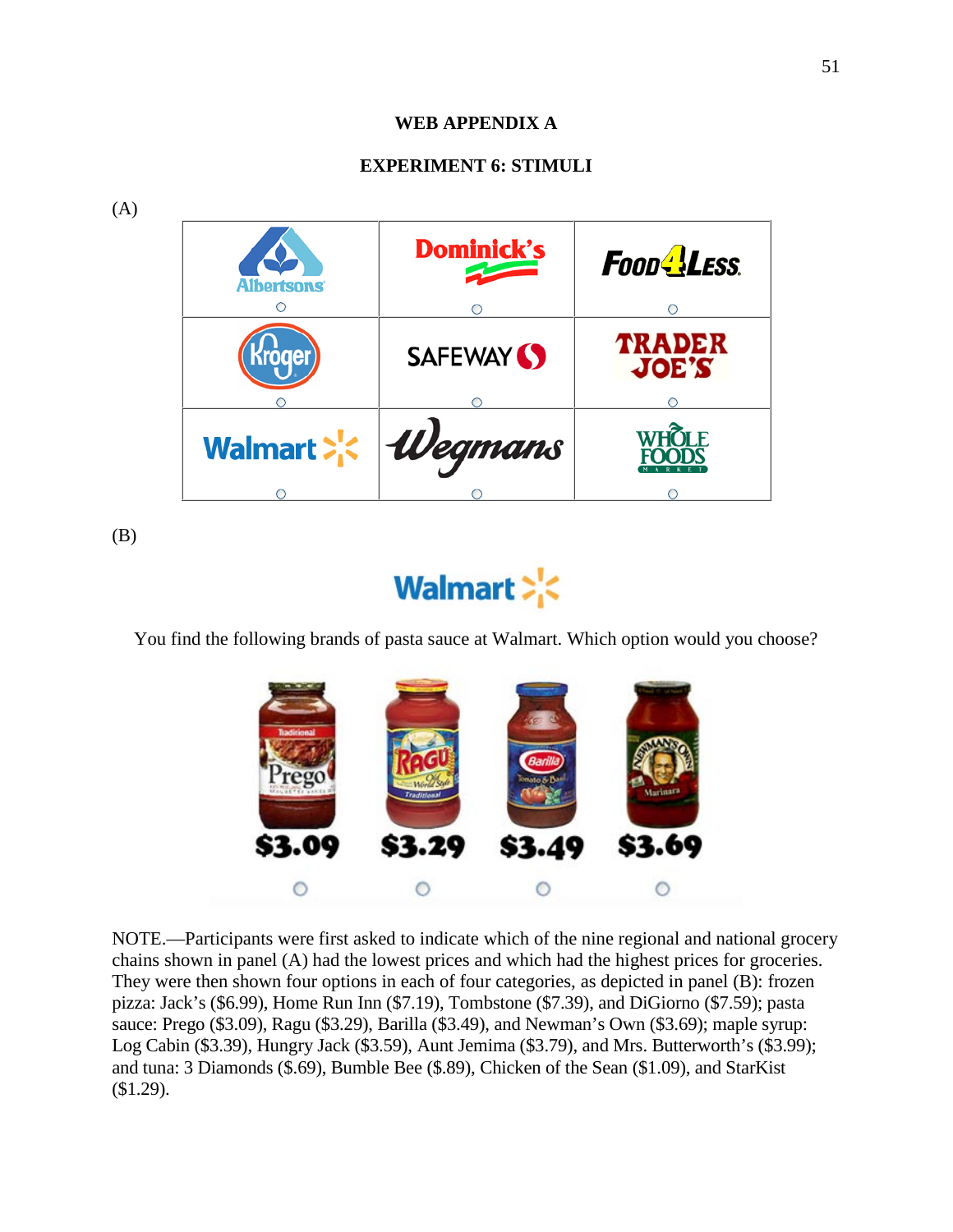## **WEB APPENDIX B**

## **EXPERIMENT 9: PRICE IMAGE STIMULI**

(A) Picture of a High Price Image Store



(B) Picture of a Low Price Image Store

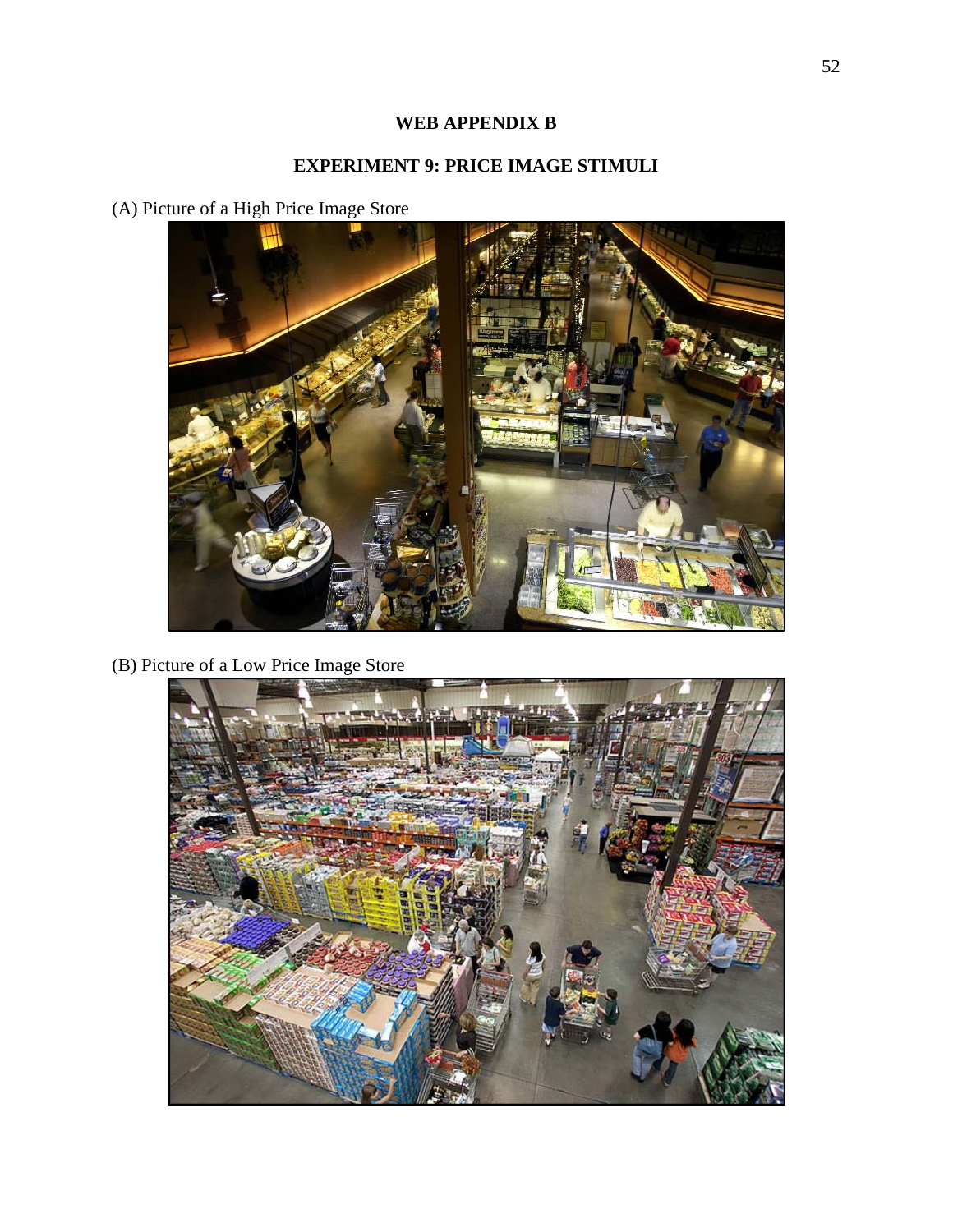### **WEB APPENDIX C:**

## **SUPPLEMENTAL STATISTICAL RESULTS**

## **Table 1: Regression of Retailer on Price Evaluation (Experiment 1)**

| Source   |      | Std<br>Error | Std $\beta$ |                                                                          |      |
|----------|------|--------------|-------------|--------------------------------------------------------------------------|------|
| Constant | 3.74 | .19          |             | 19.57                                                                    | .000 |
| Retailer | .58  | .26          | ر__         | າ າາ<br>$\overline{\phantom{a}}\ldots\overline{\phantom{a}}\hspace{cpt}$ | .029 |

#### **Table 2: Regression of Retailer on Price Image Rating (Experiment 1)**

| Source   |      | Std<br>Error | Std $\beta$ |      |      |
|----------|------|--------------|-------------|------|------|
| Constant | 2.63 | .∠∠          |             |      | .000 |
| Retailer | 2.62 | .29          | 70          | 8.92 | .000 |

## **Table 3: Regression of Retailer and Price Image Rating on Price Evaluation (Experiment 1)**

| Source                    |      | Std<br>Error | Std $\beta$ |      |      |
|---------------------------|------|--------------|-------------|------|------|
| Constant                  | 3.20 | 0.33         |             | 9.77 | 000  |
| Retailer                  | 0.04 | 0.37         | $0.02\,$    | 0.10 | .918 |
| <b>Price Image Rating</b> | 0.21 | 0.10         | 0.33        | 2.03 | 046  |

#### **Table 4: Regression of Competitor Retailer on Price Evaluation (Experiment 2)**

| Source                     |      | Std<br>Error | Std $\beta$ |         |      |
|----------------------------|------|--------------|-------------|---------|------|
| Constant                   |      |              |             | 13.29   | .000 |
| <b>Competitor Retailer</b> | -111 | .46.         | -.38        | $-2.41$ |      |

## **Table 5: Regression of Competitor Retailer on Price Image Rating (Experiment 2)**

| Source                     |         | Std<br>Error | Std $\beta$ |         |      |
|----------------------------|---------|--------------|-------------|---------|------|
| Constant                   | 4.17    | $22^{\circ}$ |             | 18.79   | .000 |
| <b>Competitor Retailer</b> | $-0.89$ |              | $-0.44$     | $-2.83$ | .008 |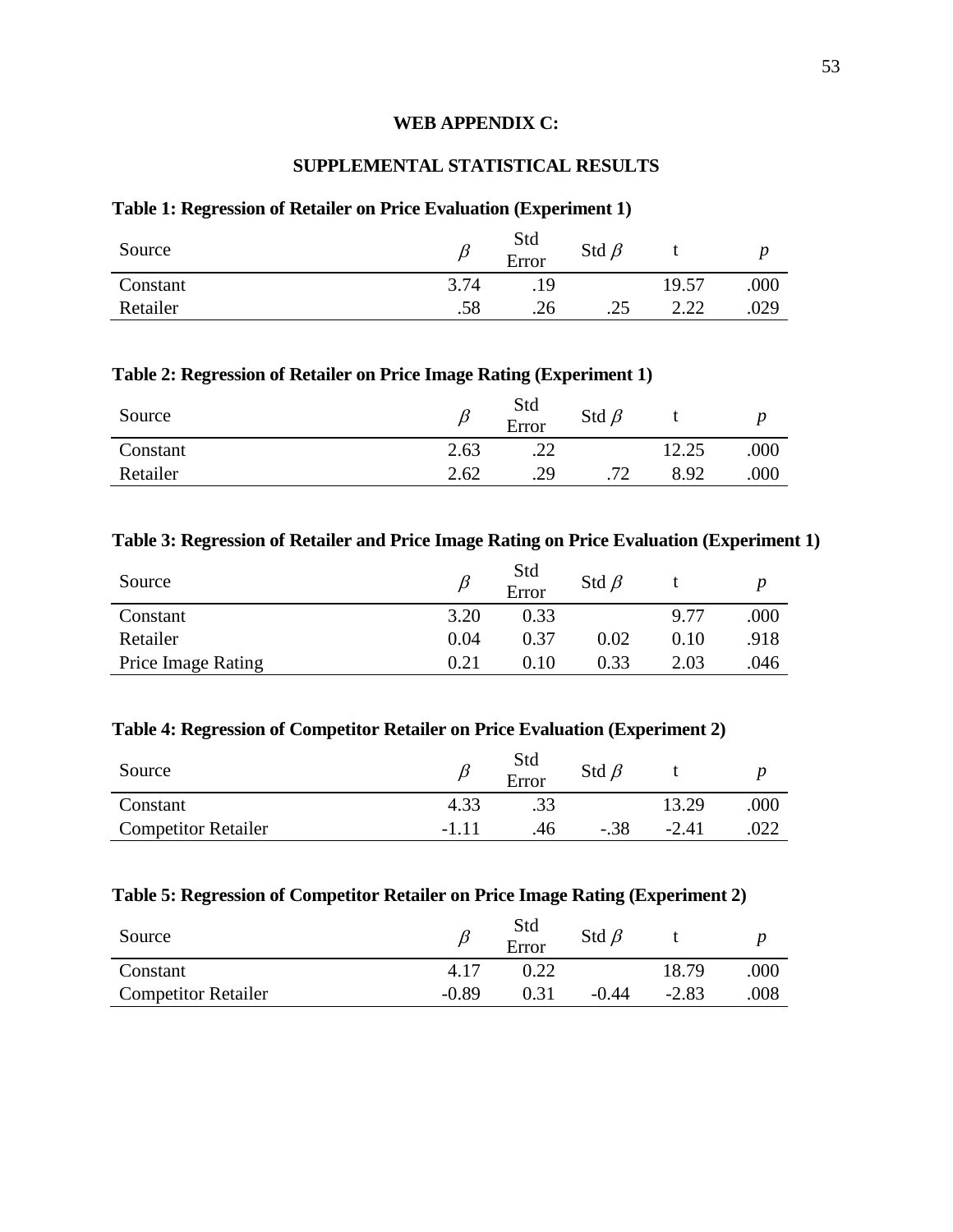| Source                     |         | Std<br>Error | Std $\beta$ |         |      |
|----------------------------|---------|--------------|-------------|---------|------|
| Constant                   | 0.89    | 0.92         |             | 0.96    | .343 |
| <b>Competitor Retailer</b> | $-0.38$ | 0.43         | $-0.13$     | $-0.87$ | .388 |
| <b>Price Image Rating</b>  | 0.83    | 0.21         | 0.58        | 3.90    | .000 |

## **Table 6: Regression of Competitor Retailer and Price Image Rating on Price Evaluation (Experiment 2)**

## **Table 7: Regression of the Interaction between Retailer and Reference Price (None vs. High/Low) Predicting Price Evaluation (Experiment 4)**

| Source                             |         | Std<br>Error | Std $\beta$ |         |      |
|------------------------------------|---------|--------------|-------------|---------|------|
| Constant                           | 3.58    | 0.19         |             | 18.76   | .000 |
| Retailer                           | 0.74    | 0.27         | 0.29        | 2.75    | .006 |
| Reference Price Salient            | 0.49    | 0.23         | 0.18        | 2.09    | .037 |
| Retailer x Reference Price Salient | $-0.74$ | 0.33         | $-0.28$     | $-2.26$ | .025 |

## **Table 8: Regression of Retailer on Price Evaluation**

## **(High/Low Salient Reference Price conditions, Experiment 4)**

| Source   |         | Std<br>Error | Std $\beta$ |         |      |
|----------|---------|--------------|-------------|---------|------|
| Constant | 4.07    | 0.14         |             | 28.96   | 000  |
| Retailer | $-0.01$ | $0.20\,$     | 0.00        | $-0.03$ | .975 |

## **Table 9: Regression of Retailer on Price Evaluation**

## **(No Salient Reference Price condition, Experiment 4)**

| Source   |      | Std<br>Error | Std $\beta$ |       |      |
|----------|------|--------------|-------------|-------|------|
| Constant | 3.58 | 0.16         |             | 22.33 | ,000 |
| Retailer | 0.74 | 0.23         | 0.33        |       | 002  |

## **Table 10: Regression of Retailer on Price Image Rating**

## **(No Salient Reference Price condition, Experiment 4)**

| Source   |      | Std<br>Error | Std $\beta$ |       |      |
|----------|------|--------------|-------------|-------|------|
| Constant | 2.55 | J.16         |             | 16.31 | .000 |
| Retailer | 2.21 | 0.22         | 0.74        | 10.02 | .000 |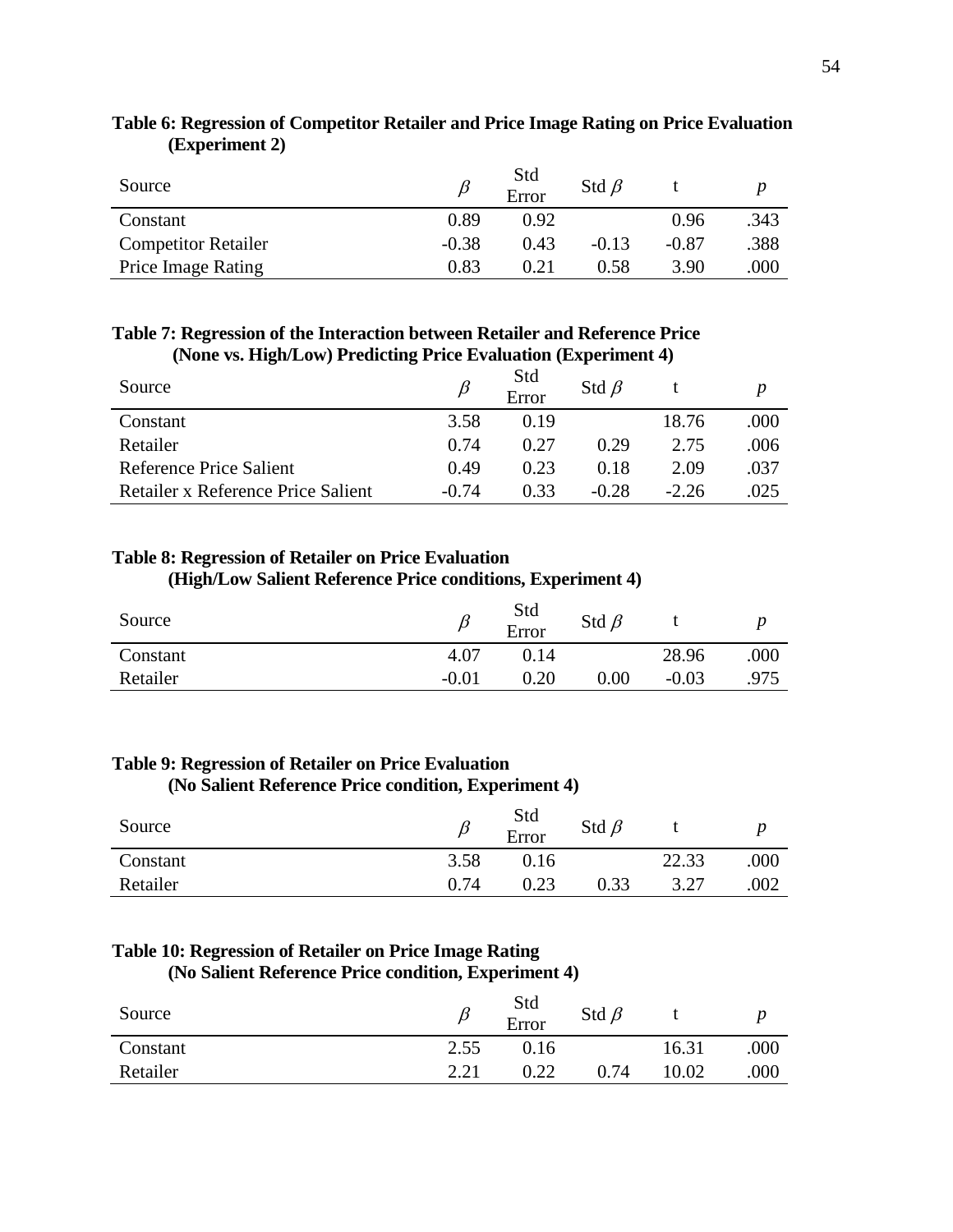| Source                    |      | Std<br>Error | Std $\beta$ |      |      |
|---------------------------|------|--------------|-------------|------|------|
| Constant                  | 2.61 | 0.29         |             | 8.91 | .000 |
| Retailer                  | 0.01 | 0.30         | 0.01        | 0.04 | .968 |
| <b>Price Image Rating</b> | 0.35 | 0.10         | 0.50        | 3.48 | 001  |

## **Table 11: Regression of Retailer and Price Image Rating on Price Evaluation (No Salient Reference Price condition, Experiment 4)**

**Table 12: Mixed-model Logistic Regression of Retailer and Product Predicting Choice of Least Expensive Option (Experiment 6)**

| Source                            |         | <b>Std Error</b> |       |      |
|-----------------------------------|---------|------------------|-------|------|
| Constant                          | 1.64    | 0.31             | 28.61 | .000 |
| Low vs. High Price Image Retailer | $-0.57$ | 0.29             | 3.91  | .048 |
| $Product = Pasta$                 | $-1.32$ | 0.28             | 21.92 | .000 |
| $Product = Pizza$                 | $-0.56$ | 0.27             | 4.24  | .040 |
| $Product = Syrup$                 | $-0.96$ | 0.26             | 13.32 | .000 |

## **Table 13: Mixed-model Logistic Regression of Retailer and Product and Their Interaction Predicting Choice of Least Expensive Option (Experiment 6)**

| Source                            |         | <b>Std Error</b> | Wald  | p    |
|-----------------------------------|---------|------------------|-------|------|
| Constant                          | 1.74    | 0.41             | 18.10 | .000 |
| Low vs. High Price Image Retailer | $-0.74$ | 0.51             | 2.10  | .147 |
| $Product = Pasta$                 | $-1.53$ | 0.45             | 11.71 | .001 |
| $Product = Pizza$                 | $-0.78$ | 0.45             | 3.05  | .081 |
| $Product = Syrup$                 | $-0.90$ | 0.37             | 5.87  | .015 |
| Retailer * Product = Pasta        | 0.35    | 0.58             | 0.38  | .540 |
| Retailer * Product = Pizza        | 0.36    | 0.56             | 0.42  | .519 |
| Retailer * Product = $Syrup$      | $-0.11$ | 0.52             | 0.04  | .839 |

| Table 14: Binary Logistic Regression of Retailer on Choice of Cheaper Option (Experiment 7) |  |  |  |  |
|---------------------------------------------------------------------------------------------|--|--|--|--|
|                                                                                             |  |  |  |  |

| Source   |         | <b>Std Error</b> | Wald  |      |
|----------|---------|------------------|-------|------|
| Constant | 1.19    | 0.36             | 10.94 | .001 |
| Retailer | $-1.38$ | 0.47             | 8.53  | .003 |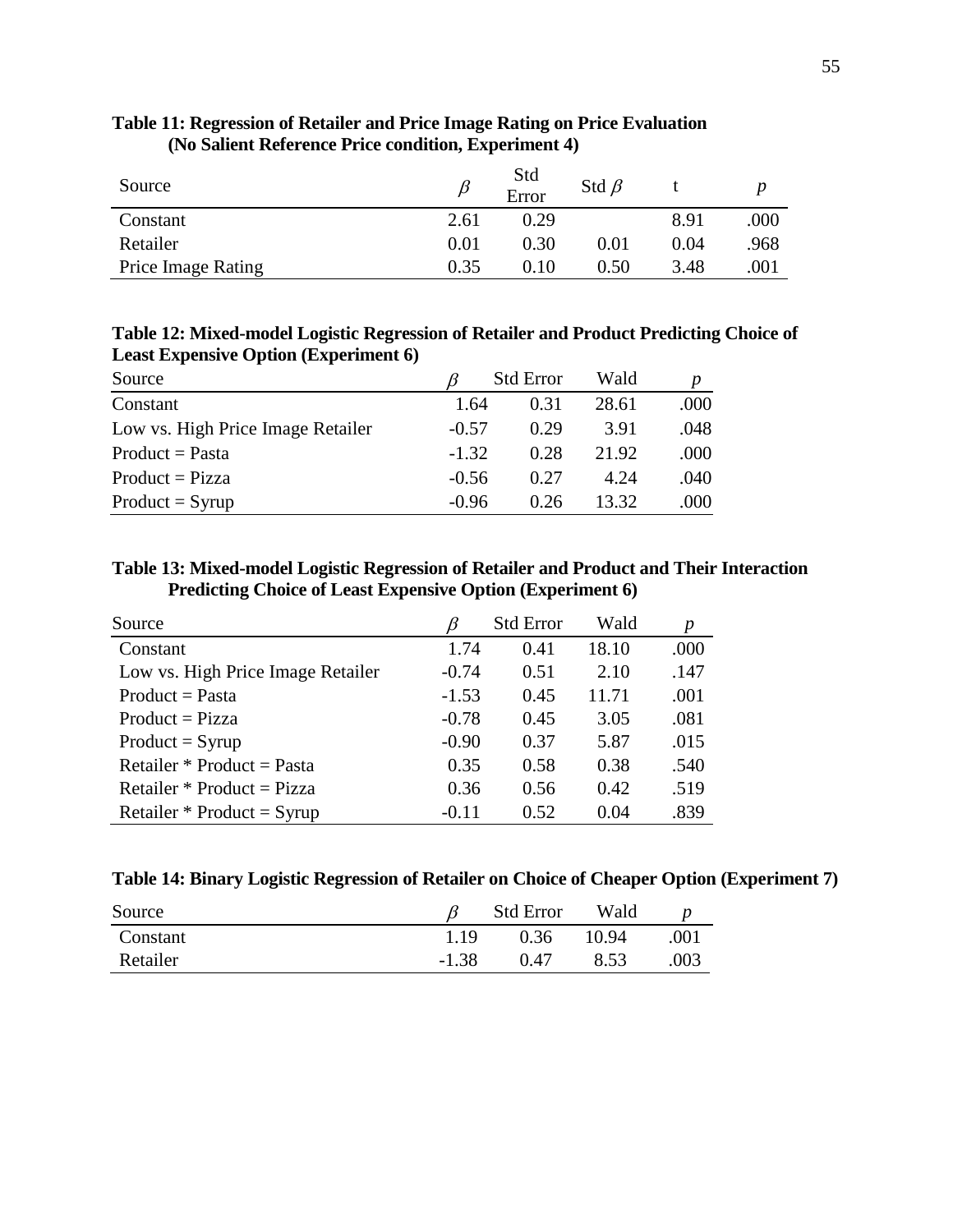| Source   |      | Std<br>Error | Std $\beta$ |       |      |
|----------|------|--------------|-------------|-------|------|
| Constant | 4.81 | $0.18\,$     |             | 26.31 | .000 |
| Retailer | 1.03 | .26          | .40         | 3.99  | .000 |

## **Table 15: Regression of Retailer on Quality Beliefs (Experiment 7)**

## **Table 16: Binary Logistic Regression of Retailer and Quality Beliefs on Choice of Cheaper Option (Experiment 7)**

| Source                 |         | <b>Std Error</b> | Wald |      |
|------------------------|---------|------------------|------|------|
| Constant               | 2.09    | 1.05             | 3.93 | .047 |
| Retailer               | $-1.20$ | 0.50             | 5.73 | .017 |
| <b>Quality Beliefs</b> | $-0.18$ | 0.20             | 0.84 | .359 |

## **Table 17: Regression of Retailer on Markup Beliefs (Experiment 7)**

| Source   |      | Std<br>Error | Std $\beta$ |       |      |
|----------|------|--------------|-------------|-------|------|
| Constant | 4.42 | 0.24         |             | 18.36 | .000 |
| Retailer | 2.29 | 0.34         | 0.59        | 6.76  | .000 |

## **Table 18: Binary Logistic Regression of Retailer and Markup Beliefs on Choice of Cheaper Option (Experiment 7)**

| Source         |         | <b>Std Error</b> | Wald |      |
|----------------|---------|------------------|------|------|
| Constant       | 2.74    | 0.88             | 9.74 | .002 |
| Retailer       | $-0.70$ | 0.57             | 1.53 | .216 |
| Markup Beliefs | $-0.33$ | 0.16             | 4.13 | .042 |

## **Table 19: Regression of Picture Manipulation on BigSave Purchase Intent Rating (Experiment 9)**

| Source                     |      | Std<br>Error | Std $\beta$ |       |      |
|----------------------------|------|--------------|-------------|-------|------|
| Constant                   | 2.54 |              |             | 22.34 | .000 |
| <b>Focal Store Picture</b> | 0.59 | 0.16         | 0.26        | 3.68  | 000  |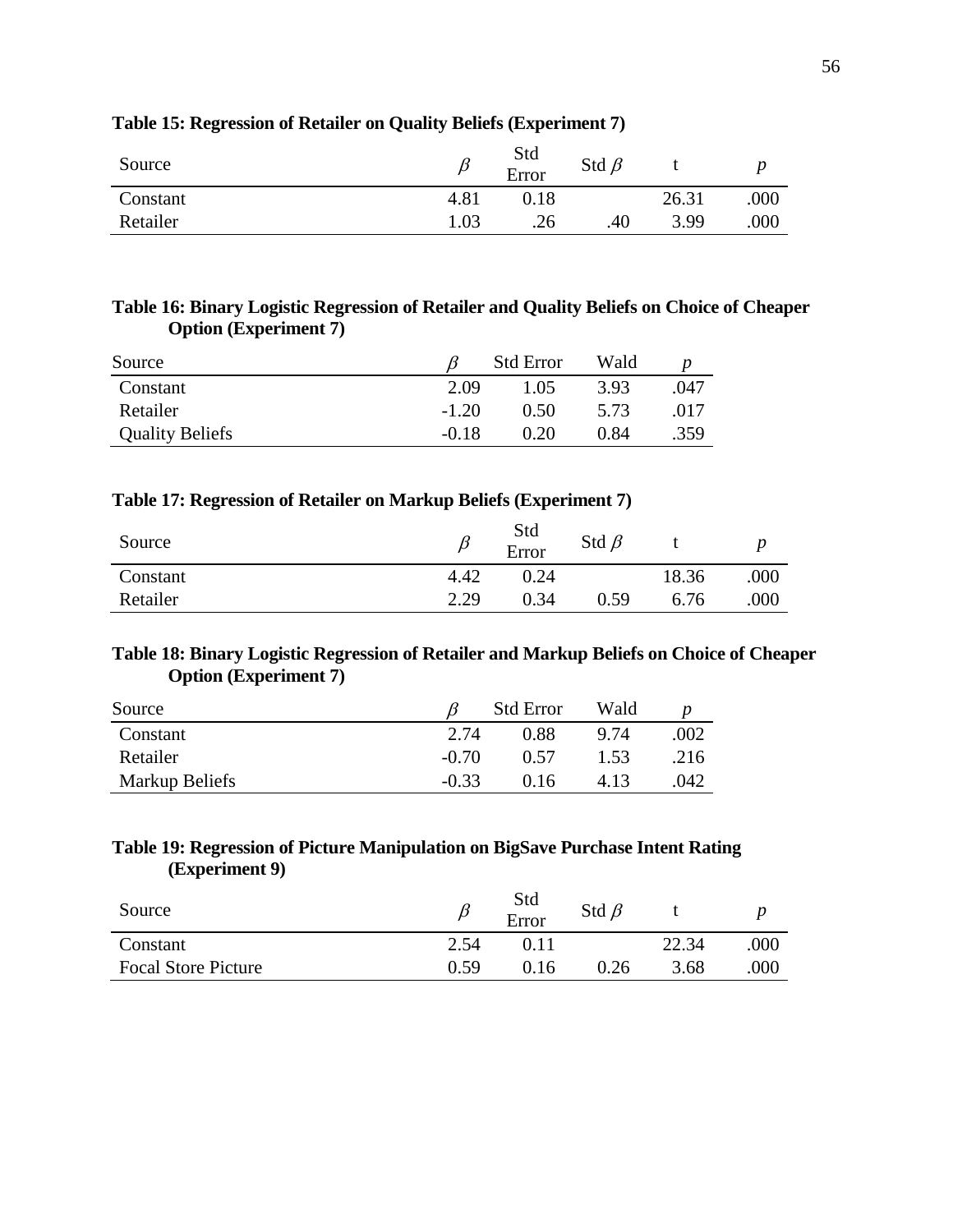| Source                     |         | Std<br>Error | Std $\beta$ |          |      |
|----------------------------|---------|--------------|-------------|----------|------|
| Constant                   | 3.54    | $0.10^{-}$   |             | 36.62    | 000  |
| <b>Focal Store Picture</b> | $-1.66$ | 0.14         | $-0.67$     | $-12.10$ | .000 |

## **Table 20: Regression of Picture Manipulation on BigSave Price Image Rating (Experiment 9)**

### **Table 21: Regression of Picture Manipulation on BigSave Predicted Price (Experiment 9)**

| Source                     |         | Std<br>Error | Std $\beta$ |         |      |
|----------------------------|---------|--------------|-------------|---------|------|
| Constant                   | 3.12    | 0.07         |             | 48.11   | .000 |
| <b>Focal Store Picture</b> | $-0.26$ | 0 O 9        | $-0.21$     | $-2.84$ | .005 |

## **Table 22: Regression of Picture Manipulation and BigSave Price Image Rating on BigSave Predicted Price (Experiment 9)**

| Source                     |         | Std<br>Error | Std $\beta$ |         |      |
|----------------------------|---------|--------------|-------------|---------|------|
| Constant                   | 2.70    | 0.19         |             | 14.60   | .000 |
| <b>Focal Store Picture</b> | $-0.06$ | 0.12         | $-0.05$     | $-0.51$ | .610 |
| BigSave Price Image Rating | 0. I 2  | 0.05         | 0.24        | 2.45    | .015 |

## **Table 23: Regression of Picture Manipulation, BigSave Price Image Rating and BigSave Predicted Price on BigSave Purchase Intent (Experiment 9)**

| Source                         |         | Std<br>Error | Std $\beta$ |         |      |
|--------------------------------|---------|--------------|-------------|---------|------|
| Constant                       | 5.43    | 0.43         |             | 12.60   | .000 |
| <b>Focal Store Picture</b>     | $-0.11$ | 0.19         | $-0.05$     | $-0.59$ | .558 |
| BigSave Price Image Rating     | $-0.34$ | 0.08         | $-0.38$     | $-4.32$ | .000 |
| <b>BigSave Predicted Price</b> | $-0.54$ | 0.12         | $-0.31$     | $-4.61$ | .000 |

## **Table 24: Regression of Picture Manipulation on BigSave Price Search Intent (Experiment 9)**

| Source                     |      | Std<br>Error | Std $\beta$ |       |      |
|----------------------------|------|--------------|-------------|-------|------|
| Constant                   | 2.68 | 0.15         |             | 17.54 | 000  |
| <b>Focal Store Picture</b> | 0.59 |              | $\rm 0.20$  |       | .007 |